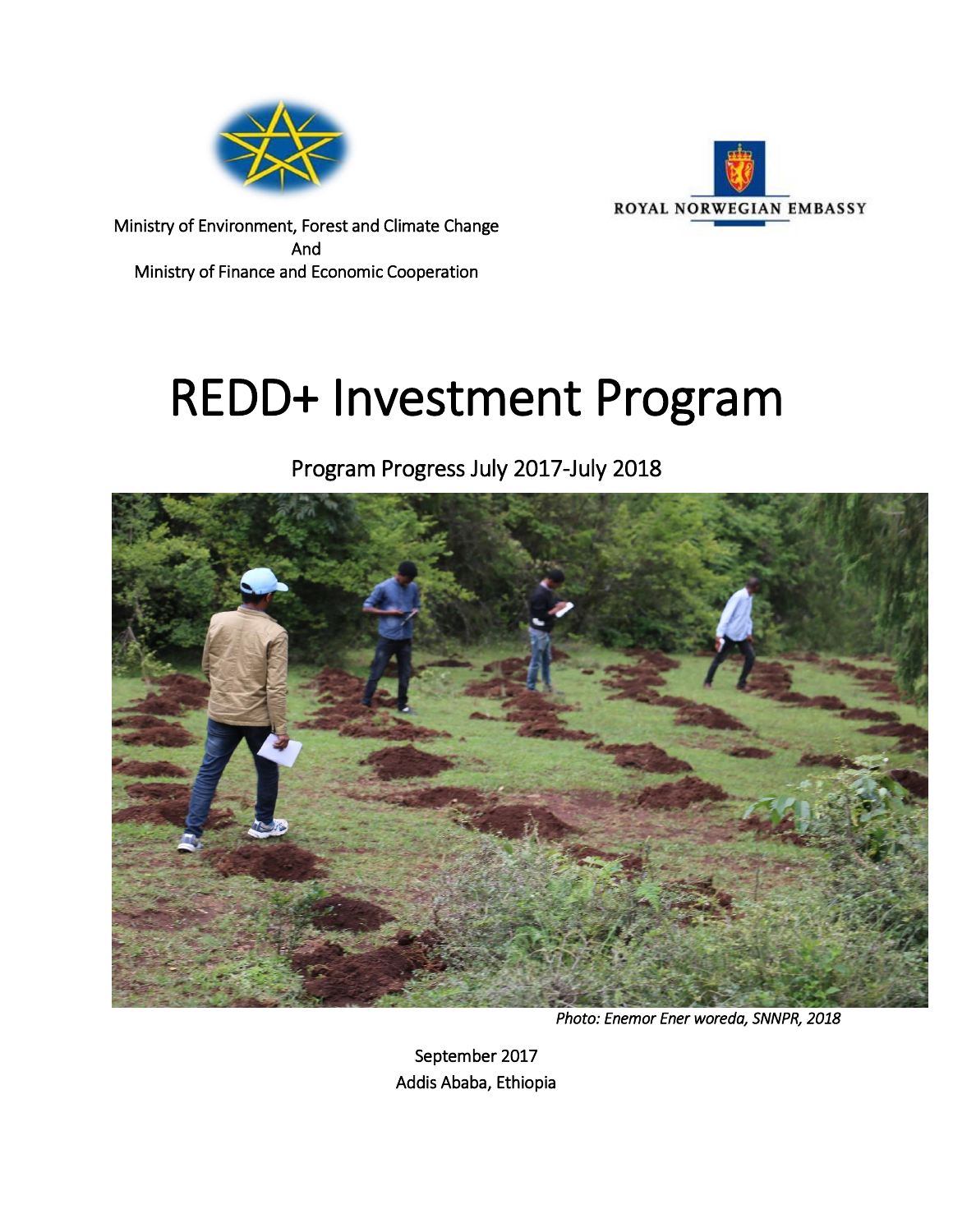# Contents

| 1.  |          |                                                                                                         |  |
|-----|----------|---------------------------------------------------------------------------------------------------------|--|
| 2.  |          |                                                                                                         |  |
| 3.  |          |                                                                                                         |  |
|     |          |                                                                                                         |  |
|     |          | Outcome 2 - Large-scale sustainable D/D program and targeted PFMs covering carbon rich forest in place  |  |
|     |          | Outcome 3 - Capability built in forestry sector to generate new models and proactively seek funding .20 |  |
|     |          |                                                                                                         |  |
|     |          |                                                                                                         |  |
| 4.  |          |                                                                                                         |  |
| 5.  |          |                                                                                                         |  |
| 6.  |          |                                                                                                         |  |
| 7.  |          |                                                                                                         |  |
| 8.  |          |                                                                                                         |  |
| 9.  |          |                                                                                                         |  |
| 10. |          |                                                                                                         |  |
|     | Annex 1A |                                                                                                         |  |
|     | Annex 1B |                                                                                                         |  |
|     | Annex 2  |                                                                                                         |  |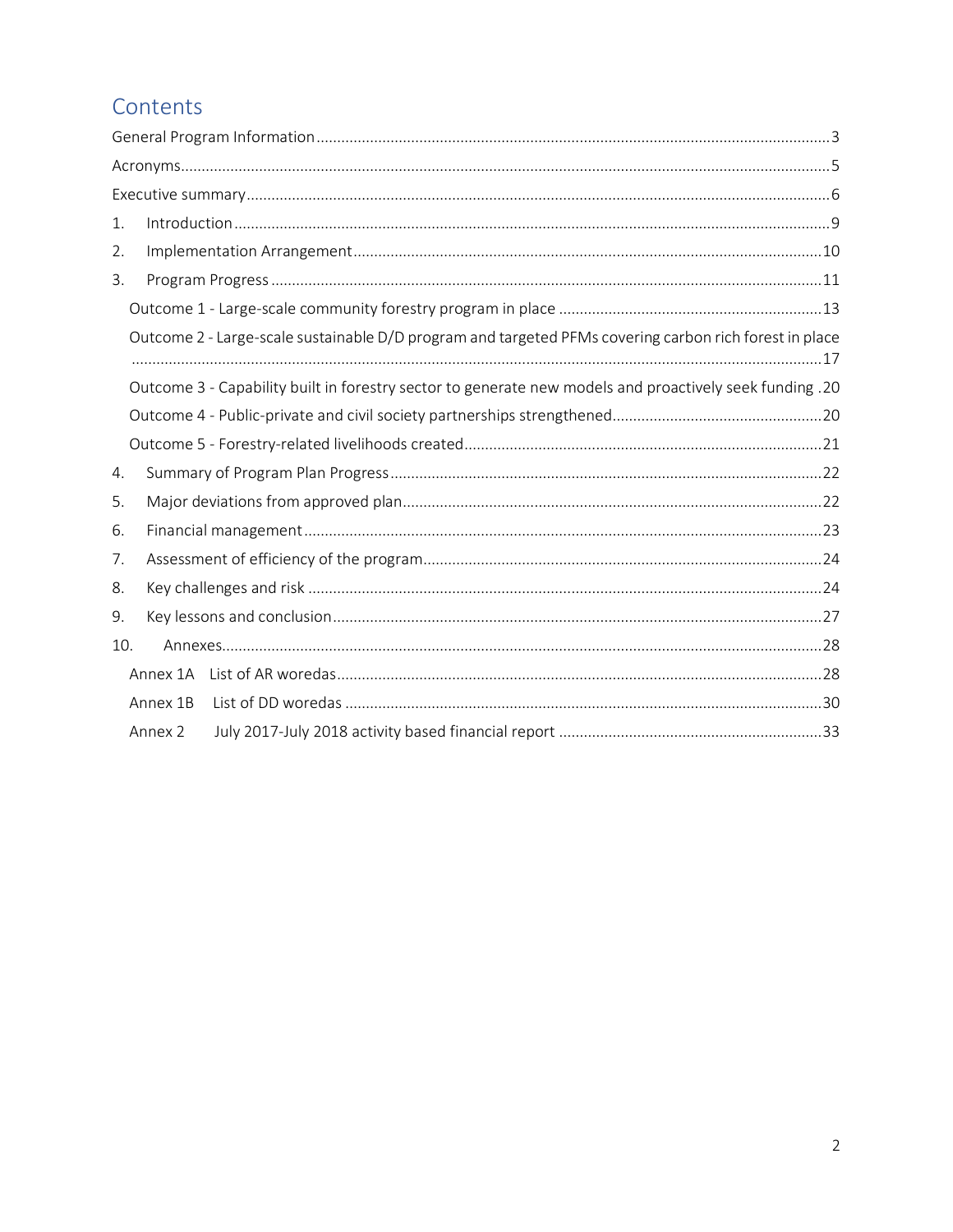# <span id="page-2-0"></span>General Program Information

#### Program Location

The REDD+ Investment Program (RIP) is a national program focusing on areas providing most opportunity for emission reduction from reduced deforestation and forest degradation and enhancement of carbon stocks through sustainable forest management and afforestation and reforestation initiatives. It is implemented at national level with regional implementation bodies focused in five regions - Amhara, Gambella, Oromia, Southern Nations Nationalities and Peoples Regional State, and Tigray.

Program Title

REDD+ Investment Program

#### Implementing Entity

Ministry of Environment, Forest and Climate Change (MEFCC)

#### Non-state Executing Entity

United Nations Development Program

Estimated Program Duration

4 years

Estimated Program Budget 600 million NOK (ca. 75,000,000 USD)

#### Commencement Date

July 2017

#### Program Outcomes

- Large scale community forestry program in place;
- Large scale avoided deforestation and forest degradation program and targeted Participatory Forest Management (PFM) covering carbon rich forest in place;
- Capability built in forestry sector to generate new models and proactively seek funding;
- Public-private and civil society partnerships strengthened; and
- Forestry related livelihoods created.

#### Program Targets

- Deforestation and degradation reduced across 660,000 ha of forest in 59 woredas;
- Afforestation and Reforestation undertaken on 800,000 ha of land in 54 woredas;
- $\sim$  8 million tons CO<sub>2</sub> abatement per year by 2020; and
- Over 50% reduction in deforestation in the PFM areas by 2020.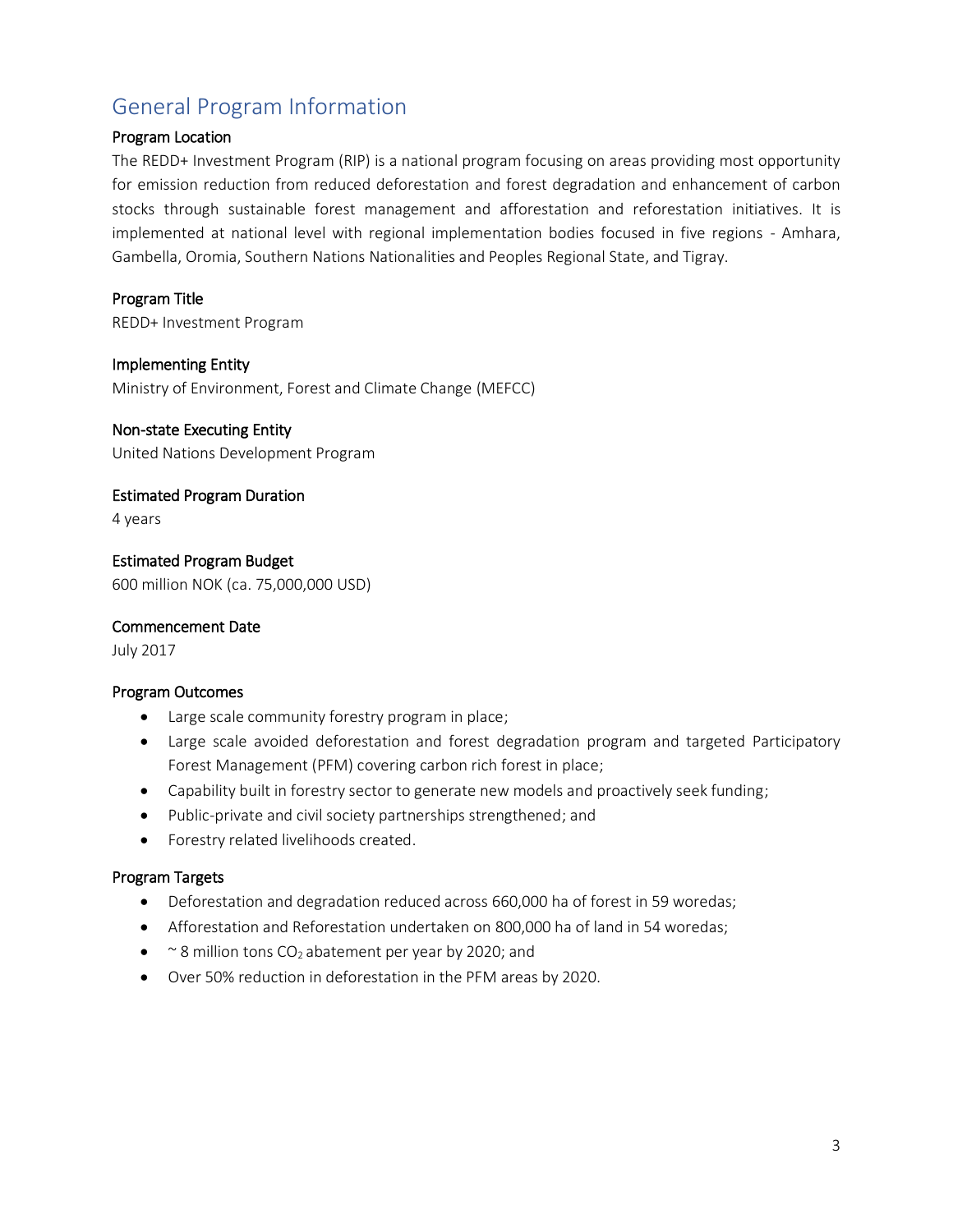#### Implementation Sites<sup>1</sup>

| Region   | Afforestation and Reforestation (AR) | Avoided Deforestation and Forest Degradation (DD) |
|----------|--------------------------------------|---------------------------------------------------|
| Amhara   | 7 Zones and 24 Woredas               |                                                   |
| Oromia   | 6 Zones and 17 Woredas               | 6 Zones and 24 Woredas                            |
| SNNPR    | 5 Zones and 5 Woredas                | 6 zones and 29 Woredas                            |
| Tigray   | 5 Zones and 8 Woredas                |                                                   |
| Gambella |                                      | 2 Zones and 6 Woredas                             |

 $\overline{\phantom{a}}$ 

<sup>1</sup> *Please check Annex 1 for the list of AR and DD implementation woredas*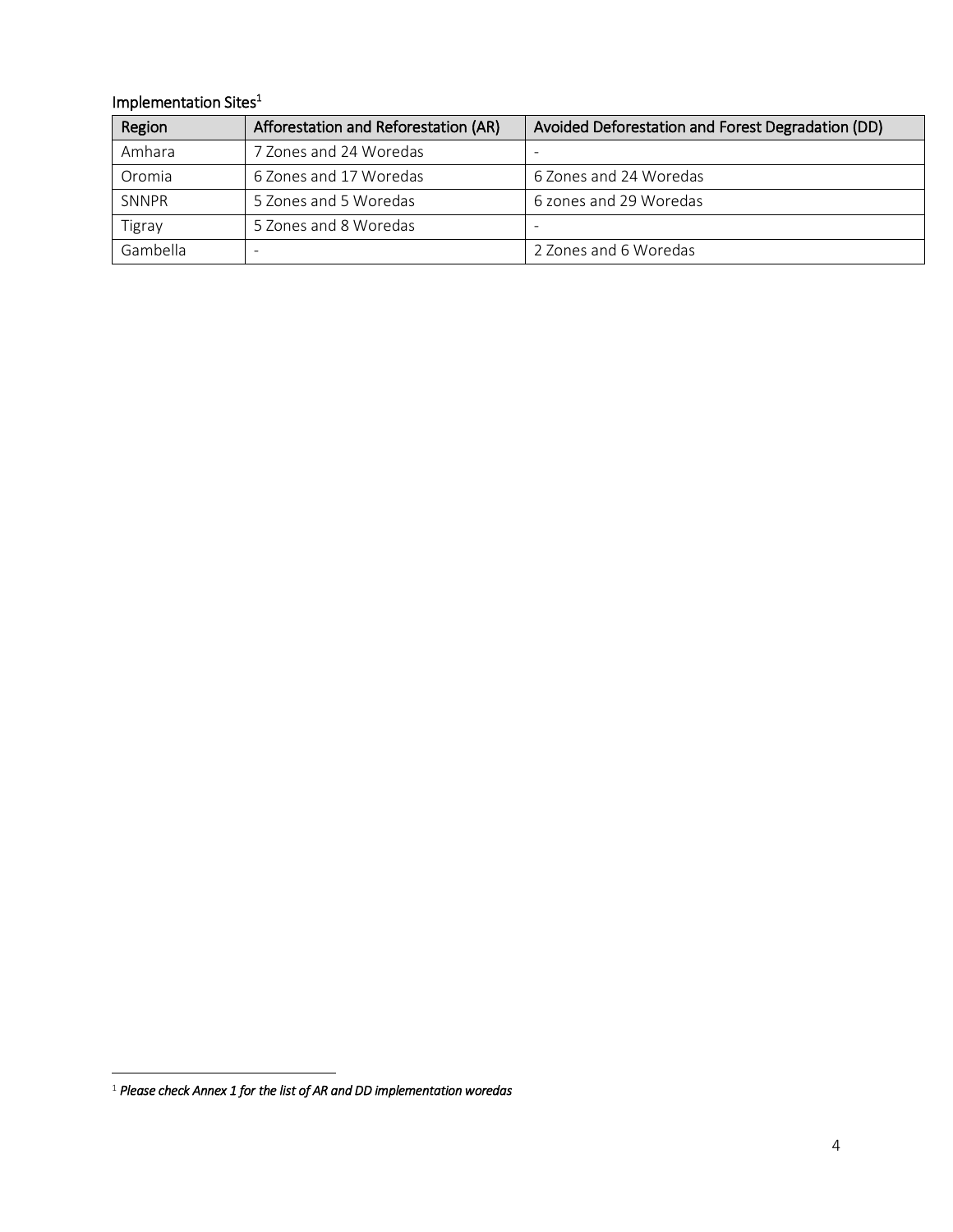# <span id="page-4-0"></span>Acronyms

| <b>ANR</b>   | Assisted Natural Regeneration                              |
|--------------|------------------------------------------------------------|
| AR           | Afforestation and Reforestation                            |
| <b>AWP</b>   | Annual Work Plan                                           |
| <b>BoFEC</b> | Bureau of Finance and Economic Cooperation                 |
| <b>CRGE</b>  | Climate Resilient Green Economy                            |
| <b>CSO</b>   | Civil Society Organization                                 |
| DA           | Development Agent                                          |
| <b>DD</b>    | Avoided deforestation and forest degradation               |
| <b>EFCCA</b> | Environment, Forest and Climate Change Authority           |
| EFY          | Ethiopian Fiscal Year                                      |
| <b>FSTU</b>  | <b>Forest Sector Transformation Unit</b>                   |
| <b>MEFCC</b> | Ministry of Environment, Forest and Climate Change         |
| MoFEC        | Ministry of Finance and Economic Cooperation               |
| <b>NGO</b>   | Non-Government Organization                                |
| <b>NOK</b>   | Norwegian Kroner                                           |
| <b>NPCO</b>  | National Program Coordination Office                       |
| <b>NRS</b>   | National REDD+ Secretariat                                 |
| <b>OFWE</b>  | Oromia Forest and Wildlife Enterprise                      |
| ORCU         | Oromia REDD+ Coordination Unit                             |
| PFM          | Participatory Forest Management                            |
| <b>RCU</b>   | REDD+ Coordination Unit                                    |
| REDD+        | Reduced Emission from Deforestation and Forest Degradation |
| <b>RIP</b>   | REDD+ Investment Program                                   |
| <b>SNNPR</b> | Southern Nations, Nationalities and Peoples Region         |
| <b>SWFB</b>  | Southwest Forest Block                                     |
| <b>UNDP</b>  | United Nations Development Program                         |
| <b>USD</b>   | United States Dollar                                       |
| <b>WoFEC</b> | Woreda Finance and Economic Cooperation office             |
| ZoFEC        | Zone Finance and Economic Cooperation office               |
|              |                                                            |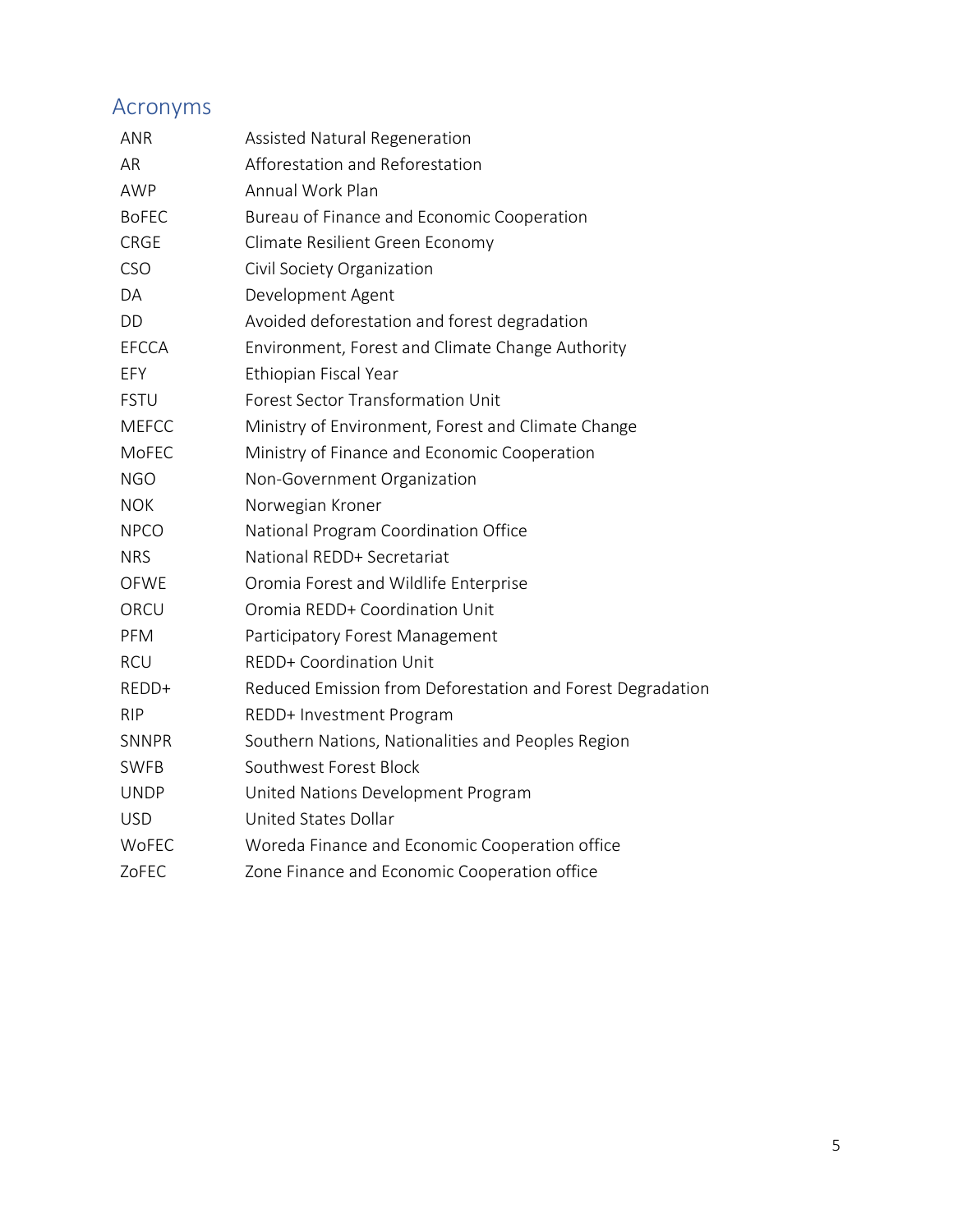# <span id="page-5-0"></span>Executive summary

Ethiopia recognises the key role forestry plays in setting the country on a sustainable and green development path. This is clearly indicated in the country's CRGE strategy. REDD+ has great potential to deliver on the country's targets to lower deforestation and increase afforestation. As a result, under the Framework Agreement between the Government of Ethiopia and the Royal Norwegian Government (Phase II), this four-year program of, 600 million NOK, was signed in July 2017. The program is implemented through a coordinated effort of federal ministries (MEFCC and MoFEC), with their region, zone and woreda level offices and with technical assistance from UNDP.

The Program aims to address the drivers of deforestation and forest degradation effectively through on-the-ground targeted interventions, re-enforced by the establishment of the appropriate policy environment, legal frameworks, institutional arrangements and capacity building. It has three major components:

- Afforestation and Reforestation coordinated by the National Program Coordination Office (NPCO), National Forest Sector Development Program;
- Avoided Deforestation and Forest Degradation/ PFM coordinated by the National REDD+ Secretariat (NRS); and
- Establishment and operationalization of Forest Sector Transformation Unit (FSTU) within MEFCC to support the sector's transformation. The unit is expected to build capacity of the forest sector, generate new models, strengthen public-private and civil society partnership and proactively seed funding.

The key results achieved during the reporting period, July 2017-July2018, are as indicated below.

## I. Program Startup

- MoFEC and UNDP have signed a Memorandum of Understanding up to the amount of 7,994,936 USD in order to facilitate service and goods procurement.
- A taskforce was established to facilitate the program start up processes. The Norwegian Embassy, MEFCC, MoFEC and UNDP are members of the taskforce. The taskforce was instrumental in supporting the establishment of FSTU including recruitment of FSTU staff, development of FSTU mandate, procurement of vehicles and conducting high level meetings as required.
- Familiarization workshop to finance people was organized by the CRGE Facility in order to ensure the relevant staff members are different level are aware of their roles and responsibilities.

## II. Sustainable tree-planting, ANR and PFMs set up

• A total of 54 woredas in Amhara, Oromia, SNNPR and Tigray regions are selected for the implementation of the AR component;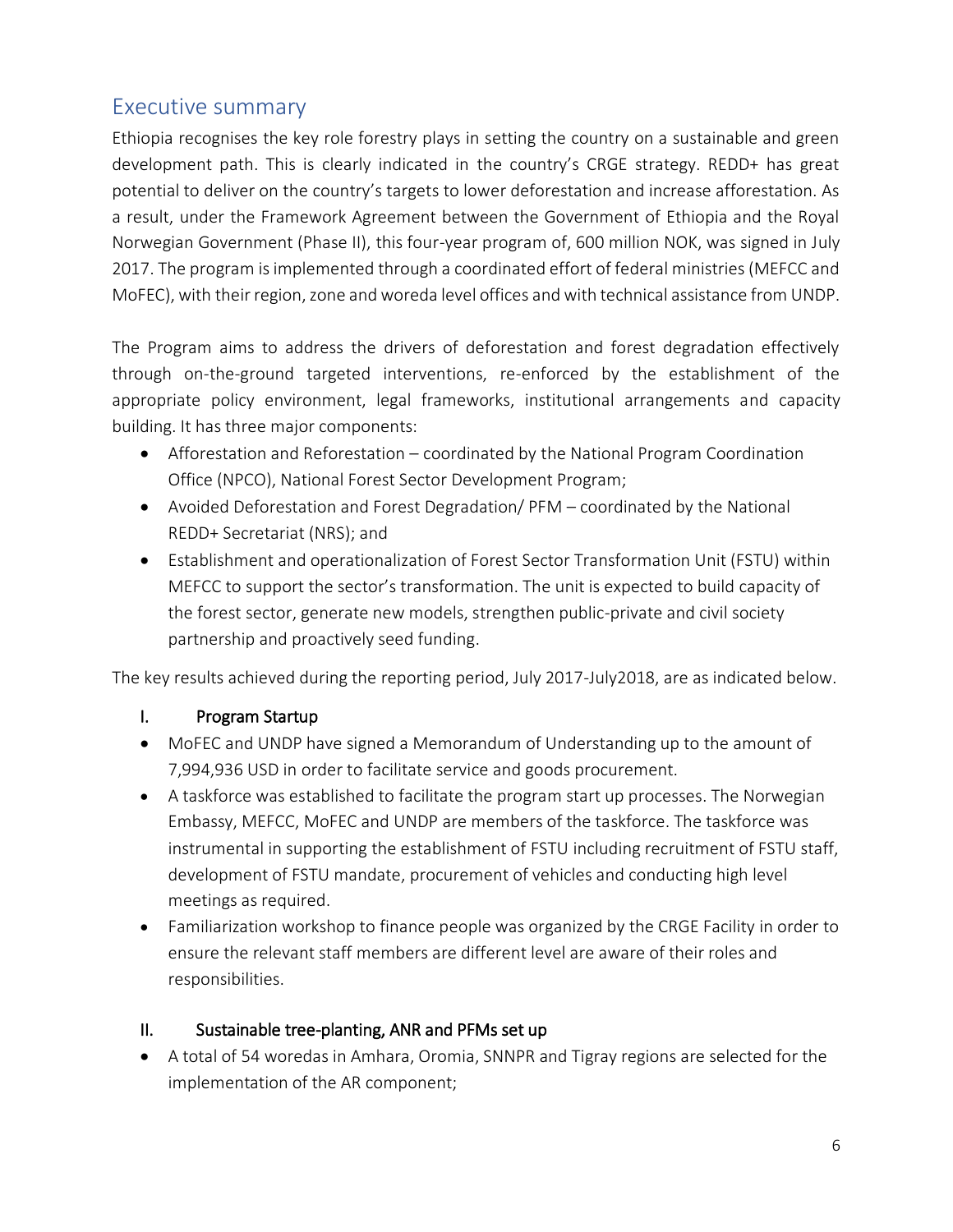- AR activities started in 36 woredas for the first year.
- 125 experts (out of the required 244) hired at various levels;
- Steering committees and technical working groups established at regional and woreda levels;
- 25 new nurseries eablsihed;
- 78 existing nurseries supported and strengthened;
- 17,718,819 seedlings raised in preparation for the next planting season (July-Sept 2018);
- 3,160 ha of land identified and delineated for AR;
- 86,919 ha of land identified and delineated for ANR;
- Physical conservation activities have commenced in SNNPR, Tigray and Amhara regions;
- 3,686.96 ha of PFM sites have been identified in Amhara region;
- Capacity building trainings and meetings have been held for 1,500 participants in the regions to support the startup of the program; and
- 41 vehicles and 17 motorbikes procured and distributed for the whole program (see table 1 for distribution list).
- III. Scaled Southwest Forest Block (SWFB) Deforestation and Degradation (DD) prevention program in place
- A total of 59 woredas in Oromia, SNNPR and Gambella regions selected for DD intervention;
- DD activities including site selection, setting up of steering committees and technical working groups initiated in 44 woredas in the first year;
- Familiarization workshops held in Oromia and SNNPR for relevant stakeholders;
- As part of the RIP initial activities, workshops were held in Amhara, Oromia, Tigray and SNNPR for law enforcement entities for a total of 4,755 participants (355 F and 4,400 M) focusing on their role in natural resource management; and
- The program document was revised in order to ensure program implementation is in line with the national PFM guideline.

## IV. Targeted PFMs set up in deforestation hotspots

This outcome is at an early stage. Familiarization workshop was conducted in Oromia and SNNPR, the DD annual workplan was revised to ensure the national PFM guideline is followed, program staff recruitment and establishment of steering committees and technical working groups are initiated. In SNNPR initial activities including forest condition assessment and trainings on baseline data collection have started.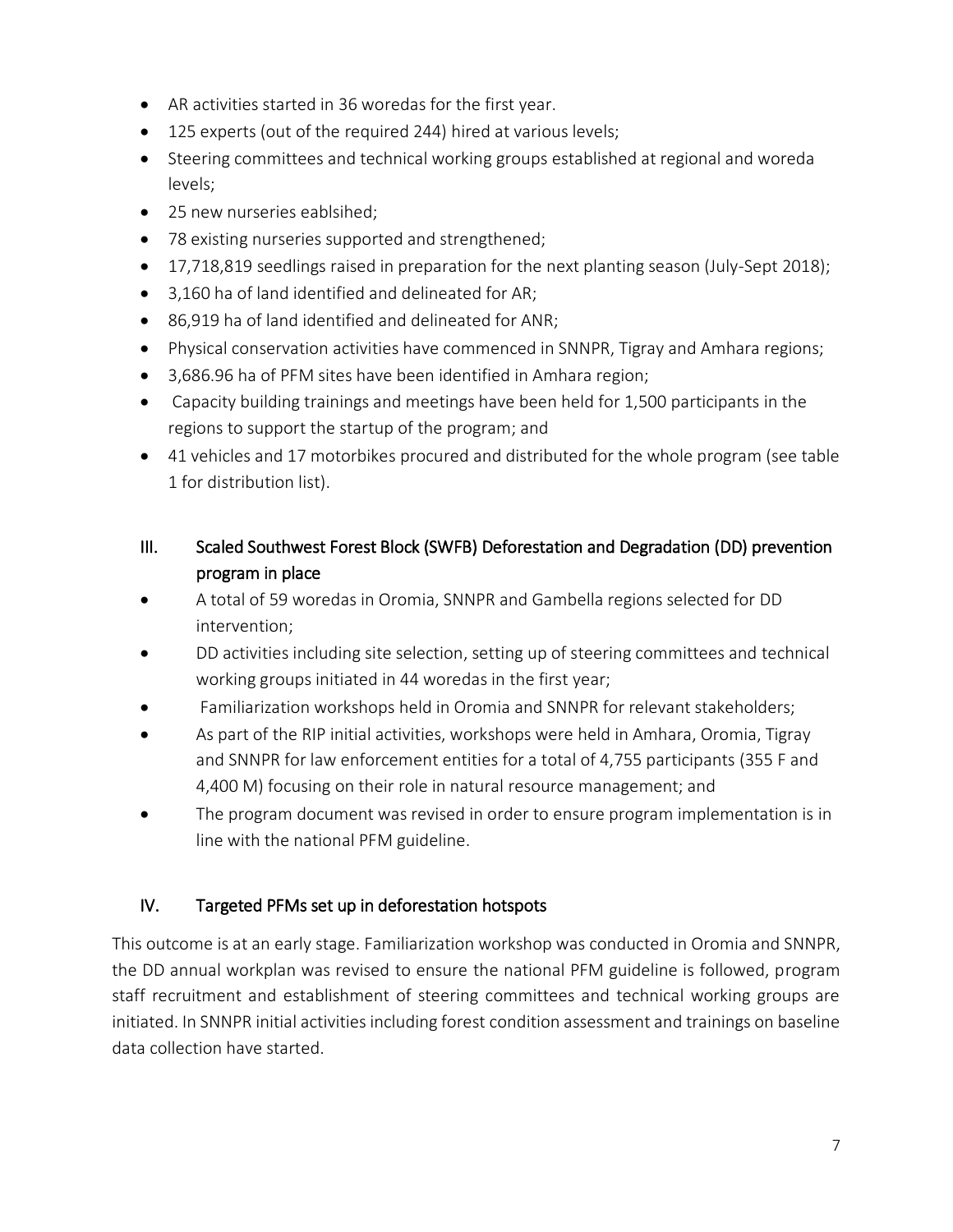## V. Set up a *Forest Sector Transformation Unit*

- The FSTU has been established within the MEFCC;
- The Director and Deputy director hired and in place; and
- Recruitment process for the rest of the FSTU team members underway.

## VI. Summary of Fund disbursement and Utilization of the RIP

As per article 5 of the agreement, The Norwegian Embassy effected the first six months' disbursement of 4,946,352.00 USD to the CRGE Facility Account at the National Bank of Ethiopia and 1,917,872 USD to the UNDP account in New York. The disbursement and utilization status of the fund received in both accounts is summarized in the table below.

| Entity            | Amount received USD | Disbursement | % disbursement / |
|-------------------|---------------------|--------------|------------------|
|                   |                     | Utilization  | utilization      |
| <b>MOFEC</b>      | 4,946,352           | 3,898,463.99 | 79%              |
| UNDP <sup>2</sup> | 1,917,872           | 1,523,414.08 | 79%              |
| Total             | 6,864,224           | 5,421,878.07 | 79 %             |

The details of disbursement from the MOFEC to beneficiaries at the national, regional and Woreda level is summarized in the financial management section.

Considering the existing progress of implementation during the reporting period, the program can deliver the outcomes envisaged in the program design. However, the program is facing some implementation delays due to slow staff recruitment process and other preparatory works. The latter which is normal in any large program since the foundations for project execution need to be developed before implementation. Moreover, large number of activities were targeted to be achieved over a brief period stretching capacities on the ground. Therefore, to ensure delivery of results, the program will need to strengthen coordination between the different directorates in MEFCC as well as with other relevant sectors. Recruitment of key staff members is expected to show significant difference in implementation progress in coming year while at the same time there is a need to fill up the remaining posts at different levels. A need to strengthen reporting mechanism among different stakeholders is also recognized.

 $\overline{a}$ 

<sup>&</sup>lt;sup>2</sup> Reported utilized amount may be revised following discussion between MoFEC and UNDP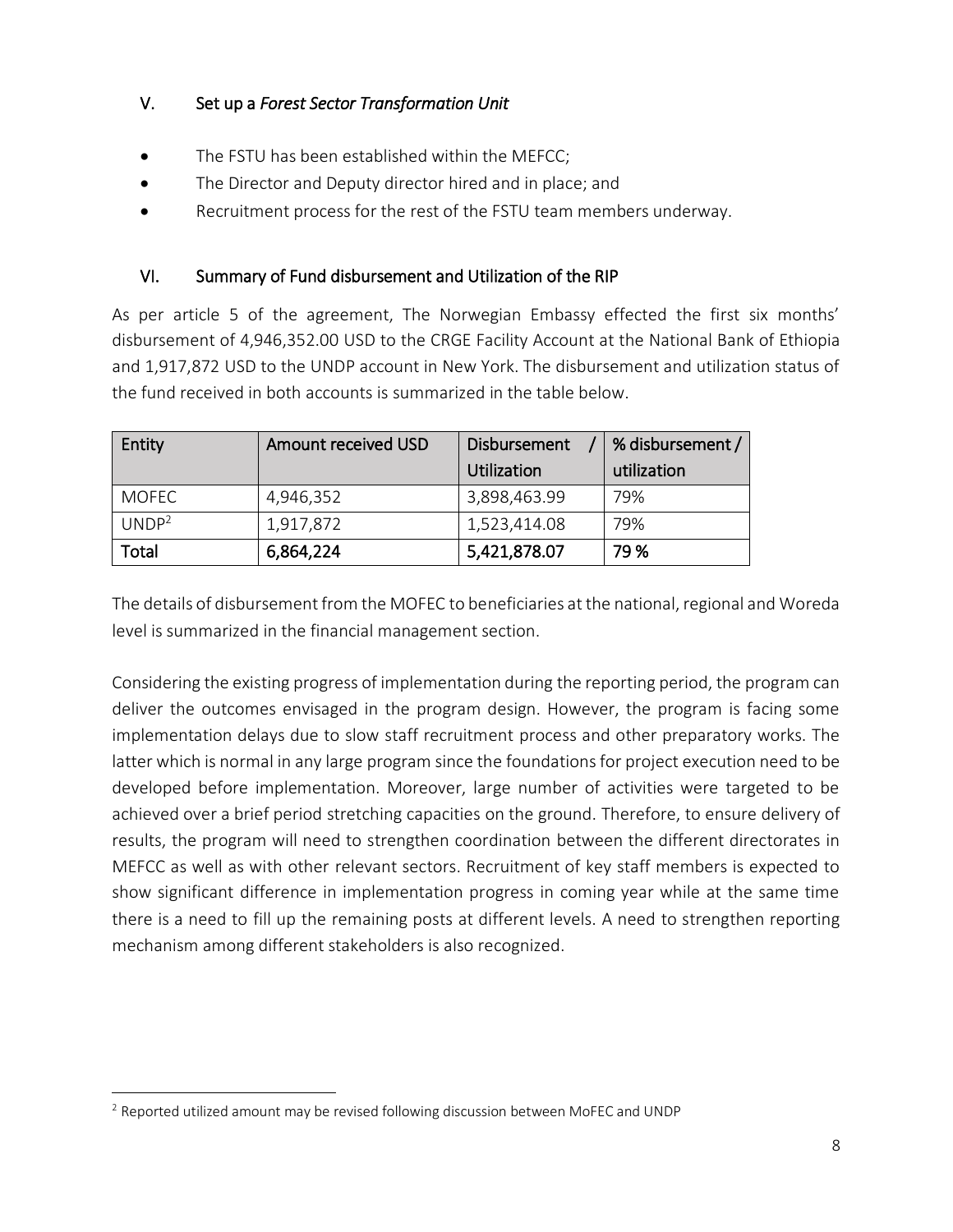# <span id="page-8-0"></span>1. Introduction

Ethiopia recognises the key role forestry plays in setting the country on a sustainable and green development path. The current 15.5 percent forest cover is inadequate to provide an economic and ecological support system in this mountainous and climatically precarious country. While protecting the existing 17 million hectares of forest, Ethiopia also intends to undertake large-scale afforestation and reforestation to increase total forest cover to 30 percent by 2030. Afforestation and reforestation are also key to alleviating the pressure on natural forests. The National REDD+ strategy (2016) estimates that Ethiopia has 18 million degraded hectares of land suitable for afforestation and reforestation.

REDD+ has great potential to deliver on the country's targets to lower deforestation and increase afforestation. Increasing the country's forest resource base through REDD+ support will contribute to a range of policy goals, including biodiversity conservation, provision of ecosystem services, such as water resource development and improved livelihoods. This Program aims to address the drivers of deforestation and forest degradation effectively through on-the-ground targeted interventions, re-enforced by the establishment of the appropriate policy environment, legal frameworks, institutional arrangements and capacity building.

Under the Framework Agreement between the Government of Ethiopia and the Royal Norwegian Government (Phase II), this proposal marks one of the first major investments in REDD+ in Ethiopia. The four-year program of, 600 million NOK, would help to transform the way landscapes are managed in Ethiopia's major forest regions and – focusing on restoration in areas where forests have been lost – to reduce carbon emissions or increase removal. It will also help to reduce poverty, establish resilient livelihoods, conserve biodiversity and provide water. The Programme will foster equitable and sustainable low carbon development by enhancing countrywide and local institutions; providing incentives and information to create an enabling environment for the National Forest Sector Development program implementation; REDD+ on-the-ground activities that address deforestation to reduce land-use based emissions; and enhance forest carbon stocks through afforestation, reforestation and landscape greening.

The program has three major components:

- Afforestation and Reforestation coordinated by the National Program Coordination Office (NPCO), National Forest Sector Development Program;
- Avoided Deforestation and Forest Degradation/ PFM coordinated by the National REDD+ Secretariat (NRS); and
- Establishment of Forest Sector Transformation Unit (FSTU) within MEFCC to support a sector transformation and as a critical enabler to achieving the REDD+, NFSDP, CRGE and GTPII goals. The unit is expected to build capacity of the forest sector, generate new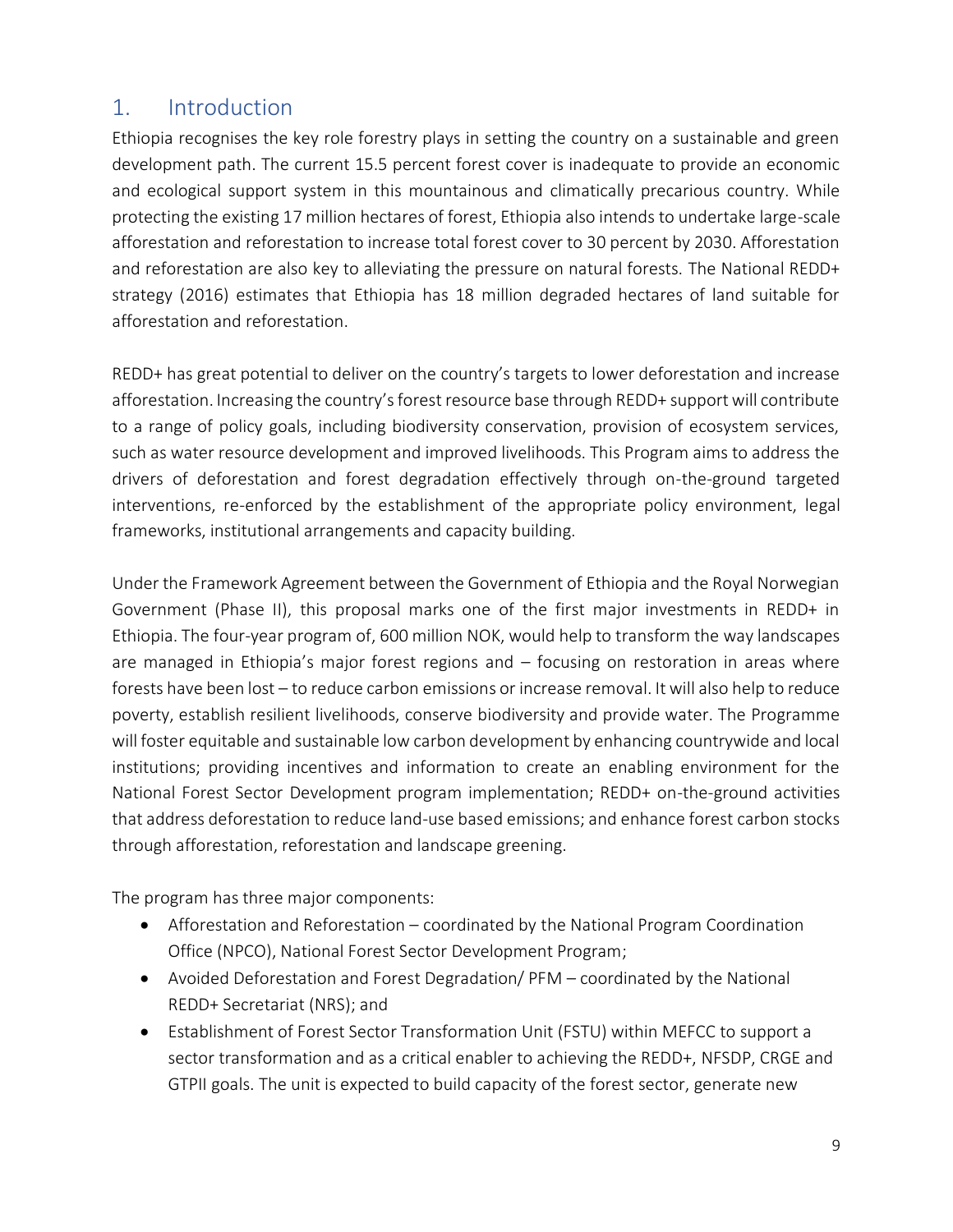models, strengthen public-private and civil society partnership and proactively seed funding.

The program is implemented in five regions through a coordinated effort of federal ministries (MEFCC and MoFEC), with their region, zone and woreda level offices that facilitate on the ground activities. The program also receives technical assistance from UNDP.

This report covers the period July 2017 – July 2018 (2010 EFY) and is compiled based on reports collected from different woredas through regional coordination units and finance bureaus, and compiled by NPCO, NRS, FSTU and the CRGE facility. The activities and budget are reported based on the July 2017 – July 2018 approved activities and budget.

It is recognized this report is delayed because of lack of capacity, limited information from field level and communication issues. However, the RIP partners plan to develop a project reporting system that will facilitate the collection, reporting and evaluation of results so that future reports can be informative and developed more efficiently.

## <span id="page-9-0"></span>2. Implementation Arrangement

The technical implementation of the program is led by MEFCC through its three departments - National Program Coordination Office (NPCO) of the National Forest Sector Development Program, National REDD+ Secretariat (NRS), and the Forest Sector Transformation Unit (FSTU). At the regional level REDD+ coordination units (RCUs) coordinate the program by closely working with woreda and kebele offices of relevant sectors. Program staffs hired through the program oversee the day-to-day activity of the program. Program implementation is also guided by woreda, zone and region level technical working groups and steering committees.

The program fund is managed by MoFEC. The ministry receives biannual disbursement from the Norwegian Embassy based on annual workplan that is approved and submitted from MEFCC. Bureau of Finance and Economic Cooperation (BoFEC), Zone Finance and Economic Cooperation offices (ZoFEC) and Woreda Finance and Economic Cooperation offices (WoFEC) disburse and monitor fund utilization at their respective levels. The program is supported by UNDP to facilitate procurement of services and goods. UNDP will submit report on fund utilization to MoFEC before requesting subsequent budget disbursement.

A taskforce consisting of MoFEC, MEFCC, UNDP and the Norwegian Embassy was established at the early stage of the program to support the start-up and to provide technical support until the FSTU is established. Now that the FSTU is established, the taskforce will focus in overseeing the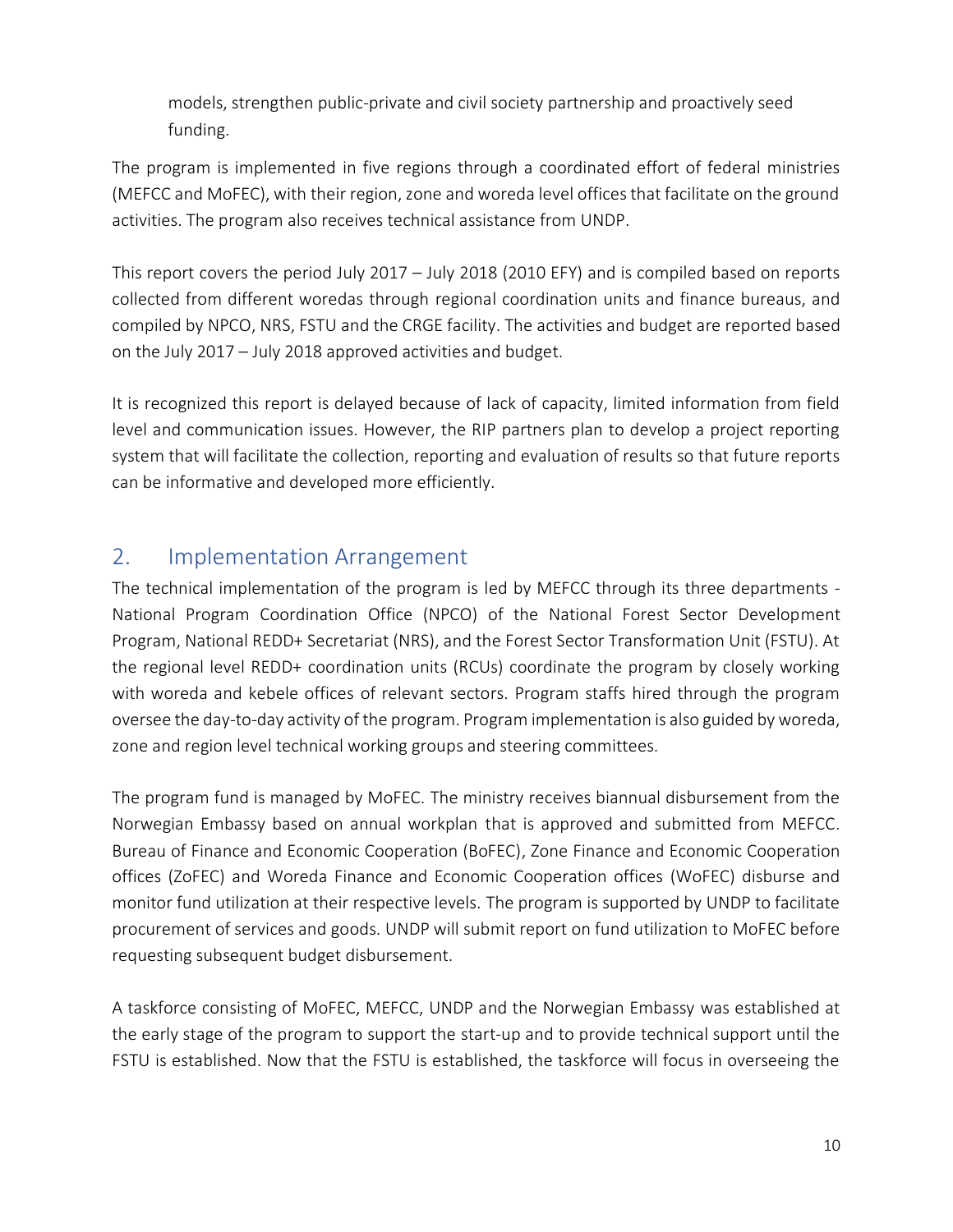progress of program implementation and address any high-level challenges that need to be resolved.

The program is monitored regularly through MEFCC and MoFEC and their sub-national level offices, following the monitoring and evaluation guidelines of MEFCC and the CRGE facility. The Norwegian Embassy will join monitoring visits as needed.

Reporting and plan preparation follow the same channel in reverse order. That is, annual plans, activity and financial reports are collected by woreda offices and consolidated at region level which



*Fig. 1 RIP Fund disbursement and reporting arrangement* 

are then submitted to the federal ministries. MEFCC compiles plans and reports through FSTU and submits to MoFEC which in turn reviews and submits approved reports and workplans to the Norwegian Embassy.

## <span id="page-10-0"></span>3. Program Progress

## Program Startup

Considering the extensive material and service requirement of the program and understanding the challenges during program execution, MoFEC and MEFCC agreed to bring UNDP on board for the implementation of the RIP. With the consent of the Norwegian Embassy, UNDP agreed to be partner in the program to facilitate the procurement of services and goods. Based on this, MoFEC and UNDP have signed a Memorandum of Understanding for such support amounting to 7,994,936 USD.

Immediately after the signing of agreement, a taskforce was established to facilitate the program start up processes. The aim was to support initial program activities and give high level support until the FSTU is in place to take over the coordination role. The taskforce members are the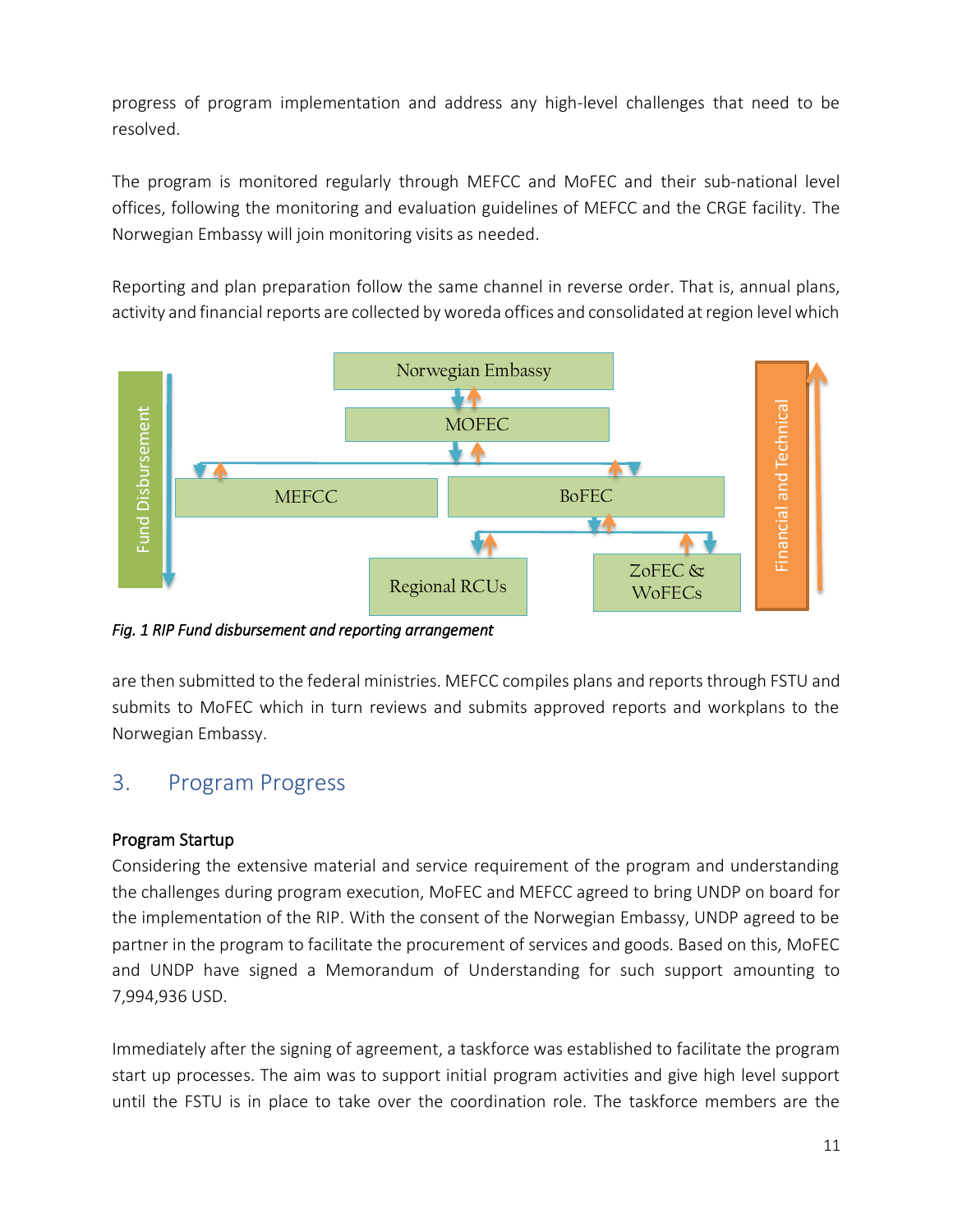Norwegian Embassy, MEFCC, MoFEC and UNDP (with other stakeholders e.g. consultants taking part as needed). Key outputs of the taskforce in the reporting period include:

- Supporting consultants from McKinsey & Company in the finalization of key outputs including FSTU mandate, Job descriptions of FSTU staff members, and revision of program finance document.
- Supporting MEFCC in procuring vehicles: with technical support from taskforce members in relation to specifications, UNDP has finalized the procurement process and delivered 41 vehicles and 17 motorbikes. Two more vehicles are under procurement process. MEFCC has discussed internally and agreed on the distribution of vehicles and motorbikes as indicated on table 1.
- Supporting FSTU staff recruitment: with support from taskforce members in reviewing Job descriptions, UNDP has finalized the recruitment of the Director and Deputy Director of FSTU. The remaining staff members are expected to be in place in August 2018.
- Facilitating high-level meeting with MEFCC and MoFEC state ministers and the Norwegian Ambassador to agree on the program's way forward including FSTU's mandate.
- Review of program progress and potential bottlenecks during regular taskforce meetings.

Further, as per the agreement with the donor, the CRGE facility has made all program documents available on its website. All information regarding the RIP and other CRGE facility activities are available to the public at: <http://www.mofed.gov.et/web/guest/about-us>

| Implementing<br>regions | Region level             | Zone level       | Woreda level    | <b>Federal level</b>          | Total        |
|-------------------------|--------------------------|------------------|-----------------|-------------------------------|--------------|
| and Federal Ministry    |                          |                  |                 |                               |              |
| Amhara                  | $\overline{\phantom{a}}$ | -                | 12 cars         |                               | 12 cars      |
| Gambella                | 1 car                    | 2 cars           |                 |                               | 3 cars       |
| Oromia                  | 1 car (AR and            | (AR)<br>11 cars  | 8 motorbikes    |                               | 12 cars & 8  |
|                         | DD)                      | and DD)          | (AR)            |                               | motorbikes   |
| SNNPR                   | 3<br>(to<br>cars         | (to<br>4<br>cars | 9 motorbikes (5 |                               | 7 cars & 9   |
|                         | coordinate<br>AR         | coordinate DD    | AR and 4 DD)    |                               | motorbikes   |
|                         | woredas)                 | woredas)         |                 |                               |              |
| Tigray                  |                          |                  | 3 cars          |                               | 3 cars       |
| <b>MEFCC</b>            |                          |                  |                 | 4 cars (1 FSTU <sup>3</sup> , | 4 cars       |
|                         |                          |                  |                 | 2 DD, 1 AR)                   |              |
| Total                   | 5 cars                   | 17 cars          | 15 cars & 17    | 4 cars                        | 41 cars & 17 |
|                         |                          |                  | motorbikes      |                               | motorbikes   |

*Table 1. Vehicle distribution to support program implementation* 

 $\overline{a}$ 

<sup>&</sup>lt;sup>3</sup> The two vehicles that are expected to be delivered shortly are assigned for FSTU.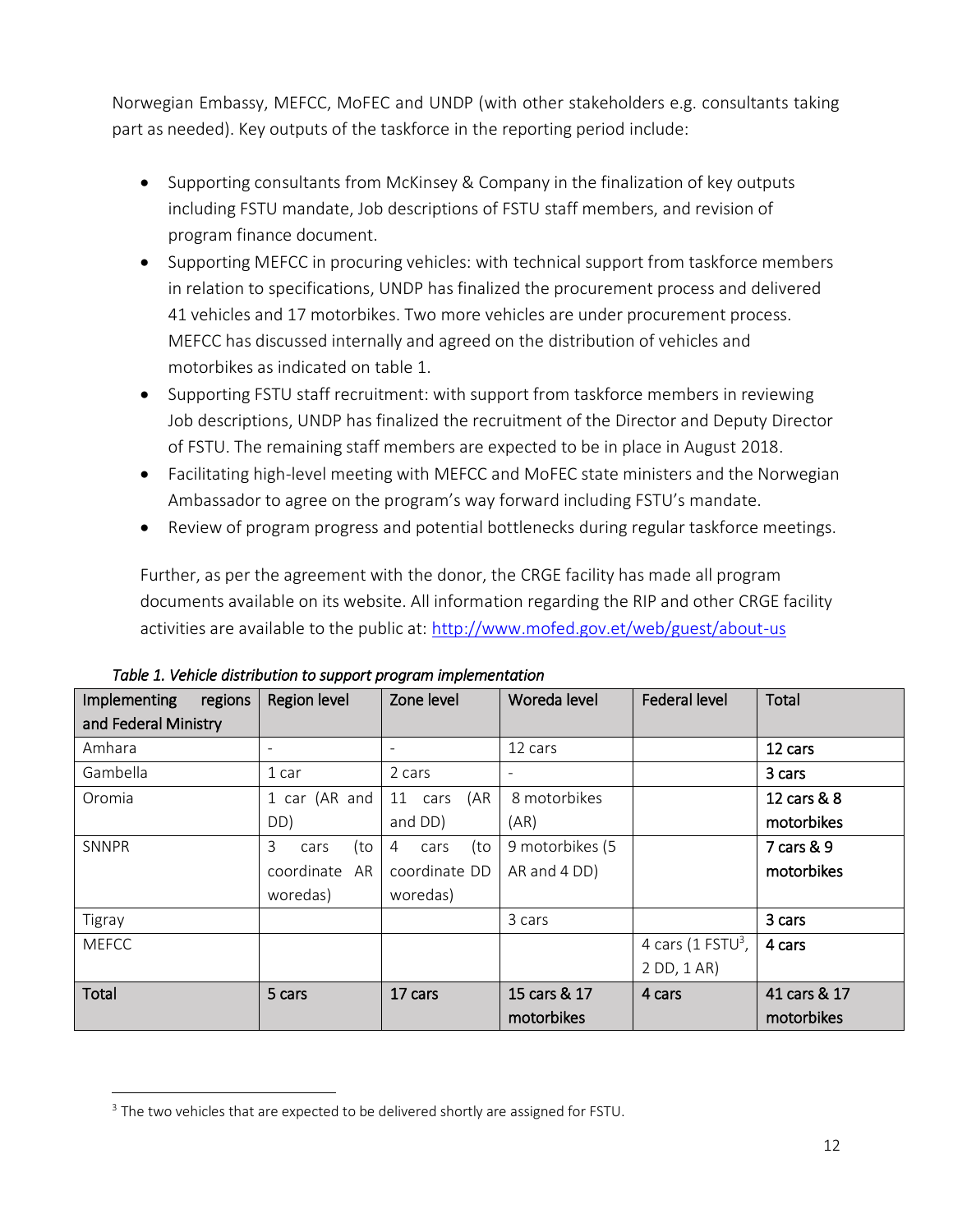#### Familiarization Workshop to Finance People

To ensure financial management of the program is properly handled, MoFEC organized RIP introductory workshops in Adama and Hawassa for Amhara, Oromia and SNNPR regions. The workshop focused in providing details of the program implementation arrangement and the need to closely work with regional REDD+ coordination units. Participants included representatives from BoFEC, ZoFEC, WoFEC and RCUs. Similar workshops for Gambella and Tigray are planned in September and October 2018.

Main feedback from all offices was the need to have budget allocated for finance institutions to ensure proper monitoring of activities. This is addressed in the RIP 2011 annual work plan (AWP). Further the need to ensure woredas are well acquainted with the automated national financial system through trainings was emphasized. The facility is discussing with regions to ensure these are addressed accordingly.

#### <span id="page-12-0"></span>Outcome 1 - Large-scale community forestry program in place

Output 1.1 Sustainable tree-planting, ANR and PFMs set up in 54 woredas by 2020

#### 1.1.1 Woreda Selection

Following a rigorous assessment based on criteria set with the support of a technical assistant and in close collaboration with federal and regional technical experts, 54 woredas across four regions are selected for the implementation of the AR component (see annex 1A for detail). This component is implemented in Amhara, Oromia, SNNPR and Tigray regions.

Discussions were held with relevant stakeholder to identify woredas that will start implementation in the first year and to introduce the overall program objective, and implementation arrangement. Based on these discussions, activities were initiated in 36 woredas in the first year (see annex 1A) with the aim to cover all 54 starting the beginning of the following year.

#### 1.1.2 Recruitment of Program Team

To implement the AR component efficiently and effectively, a total of 224 staff are planned to be put in place from federal to region and woreda levels. In the first year, announcements have been made to recruit a team of coordinator, forester, socio-economist and finance/admin experts at woreda level, a plan and delivery expert at regional level and a team of forester, livelihood, plan and delivery experts and admin support at the federal level. Towards the end of the first year, 125 experts were recruited and have started work. The remaining recruitment processes are expected to be finalized and experts placed in positions in the second year.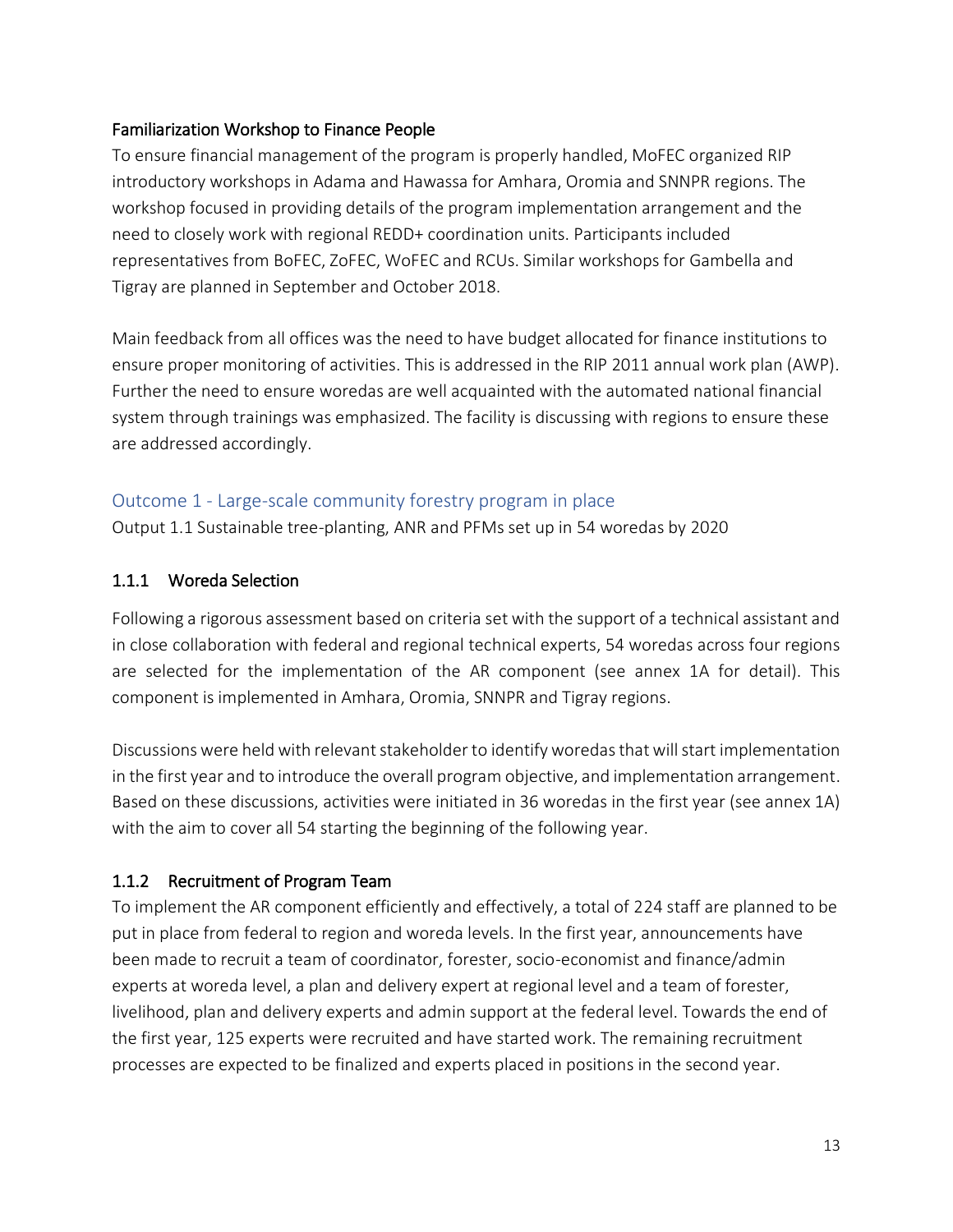#### 1.1.3 Establishment of Steering Committee and Technical Working Group

Steering committees and technical working groups are established to guide and support the overall implementation of the program, monitor progress, give technical guidance, and oversee budget utilization. At the federal level there is a REDD+ Steering Committee with 16 members from relevant line ministries which is planned to continue providing overall guidance to the RIP implementation. Further, the existing knowledge learning network at the federal level is expected to facilitate experience exchanges, address key challenges, and promote policy advocacy, joint learning and communications. Members of the network include regional RCUs, relevant NGOs/CSOs, academic and research institutions, and relevant line ministries and government offices. At the region, zone and woreda levels establishment of steering committees and technical working groups are underway. Members are selected from relevant bureaus and offices including agriculture, livestock, energy, forestry, finance, and cooperatives. Technical working groups include experts from relevant NGOs / CSOs.

#### 1.1.4 Reinforce Existing or Establish New Nurseries

Regions have initiated activities at woreda level in strengthening existing nurseries and establishing new ones. In total 25 new nurseries were established, and 78 existing ones strengthened through provision on required inputs (covering 82% of the total nurseries planned). In these nurseries a total of 17,718,819 seedlings (52% of the total planned) were raised in preparation for the next planting season.

| Region | Unit      | New nurseries establishment |    |            |      | Ongoing nurseries support |            |
|--------|-----------|-----------------------------|----|------------|------|---------------------------|------------|
|        |           | <b>Achieved</b><br>plan     |    | Activity   | Plan | Achieved                  | Activity   |
|        |           |                             |    | status (%) |      |                           | status (%) |
| Amhara | No.       |                             |    |            | 60   | 44                        | 73         |
| Oromia | <b>No</b> | 23                          | 19 | 83         | 12   | 10                        | 83         |
| SNNPR  | <b>No</b> | 6                           | 6  | 100        | 12   | 12                        | 100        |
| Tigray | No        |                             |    |            | 12   | 12                        | 100        |

*Table 2. Number of nurseries established and reinforced* 

*Table 3. Number of seedlings raised* 

| Region | Unit | Plan       | Achievement | Activity status (%) |
|--------|------|------------|-------------|---------------------|
| Amhara | No.  | 19,690,000 | 7,450,000   | 38                  |
| Oromia | No   | 10,010,730 | 6,880,294   | 69                  |
| SNNPR  | No   | 1,500,000  | 784,500.00  | 52.3                |
| Tigray | No   | 3,000,000  | 2,604,025   | 86.8                |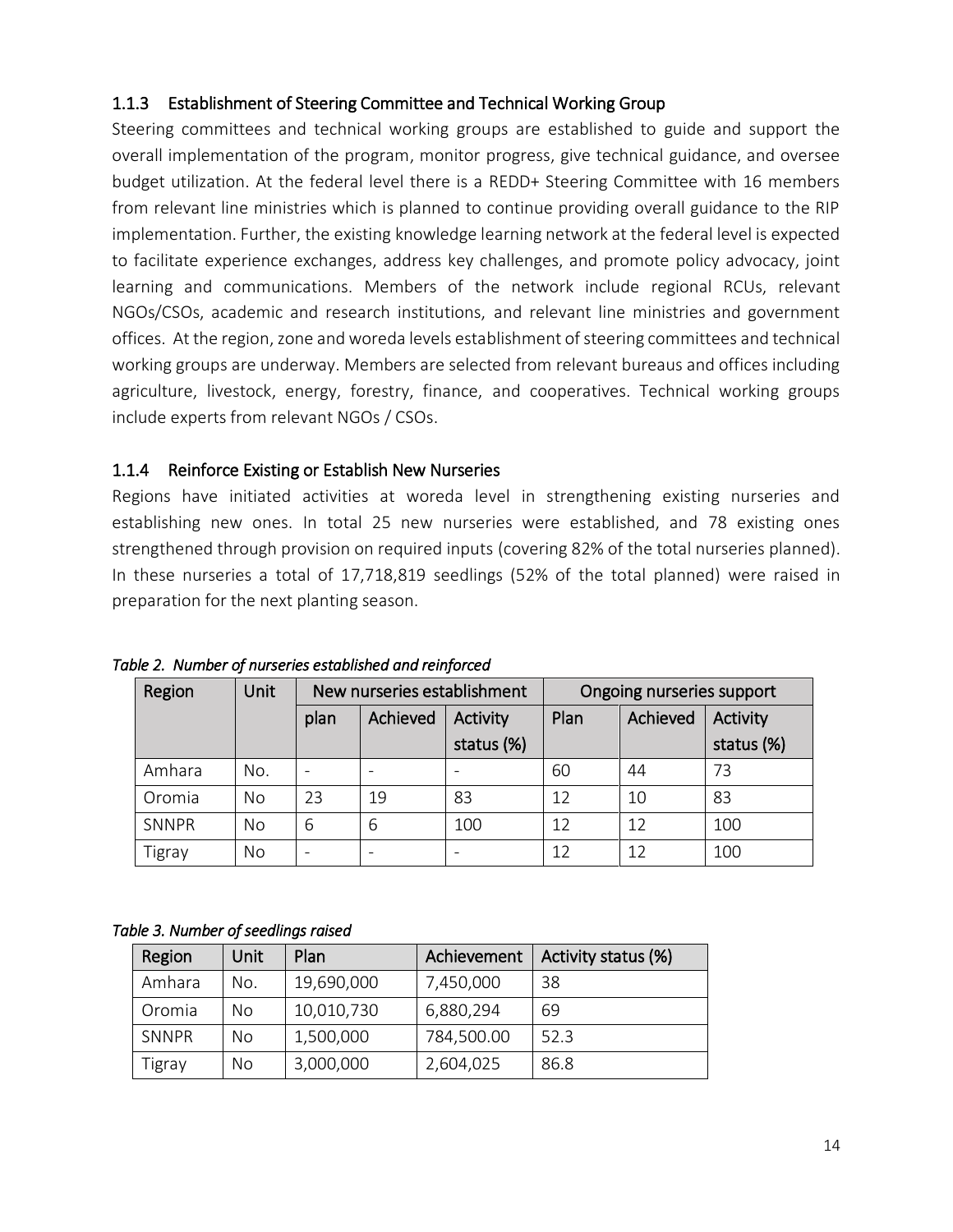## 1.1.5 Engage and mobilize community

Meetings and trainings were conducted to ensure community members and program experts have the awareness, knowledge and capacity to support the implementation of the program.

| <b>No</b> | <b>Meeting Type</b>               | Location          | Participants            |
|-----------|-----------------------------------|-------------------|-------------------------|
|           | Amhara RCU - two RIP Introductory | /Dessie<br>Amhara | and $\sqrt{240}$ (22 F) |
|           | and plan discussion sessions      | Injibara/         |                         |
|           | Oromia RCU, woreda level meeting  | Oromia /Adama/    | 134(11)                 |
|           | Federal level meeting             | Oromia/Bishoftu/  | 45 $(5 F)$              |

*Table 4 Meetings conducted* 

#### *Table 5 Trainings conducted*

| <b>No</b> | <b>Capacity Building Topic</b>  | Location        | Participants |
|-----------|---------------------------------|-----------------|--------------|
|           | Land-use planning, map          | Tigray /Mekele/ | 1077         |
|           | preparation, nursery management |                 |              |
|           | and silvicultural practices     |                 |              |
|           | GIS                             | Oromia /Adama/  |              |

## 1.1.6 Ground activities (Regeneration)

This included physical conservation measures such as terraces, micro-basins, water collection ponds and enhancement of Assisted Natural Regeneration (ANR) through silviculture practices. In Amhara region, an additional area of 3,686.96 ha is identified for PFM intervention and 4 PFM cooperatives established.

| Region       | <b>Activities</b>                | Unit | Plan    | Achievement | Activity status (%) |  |
|--------------|----------------------------------|------|---------|-------------|---------------------|--|
|              | Stone bund terraces, soil bunds, | Km   | 4,542   | 519.42      | 11%                 |  |
| Amhara       | deep trench                      |      |         |             |                     |  |
|              | Half-moon micro basins,          | No.  | 516,512 | 94,762      | 18%                 |  |
|              | eyebrow basin, micro basin       |      |         |             |                     |  |
|              | Stone bund terraces, soil bunds, | Km   | 520     | 117.2       | 23%                 |  |
| Oromia       | deep trench                      |      |         |             |                     |  |
|              | Half-moon micro basins,          | No.  | 128,656 | 96,398      | 75%                 |  |
|              | eyebrow basin, micro basin       |      |         |             |                     |  |
| <b>SNNPR</b> | Stone bund terraces, soil        | Km   | 268,889 | 1,314       | 0.5%                |  |
|              | bunds, deep trench               |      |         |             |                     |  |

#### *Table 6. Physical conservation measures*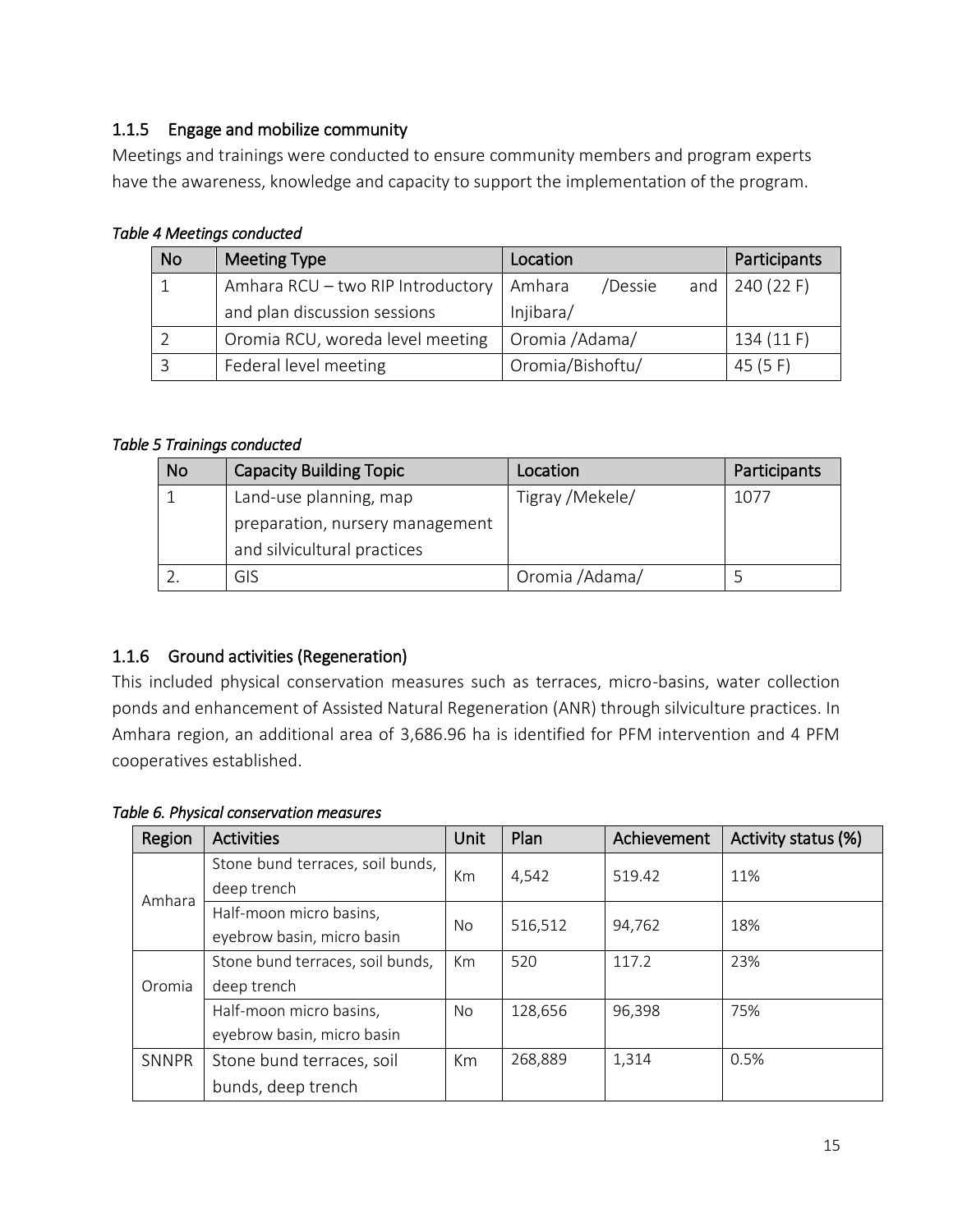|        | Half-moon micro basins,    | No | 159,256 | 1,554   | 1.0% |
|--------|----------------------------|----|---------|---------|------|
|        | eyebrow basin, micro basin |    |         |         |      |
| Tigray | Stone bund terraces, soil  | Km | 81      | 84.5    | 104% |
|        | bunds, deep trench         |    |         |         |      |
|        | Half-moon micro basins,    | No | 112,154 | 102,754 | 92%  |
|        | eyebrow basin, micro basin |    |         |         |      |

## 1.1.7 Ground activities (Tree planting)

Under this activity appropriate sites for AR and ANR were selected. In total 4,856.45 ha – 67% of the total planned (AR) and 82,830.95 ha  $-63%$  of the total planned (ANR) area of land were identified, delineated and supported with conservation structures and pits prepared for the next plantation season (July – September 2018). In preparation for the next planting season, the three regions have prepared 14,869,345 pits (48% of the total planned). In Amhara region, 3.7 million seedlings covering 932 ha were planted in June.

#### *Table 7. Sites prepared for A/R and ANR*

| Region        | <b>Unit</b> | <b>AR</b> |         |          | ANR / enclosures |          |          | Pits prepared (AR & ANR) |           |          |
|---------------|-------------|-----------|---------|----------|------------------|----------|----------|--------------------------|-----------|----------|
|               |             | plan      | Achieve | Activity | Plan             | Achievem | Activity | Plan                     | Achievem  | Activity |
|               |             |           | ment    | status   |                  | ent      | status   |                          | ent       | status   |
|               |             |           |         | $(\%)$   |                  |          | (%)      |                          |           | (%)      |
| Amhara        | ha          | 3,200     | 2,502   | 78       | 64,000           | 45,299.9 | 71       | 17,570,000               | 5,570,000 | 32       |
| Oromia        | ha          | 2,200     | 1342    | 61       | 44,000           | 13,409   | 30.5     | 9,706,500                | 6,411,066 | 66       |
| SNNPR         | ha          | 600       | 222.3   | 37       | 220              | 122      | 55       | 472,500                  | 422,078   | 89       |
| <b>Tigray</b> | ha          | 1,200     | 790     | 66       | 24,000           | 24,000   | 100      | 3,100,0000               | 2,466,201 | 80       |

## 1.1.8 Project Management and administration including M&E

Regions and woredas have conducted monthly, quarterly and annual meetings, reviews and site visits to ensure planned activities are implemented as much as possible during the reporting period.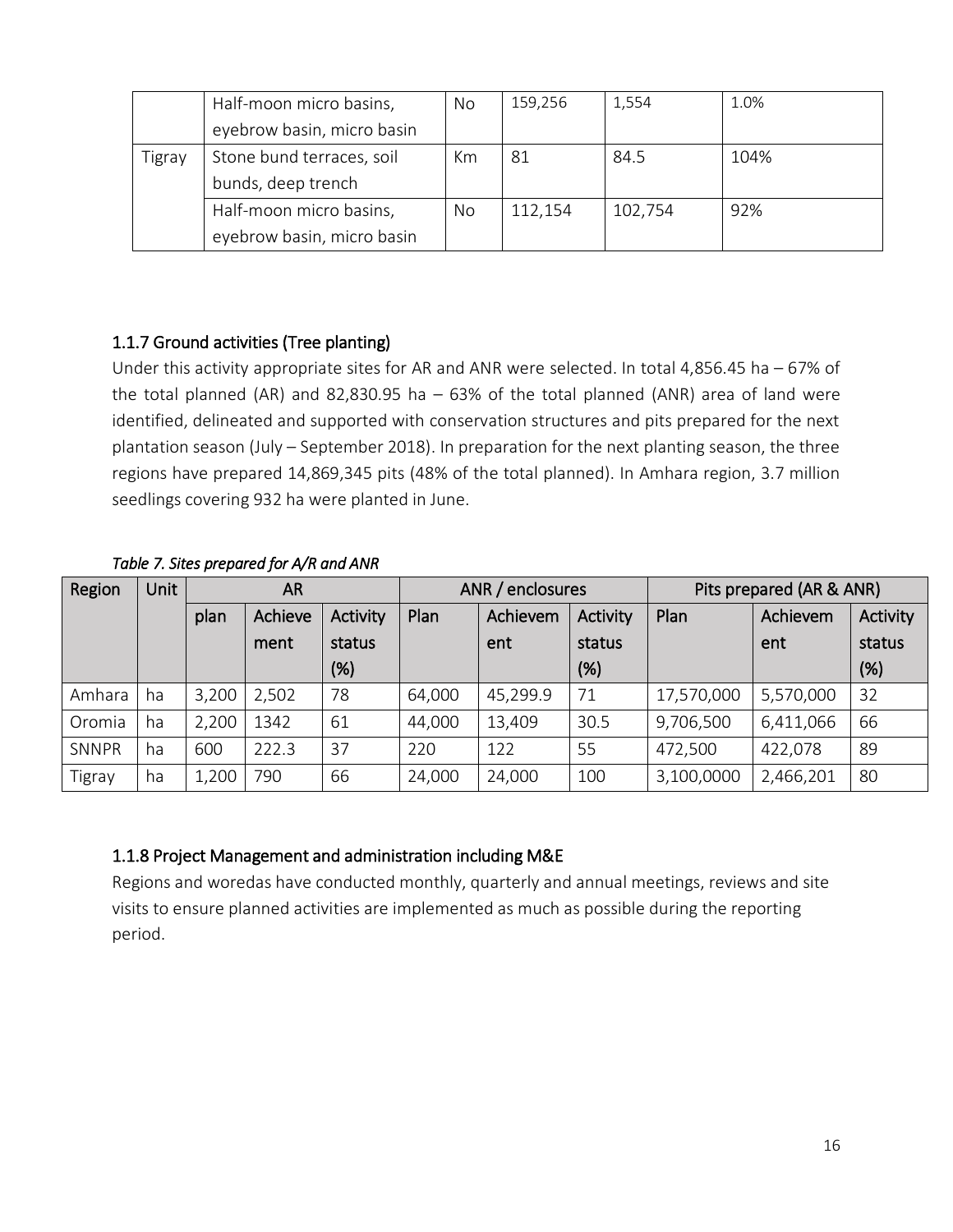# <span id="page-16-0"></span>Outcome 2 - Large-scale sustainable D/D program and targeted PFMs covering carbon rich forest in place

Output 2.1 Scaled Southwest Forest Block (SWFB) deforestation and degradation prevention program in place covering 3.8% of Ethiopia's forest by 2020

## 2.1.1 Woreda Selection

Following a rigorous assessment and based on criteria set with the support of a technical assistant and in close collaboration with federal and regional technical experts 59 woredas across three regions are selected for the implementation of the DD component (see annex 1B for detail). This component is implemented in Gambella, Oromia, and SNNPR regions. For the first-year, activities are initiated in 15 woredas in Oromia and 29 SNNPR woredas (with mainly capacity building aimed at new PFM sites in 14 woredas) with the aim to cover all 59 woredas starting the beginning of the following year.

## 2.1.2 RIP Familiarization workshop

Two rounds of RIP familiarization workshops were conducted to clarify the RIP objectives and operational modalities for region and woreda level stakeholders. These were conducted to ensure clarity on the roles of stakeholders in RIP implementation and to identify immediate tasks to support initial activities in the different woredas.

The first workshop was held in Jimma on December 18 & 19, 2017 for Oromia and Gambella regions and the second in Hawassa from December 28 - 29, 2017 for SNNPR representatives. Participants included woreda administrators, Environment, Forest and Climate Change office heads, Agriculture office heads, Livestock office heads, WoFECs; Zone Administrators; Zone EFCCA heads; ZoFEC heads; BoFEC, Environment, Forest and Climate Change Authority (EFCCA); Oromia REDD+ Coordination Unit (ORCU) and Oromia Forest and Wildlife Enterprise (OFWE).

## 2.1.3 RIP-DD plan preparation

To ensure the RIP-DD plan was in line with the national PFM guideline, it was found necessary to revise the activity plans that were on the program document. Therefore, earlier in 2010 EFY, detailed 9 months plan (for 2018) and Indicative plan (for 2019 and 2020) were prepared for National REDD+ Secretariat, Regions – Gambella, Oromia and SNNPR and UNDP. The plans were submitted to MoFEC and budget released as per the plans.

Recognizing the need to support woreda level annual plan development for the 2011 EFY, two planning workshops (Jimma for Oromia and Shashemene for SNNPR) were undertaken in collaboration with RCUs in June and July 2018.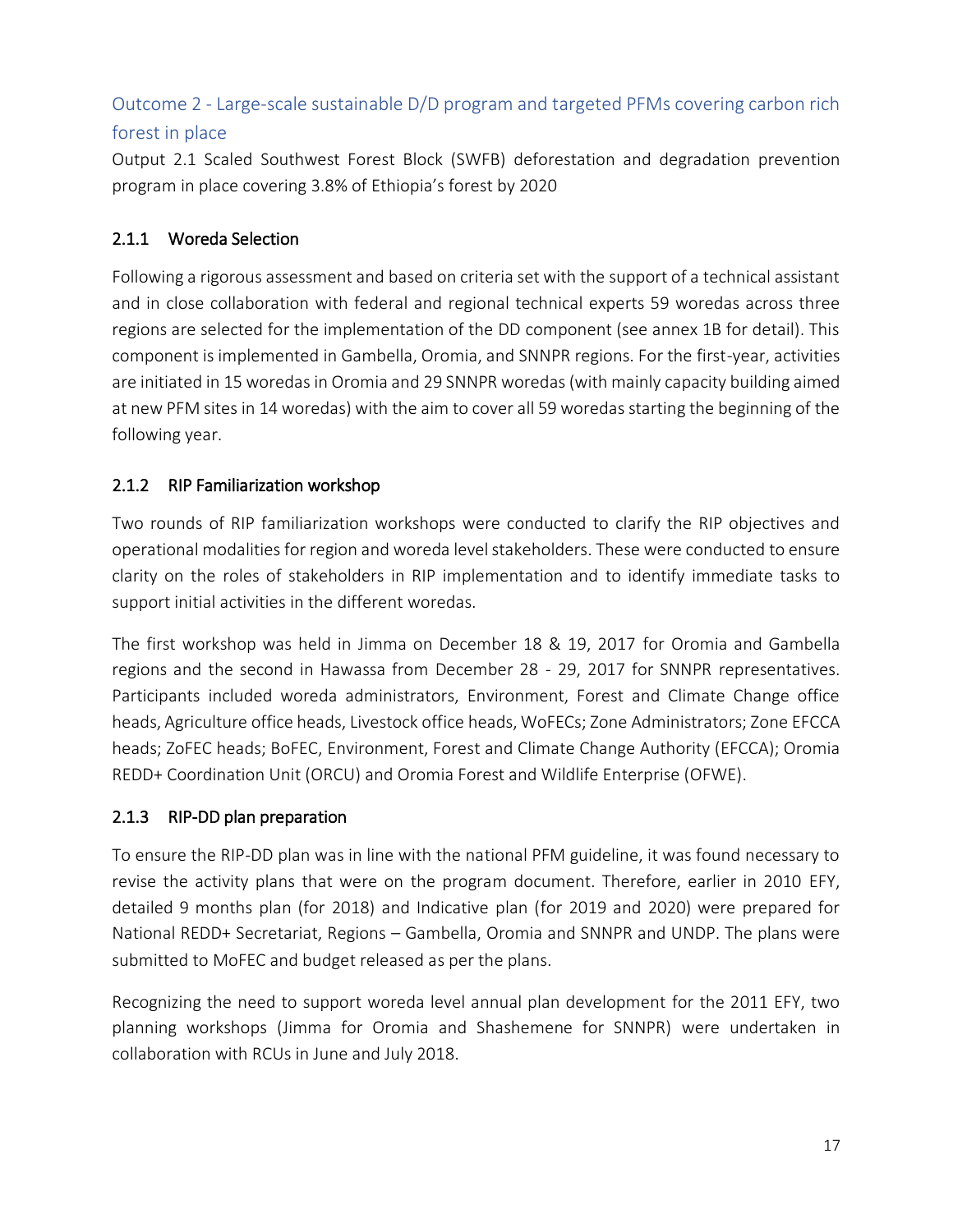The objectives of the planning workshops were to provide an overview of RIP's Theory of Change and Results framework; create broad understanding of the RIP objectives and operational modalities by region, zone and woreda level stakeholders; and to ensure clarity on the roles of stakeholders in RIP implementation. Based on these understandings detailed annual RIP implementation plan was developed for 2011 EFY.

Key findings from workshops included:

- o The extent of forest in some weredas is lower than the average forest area planned (in RIP) and the inclusion of more kebeles entails a budget hike (higher than what is planned) (E.g. In SNNPR, Konta wereda has little forest cover as compared to the minimum forest area (7500ha) planned under RIP);
- o Some of the selected weredas in Oromia are not as forested as other weredas which should have been included in the list of selected RIP intervention weredas;
- o There is limited information on on-going initiatives (by NGOs/CSOs, DANIDA etc.) particularly on the PFM stages at different kebeles, the forest area cover and name of kebele under the different initiatives;
- o The type of PFM package under different interventions may differ in neighboring kebeles that may affect the interest of communities (e.g. type of focus on livelihoods, type of community institutions as in EWNRA's intervention of PFM);
- o The participatory planning in SNNPR with the generous technical support from FARM Africa/SOS Sahel and NABU revealed that the initial wereda PFM plan and budget submitted to MoFEC for 2010 EFY lack a number of practical steps and is highly underbudgeted (almost one-third of the actual budget).
- o The need for PFM training for wereda, region & zone forestry experts, RCU staff and PFM facilitators and others to be recruited through RIP;
- o The need to expedite logistics for woreda PFM implementation (motorbikes, computers and office equipment and forest tools for FRA);
- o In Oromia, the forest resources (Natural and plantation) are under the jurisdiction of OFWE whereas RIP implementation is led and planned by EFCCA. A working modality (between OFWE and the EFCCA) that ensures the involvement of OFWE in RIP-PFM implementation should be worked out. Moreover, OFWE should be a member of the RIP steering committee and technical working groups at different levels;
- o Inter-regional RIP coordination platform should be created so that the management of forest areas at the boundary of two regions can be addressed effectively (e.g. SNNPR & Oromia, Gambella & SNNPR);
- o The RIP implementation target on woman beneficiaries need clarification on number of woman households and number of woman beneficiaries;
- o The need for a dedicated finance specialist for RIP wereda budget management or an incentive in a form of a monthly top-up for existing finance experts suggested; and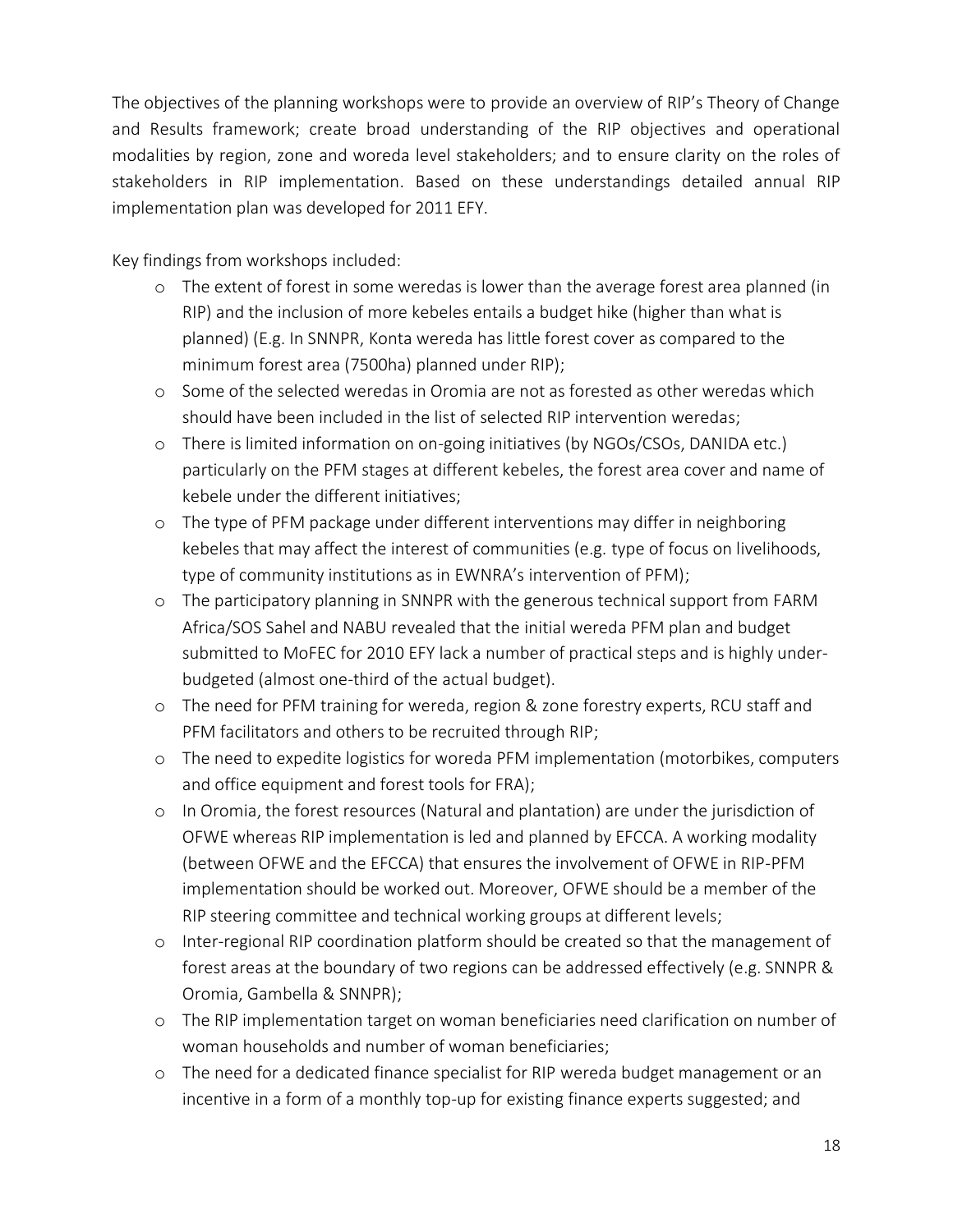o Similarly, the need to address the lack of budget allocated for monitoring/management by BoFEC, ZoFEC and WoFEC was raised.

The 2011 EFY plan has tried to incorporate the above inputs as much as possible and RIP-DD component is expected to operate smoothly in the coming year.

#### 2.1.4 Creating RIP enabling environment in RIP intervention regions/areas:

Nine (9) workshops in – Amhara, Oromia, SNNPR and Tigray regions involving on average 350-800 people (a total of 4,755; 355 F and 4,400 M) have been held from April 25 – May 21, 2018 to law enforcement entities including police, judges and prosecutors on the relevance of forestry for the country's development and the role of the justice system (judges, police, prosecutors) in saving the remaining forest resources (as public resource) from destruction. The green economy vision of Ethiopia has also been seriously discussed and responsibilities of stakeholders shared. This is expected to support the smooth operation of RIP in different parts of the country by bringing law enforcement personnel on board which is a critical element in PFM implementation.

In addition, a visit to Gambella region (May 4-5, 2018) and refugee sites were made together with Norwegian Embassy staff and discussion on RIP interventions in the region conducted.

*Output 2.2 Targeted PFMs set up in deforestation hotspots reducing deforestation by at least 50% by 2020*

## 2.2.1 RIP Management Arrangement

#### Staff recruitment for RIP implementing entities

ToRs for different staff for SWFB interventions at, woreda, zone and region levels were prepared and advertised during the reporting period. The recruitment of 72 staff members for SNPPR and Oromia and 7 staff for Gambella RCU is in currently at the final stage. The delay in recruiting staff has resulted in delays in project implementation but as indicated below project staff have undertaken several field supervisions and missions to put in place the enabling environment and capacities for implementation.

#### Establishment of Steering Committees and Technical Working Groups

In Oromia and SNNPR, woredas have started activities to initiate PFM on the ground. As a result, in Oromia all woredas in Ilubabor and Jimma zones have established steering committees and technical working groups.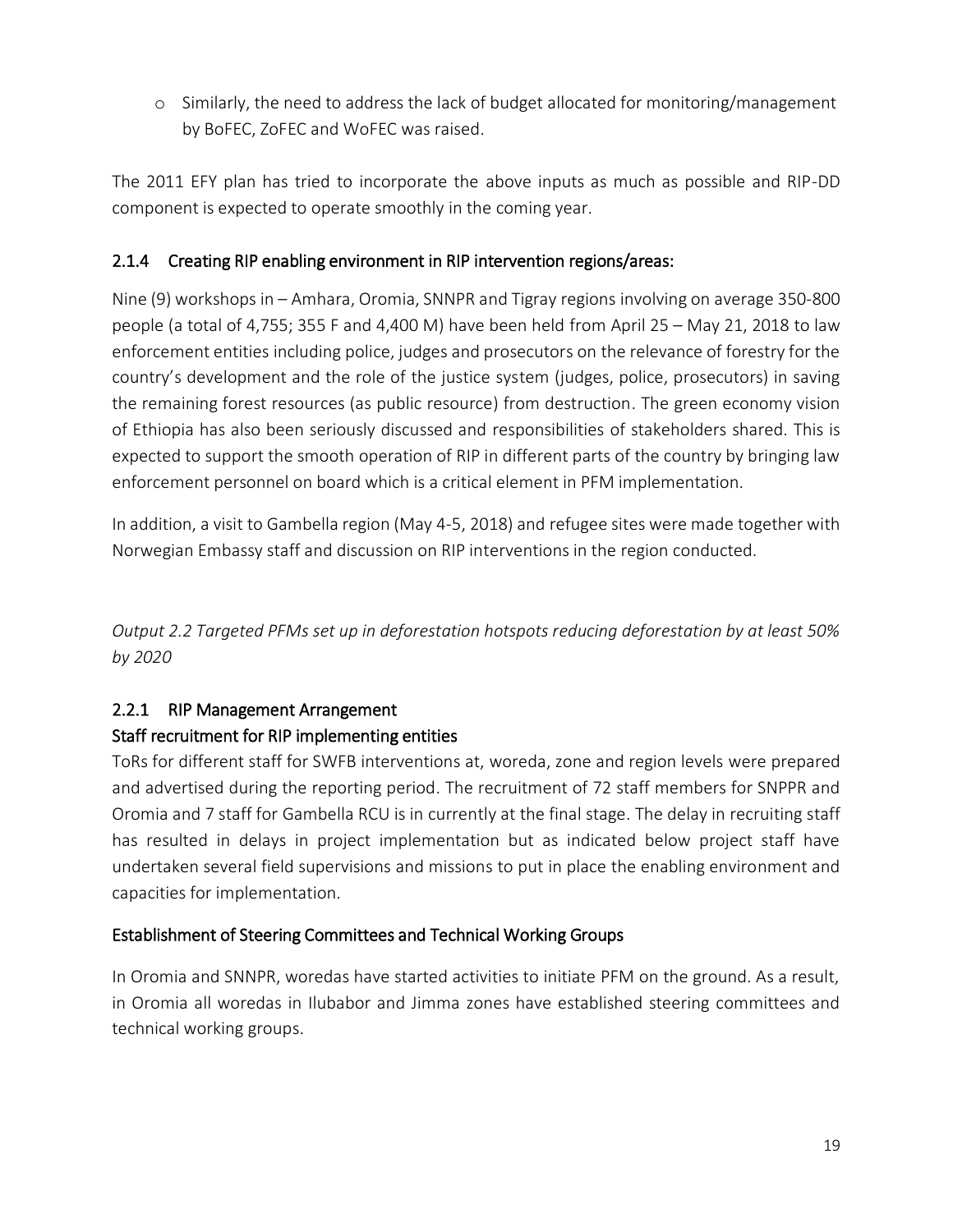These activities are also underway in SNNPR. In Bench Maji zone, eight woredas (all except Surma woreda) in Kaffa all ten woredas and in Dawro one woreda (Esara woreda) have established steering committees and technical working groups.

These entities are expected to provide overall guidance to program implementation as well as technical support in PFM implementation.

#### 2.2.2 PFM implementation

This activity is initiated only in SNNPR and even there it is at a very early assessment stage. Activities conducted include assessment of forest condition, and extent and stakeholder profile of potential intervention kebeles; training on baseline data collection and analysis for Woreda Development Agents (Das) and Technicians. These were conducted in three zones - Bench Maji (Guraferda and Semen Bench woredas), Kaffa (all ten woredas) and Dawro (Esara woreda).

## <span id="page-19-0"></span>Outcome 3 - Capability built in forestry sector to generate new models and proactively seek funding

Output 3.1 Set up a "Forest Sector Transformation Unit", including a dedicated unit to develop scalable and bankable projects and project delivery support to national and regional implementation teams

## 3.1.1 Set up of the Forest Sector Transformation Unit (FSTU)

The FSTU has been established within the Ministry of Environment, Forest and Climate Change. The Director and Deputy director are in place and the rest of the team members are expected to be mobilized by August 2018.

The experts to be placed within the FSTU are: Business Development Analyst, Business Development Manager, Delivery Analyst, Business Delivery Support Manager, Senior Finance and Operations Expert, Senior Forestry Experts (2), Livelihoods Expert, and an Executive Associate.

## <span id="page-19-1"></span>Outcome 4 - Public-private and civil society partnerships strengthened

Output 4.1 At least 5 innovative partnership models piloted and scaled by 2020

## 4.1.1 Innovative partnership models piloted

The Forest Sector Transformation Unit is expected to be fully operational in August 2018 and aims to develop and establish models in the next reporting period.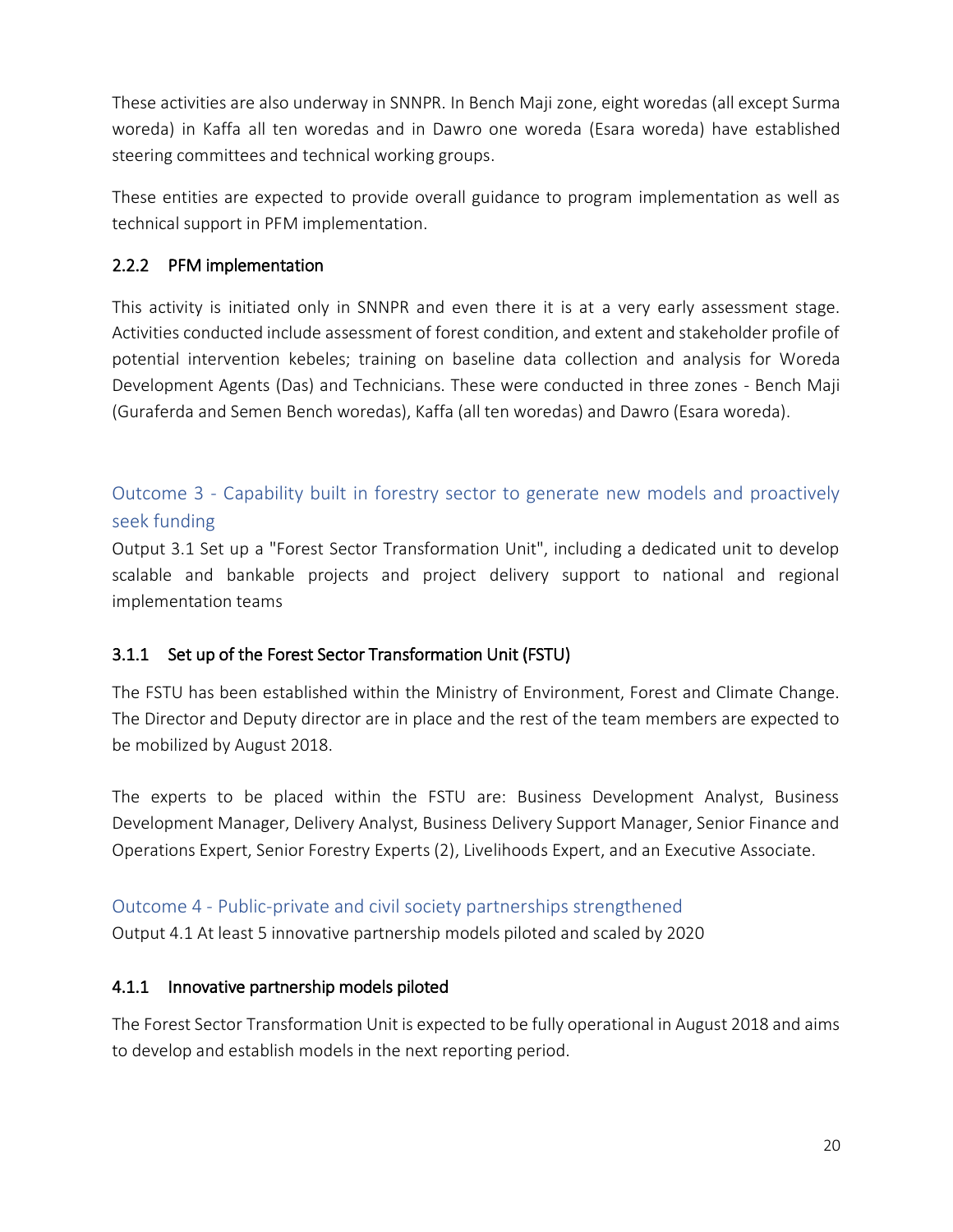The unit will develop a strategic plan for delivering on the program outcomes, a thorough analysis of models and potential opportunity needs to be undertaken before embarking on development of models. A framework for developing strategic approach in transforming the forest sector will look at technical, policy, financial and capacity needs to develop and transform the forest sector. It should be noted that the forest sector transformation component of the RIP requires a strategic approach and analysis of models and opportunities greater than is shown in the Project Document which is quite limited.

## <span id="page-20-0"></span>Outcome 5 - Forestry-related livelihoods created

Output 5.1 about 60,000 households with livelihoods generated from community-based forestry activities

Output 5.2 about 160 cooperatives or community-based enterprises set up for community forest activities

#### 5.1.1 Livelihood Activities Initiated

This is at a very early preparatory stage in both components and most regions. Under the AR component, work has progressed in SNNPR in supporting households in different activities such as fodder grass plantation, fattening, provision of improved stove and agroforestry.

| <b>Activities</b>                | Unit | Plan  | Achievement |
|----------------------------------|------|-------|-------------|
| Planting fodder grass            | Ha.  | 10.25 | 11.25       |
| Supporting women HH on fattening | No.  | 25    | 20          |
| Improved stove                   | No.  | 100   | 120         |
| Household agroforestry activity  | No.  | 450   | 650         |

#### *Table 8 Livelihood activities in SNNPR*

The overall impact of the program is likely to be achieved with continued support and enhanced project execution, particularly in regard to monitoring, reporting and capacity building. In addition, the emission reduction targets need to be carefully considered taking into account the short timeframe of the program, complex drivers and the fact that program interventions are not focused in one area but tackling national level issues and aiming at building extensive capacities across the forested areas of Ethiopia. Care needs to also be taken to ensure quality of outputs is not sacrificed for need to cover large areas and meet ambitious targets.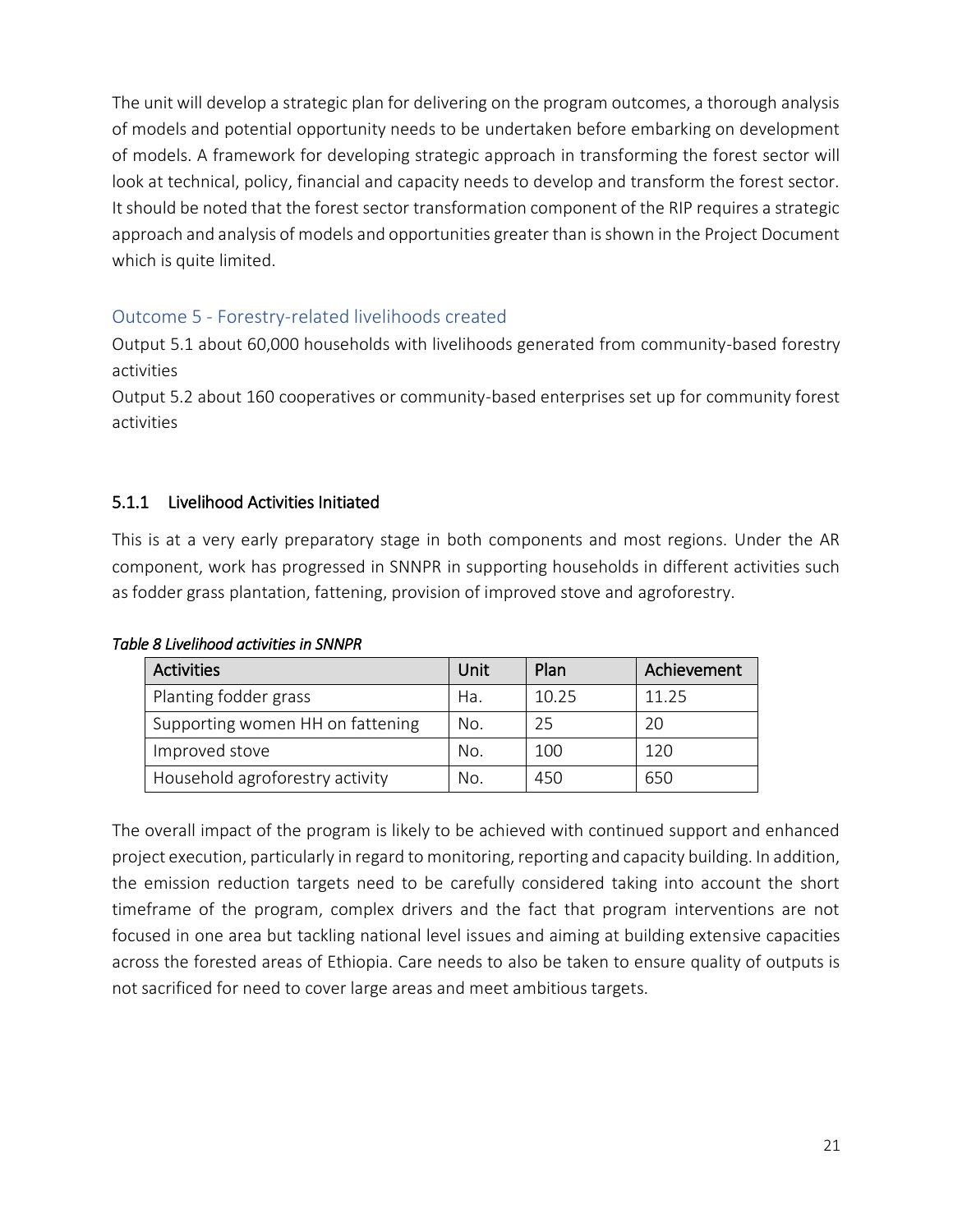# <span id="page-21-0"></span>4. Summary of Program Plan Progress

In the first year, comprehensive program level planning was not carried out. As a result, plans were developed at region level to facilitate initiation of activities in the different woredas. This has made the reporting process hard for this reporting period. However, through a more coordinated effort, this problem is now significantly improved during the 2011 AWP preparation. The table below summarizes the major activities reported by the regions for the reporting period.

| Activity                                           | Unit | Plan       | Achievement | Activity   |
|----------------------------------------------------|------|------------|-------------|------------|
|                                                    |      |            |             | status (%) |
| New nurseries establishment                        | No.  | 29         | 25          | 86%        |
| Ongoing nurseries support                          | No   | 96         | 78          | 81%        |
| Number of seedlings raised                         | No   | 34,200,730 | 17,718,819  | 52%        |
| AR sites prepared                                  | ha   | 7,200      | 4,856       | 67%        |
| Enclosure sites prepared                           | ha   | 132,220    | 82,831      | 63%        |
| Pits prepared (AR & ANR)                           | ha   | 30,591,800 | 14,824,135  | 48%        |
| Physical Conservation Measures (terraces, bunds,   |      | 274,032    | 2,035       | 1%         |
| trenches)                                          | Km   |            |             |            |
| Physical Conservation Measures (different kinds of | No   | 916,578    | 295,468     | 32%        |
| basins)                                            |      |            |             |            |
| Woreda Steering committee and TWGs (DD)            | No   | 44         | 34          | 77%        |
| Planting fodder grass (SNNPR)                      | Ha.  | 10.25      | 11.25       | 109%       |
| Supporting women HH on fattening (SNNPR)           | No.  | 25         | 20          | 80%        |
| Improved stove (SNNPR)                             |      | 100        | 120         | 120%       |
| Household agroforestry activity (SNNPR)            | No.  | 450        | 650         | 144%       |

#### *Table 9. Activity Progress Summary*

# <span id="page-21-1"></span>5. Major deviations from approved plan

The program was signed in July 2017 and planned to start implementation shortly after. However, due to administrative procedures including the need to develop preliminary budget plan for the AR and DD, carry out some adjustments on PFM activities in the DD component, and facilitate the establishment of FSTU, on the ground activities were delayed.

Following the above stated initial engagements, budget was disbursed from MoFEC to regions (BoFECs) based on request from MEFCC, starting February 2018. However, as expected during initial stage of programs, plan development took longer, further delaying the disbursement of funds to woredas. Therefore, activities started in the last quarter of the year. Despite these initial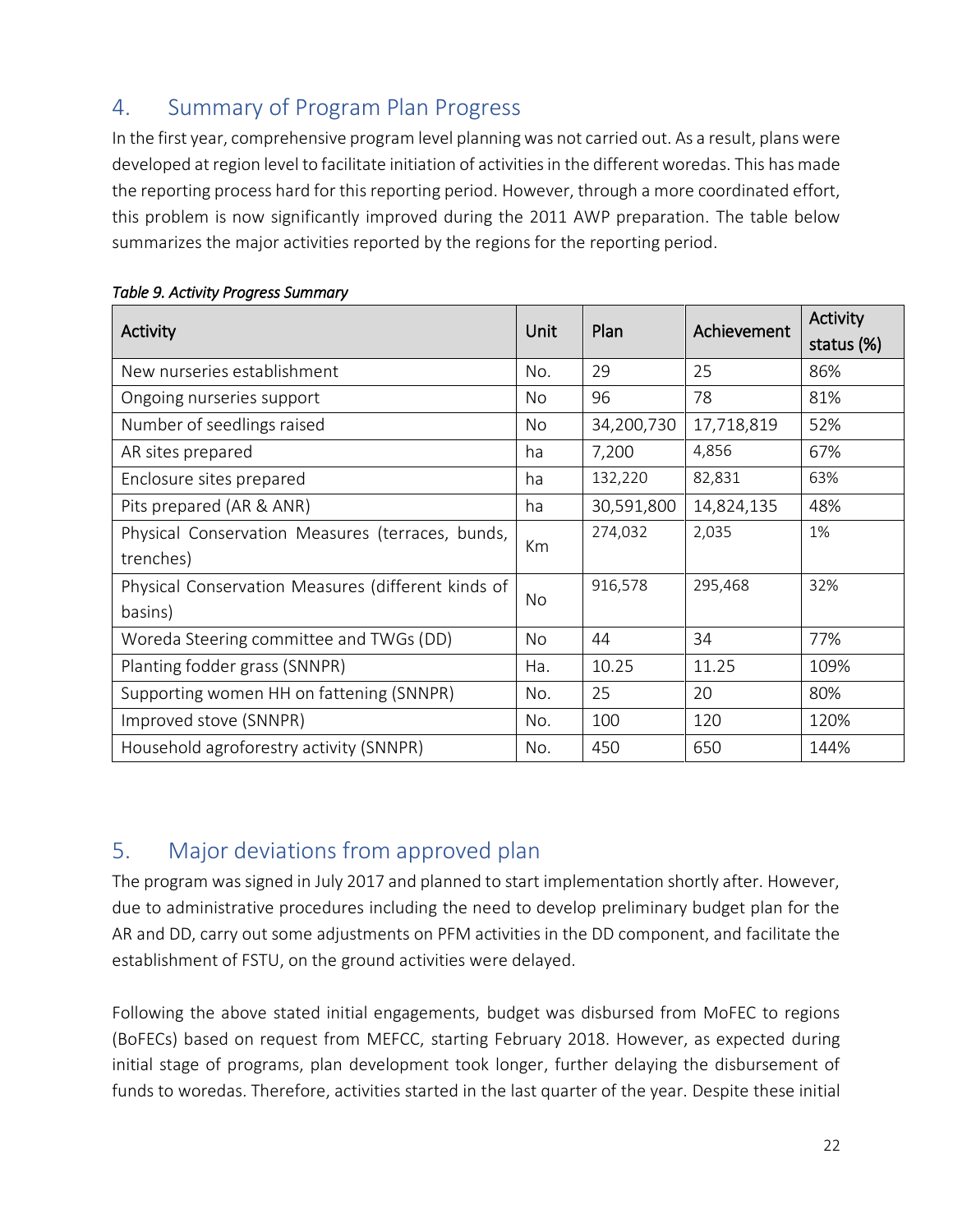delays, several activities are achieved in this reporting period indicating the commitment at all level. In addition, as indicated below much more is already accomplished in the first quarter of the 2011 EFY.

To avoid the challenge that was faced due to lack of a program level planning, planning sessions were conducted at the end of the year to prepare the 2011 AWP. Though delays are already felt for the next implementation year, having a well-discussed annual plan and the operationalization of the FSTU are expected to improve program implementations in the coming years.

# <span id="page-22-0"></span>6. Financial management

The Government of Ethiopia follows the Modified Cash Basis Accounting as its accounting policy; whereas the accounting principle for this reporting period was the Generally Accepted Accounting Principle (GAAP). MoFEC is currently transitioning its accounting principle to International Financial Reporting Standard (IFRS).

During the reporting period a total of 2,698,681.6 USD (excluding bank transfer charges) was utilized<sup>4</sup>. However, activities have continued more intensely, especially in the AR woredas during the planting season (June-Sept). For instance, additional 536,356.63 USD was reported to have been utilized in Amhara, Tigray, Oromia and SNNPR regions by the end of August. Therefore, based on requests from MEFCC and regions 654,545.5 USD was disbursed for woredas and FSTU in October to ensure activities continue while finalizing formalities for the next disbursement from the Norwegian Embassy.

Currently the remaining balance in MoFEC is 385,401.06 USD and without accounting receivables, AR regions have reported utilization of 1,541,425.3 USD (61% of disbursed fund). Though the remaining balance seems high, it should be noted this balance is disbursed to different offices at federal, region (4), zone (35) and woreda (107) levels. Therefore, the amount remaining in most woredas is insignificant compared to the amount of activities that are planned for the upcoming quarter.

| Beneficiary  | Disbursed amount in USD |            | <b>Utilization in USD</b> |            | % utilization |     |
|--------------|-------------------------|------------|---------------------------|------------|---------------|-----|
|              | AR                      | DD         | AR                        | DD.        | AR            |     |
| <b>MEFCC</b> | 133,755.19              | 322,908.09 | 30,202.33                 | 105,251.28 | 23%           | 33% |

## *Table 10 Summary of Budget Utilization*

<sup>4</sup> See annex 2 for activity based financial report

 $\overline{a}$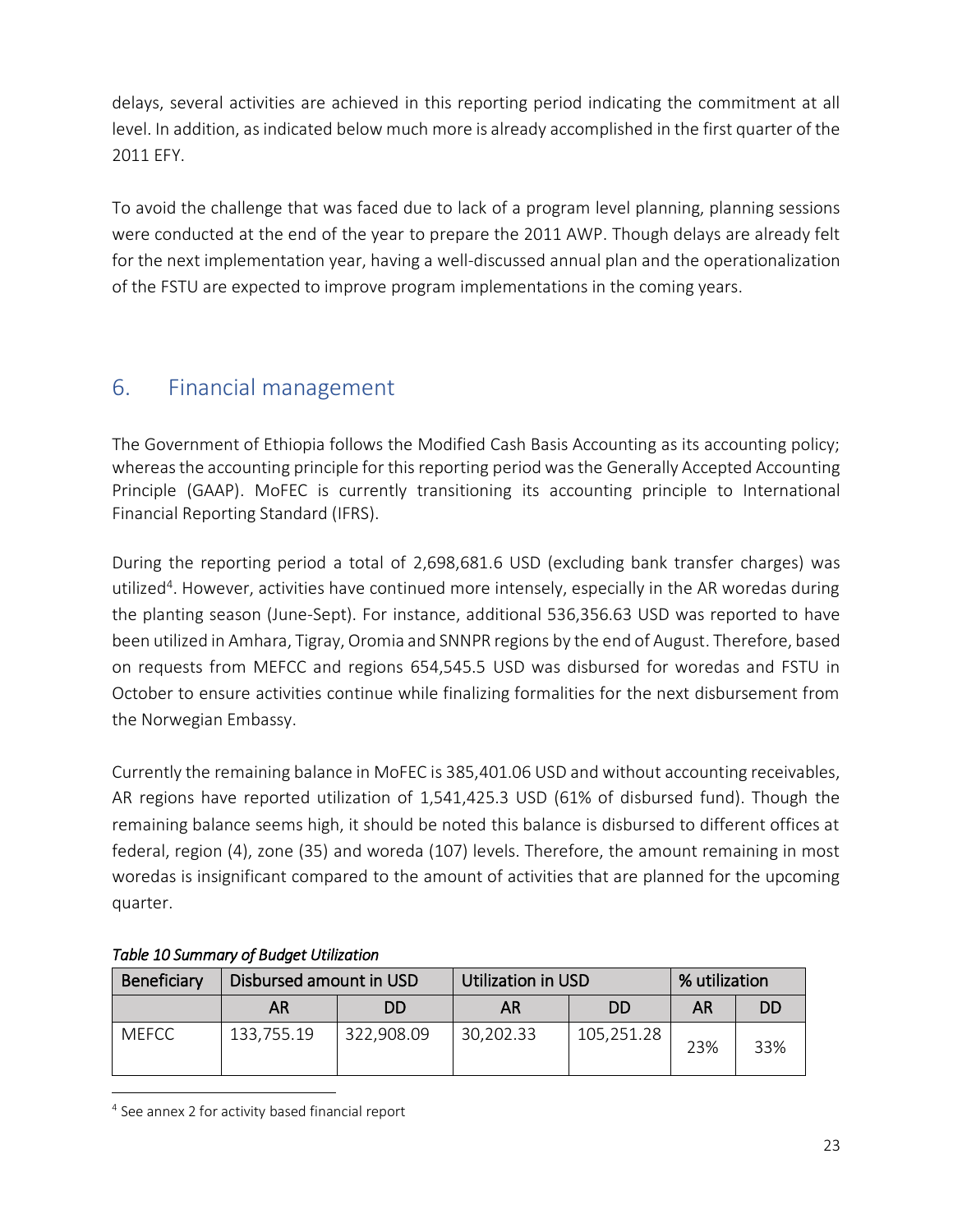| Regions            |              |              |              |            |     |                  |
|--------------------|--------------|--------------|--------------|------------|-----|------------------|
| Amhara<br>1.       | 1,123,102.82 |              | 428,645.88   |            | 38% |                  |
| Oromia<br>2.       | 796,632.48   | 382,048.93   | 340,811.77   | 14,622.36  | 43% | 4%               |
| 3.<br>Tigray       | 376,576.06   |              | 173,862.49   |            | 46% |                  |
| 4. SNNPR           | 237,258.81   | 526,181.59   | 61,748.53    | 20,122.55  | 26% | 4%               |
| Total              | 2,667,325.37 | 1,231,138.62 | 1,027,745.47 | 139,996.18 | 39% | 11%              |
| <b>Grand Total</b> |              | 3,898,463.99 | 1,175,267.19 |            |     | 30% <sup>5</sup> |

# <span id="page-23-0"></span>7. Assessment of efficiency of the program

It is hard to evaluate the efficiency of the program at this early stage and without putting in place an extensive project monitoring and evaluation program. However, the continued support from the RIP Task Force (supported with the high level Management of MOFEC, MEFCC, and the Norway Embassy) and the engagement of the regional stakeholders during the detailed multiyear planning process will serve as strong foundation for the smooth execution of the program in the coming years. Furthermore, the establishment and fully operationalization of the FSTU will enhance project delivery and reporting and build capacities to ensure that maximization and efficiency of project expenditure is achieved.

# <span id="page-23-1"></span>8. Key challenges and risk

Ethiopia is making major strides in transforming its socio-economic development largely through innovative and strategic decisions made by the new government. These changes are expected to facilitate an enabling environment for forest sector investment in the country which will lead to increased growth, investment and opportunities for communities and enterprises. The forest sector is faced with enormous problems in tackling deforestation, forest degradation and implementing carbon stock enhancement. A strategic approach needs to be adopted for determining the best approaches for long-term forest sector development and in harnessing the opportunities that exist in the forest sector. Key challenges and risks relate to ensuring that high level decision makers continue to be engaged and be supportive of the forest sector

 $\overline{a}$ 

<sup>&</sup>lt;sup>5</sup> This indicates utilization only up to July 7, 2018.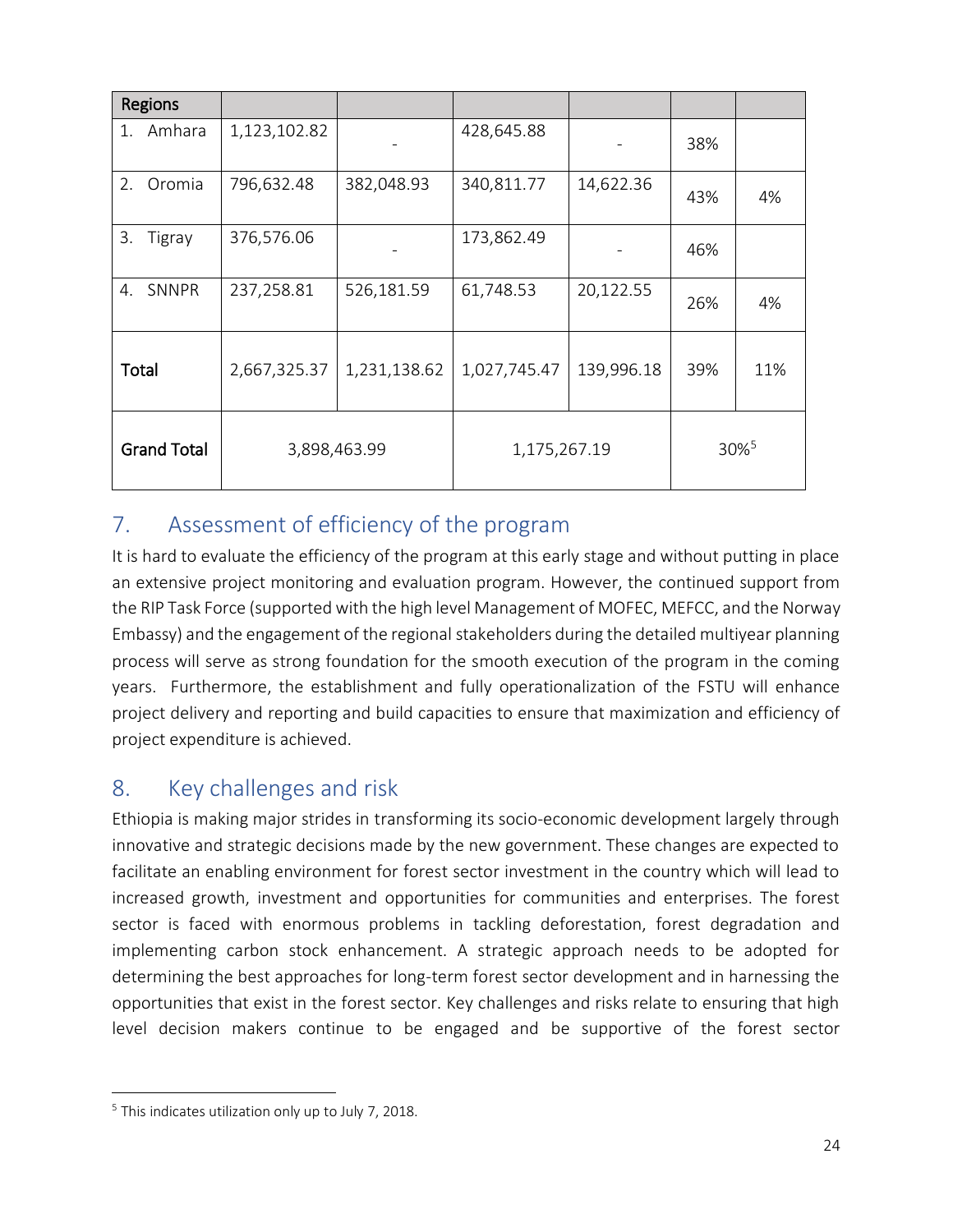transformation and see its benefits as fundamental for climate change resilience and economic growth.

The issue of land availability appears to be one of the key bottlenecks for private sector investment, and as such an activity has been included to clarify this in one region to assist with investments, in similar way as is done for the agriculture sector.

There remain many indirect threats to the forest sector, and these will ultimately affect whether the greenhouse gas emissions targets are achieved. This should be supported through more consolidated and focused policies and measures, particularly focusing on agriculture and its planning, perhaps through development of enhancing the land use planning infrastructure; and fuelwood programs. There needs to be enhanced coordination with multiple sectors as this does not yet seem to be effective.

When coming to specific RIP activities implementation in the reporting period, there has been limited detailed information exchange between the three RIP components, this is a potential risk to the program's investments being achieved. A communication and coordination memorandum have been developed which will aim at improving implementation and design of activities.

Delay in recruitment of staff in FSTU, NRS, PCO as well as region and field level posts as a result of long recruitment processes impeded the program progress in this first year. This is especially relevant considering the long-term nature of implementing forest programs. Late recruitment also meant little opportunity for program experts to advise on systems for program management and monitoring. This is expected to be resolved in the coming year as most of the AR and DD staff and all FSTU experts are expected to be in place in the first quarter of the coming year.

Quality of reports sent from woreda indicate the need for capacity building and development of simple reporting and monitoring formats. Though this is expected to be partly addressed through recruitment of program dedicated staff at woreda levels, there is still a need for strong support from region and federal level.

Project activities started late which affected full preparation for the tree planting season. Further supply of nursery inputs was low in number and quality. Despite these, however, woredas have done their utmost to ensure some preparation is done for the next (July-Sept) planting season. Early preparation beginning next year will minimize this challenge.

Finalization of readiness of REDD+ and RIP implementation overlapped in the reporting period. This affected the progress of RIP-DD implementation as the team members were stretched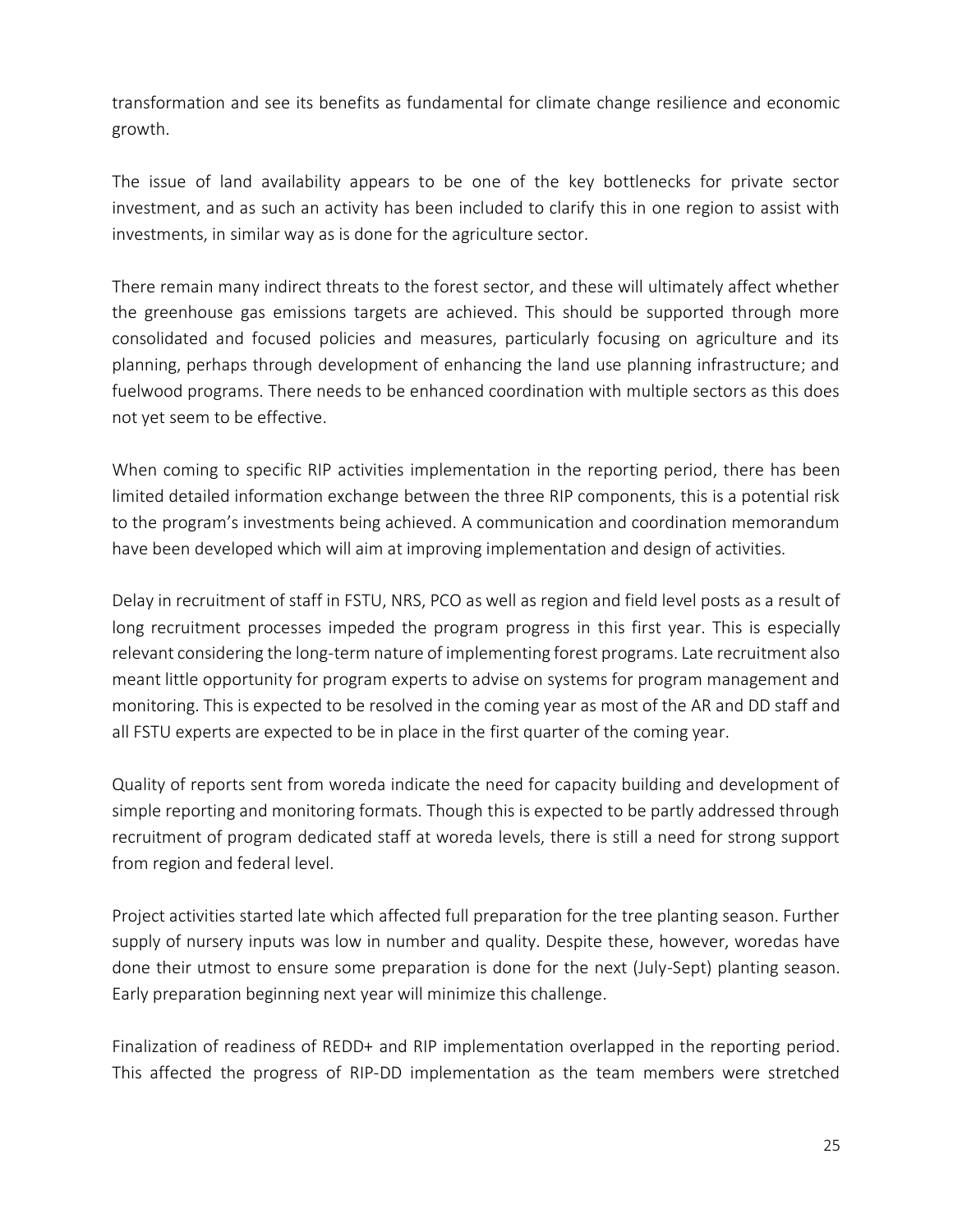between various responsibilities. Going forward team members will focus in delivering RIP activities as per the plan.

Security problems in the southwest zones have been encountered which hampered receiving reports on implemented activitiesmainly in Sheka and part of Dawro zones. This will be monitored, and an evaluation undertaken whether this impacts the program outcomes in these areas in the coming year.

Finally, constraints in implementation mechanisms and inflexibility in the financial administrative procedure may cause delays to the extent that the FSTU can function and meet demand driven needs or to meet opportunities. For example, the development of a Challenge Fund or Village Funds presents disbursement models that are not present in MEFCC system, as these deal with private sector some flexibility may be needed. Additionally, there may be an opportunity to work with an impact investment fund, such opportunities need to be grasped quickly and long procurement process may indicate to private sector investors that the country is not yet effectively a place for business. Further, some of these models or activities may fail, usually Challenge Funds expect a 30% failure rate, which may be difficult for the Governments of Ethiopia and/or Norway to accept. The FSTU, however, is doing its utmost to identify options to tackle this potential risk.

#### *Risk related to Cross Cutting Issues*

The main purpose of the program is to mitigate climate change through the forestry sector and the risk for the program to negatively influence climate and environment is assessed to be minimal.

Special attention has to be paid to risks related to gender and social inclusion. Many rural households and communities have traditional and culturally defined roles and responsibilities for men and women, which could negatively influence the participation of women and disfavor women as beneficiaries. Because of this the program has identified the need to hire a Social Inclusion Advisor, and recruitment process is initiated through the DANIDA PFM program. The annual workplan also supports a social inclusion assessment, social inclusion training and an improved monitoring system to ensure that gender numbers are equitable, within the cultural context of Ethiopian forest sector. Specific women and youth issues will be developed for livelihood and enterprise groups.

The Ministry of Finance and Economic Cooperation (MoFC) is accountable for the use of funds. Strengthening financial management has a strong focus in the program. The MoFEC has mechanisms in place which will be further strengthened to address these issues and improve financial reporting and management. The placement of regional CRGE focal points in BoFECs as well as training of financial officers at woreda level are concrete actions that have already been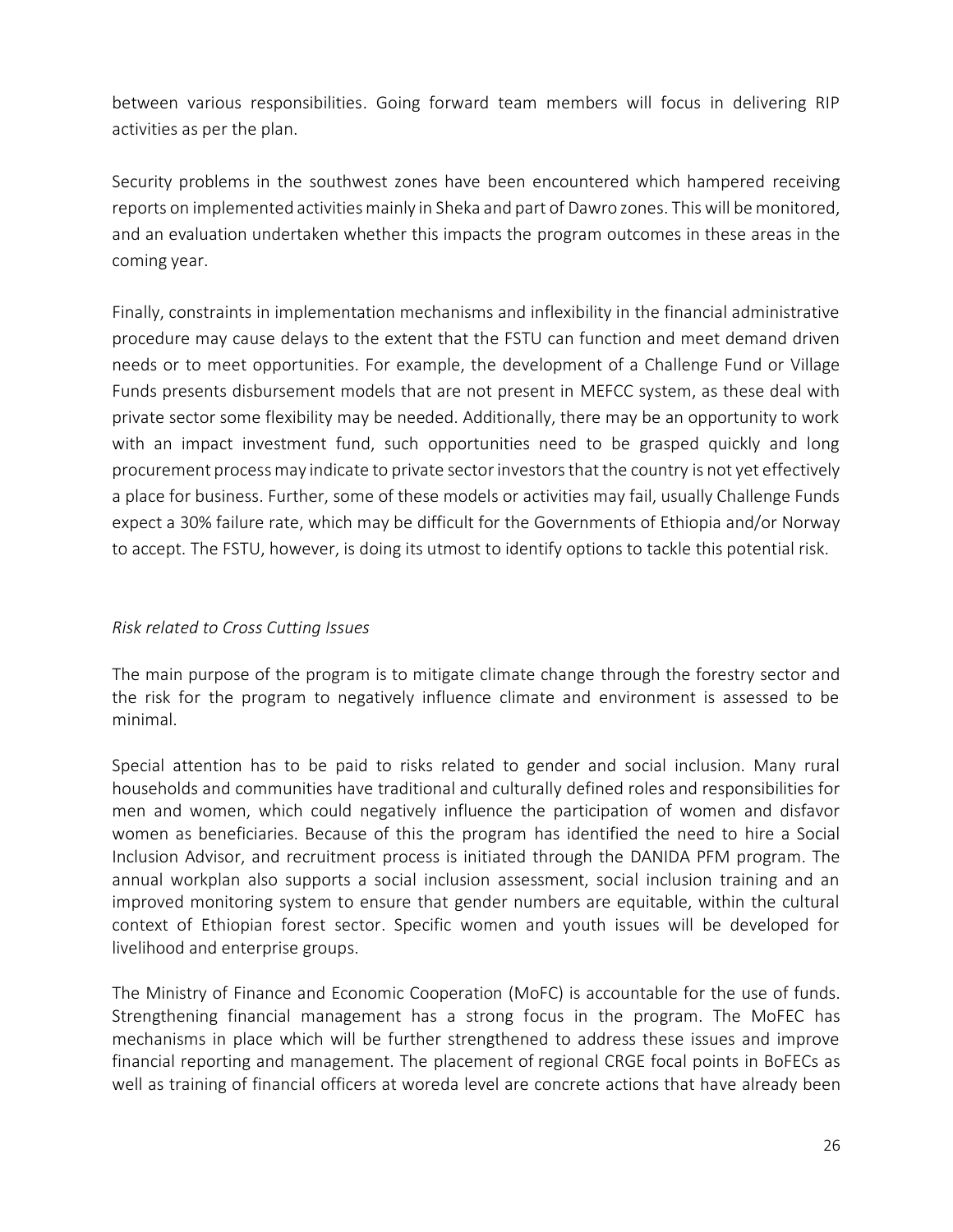conducted to strengthen the overall financial management. Continued strengthening of the financial management system is also included in the annual workplan.

# <span id="page-26-0"></span>9. Key lessons and conclusion

Despite the challenges of program startup, the program has achieved key progresses that will ensure better coordination and implementation in the coming years. It is a considerable challenge to implement forest activities across such a large area and it is expected more lessons will come in the coming year, that will further streamline the implementation modalities of the program. It is recognized that there is a need for improved reporting and management system so that future reports can be done in an efficient and effective manner. Provision for supporting this has been included in the RIP 2011 AWP.

An adaptive management system needs to be developed combined with effective monitoring and capacity building. It is also important that capacity buildings and trainings follow adult learning principles and avoid large groups and academic PowerPoint presentations if behavioral change is to be achieved.

In the RIP implementation arrangement, there is good coordination and alignment with the government system which is expected to be efficient through time. This will ensure sustainability of the program in the long term.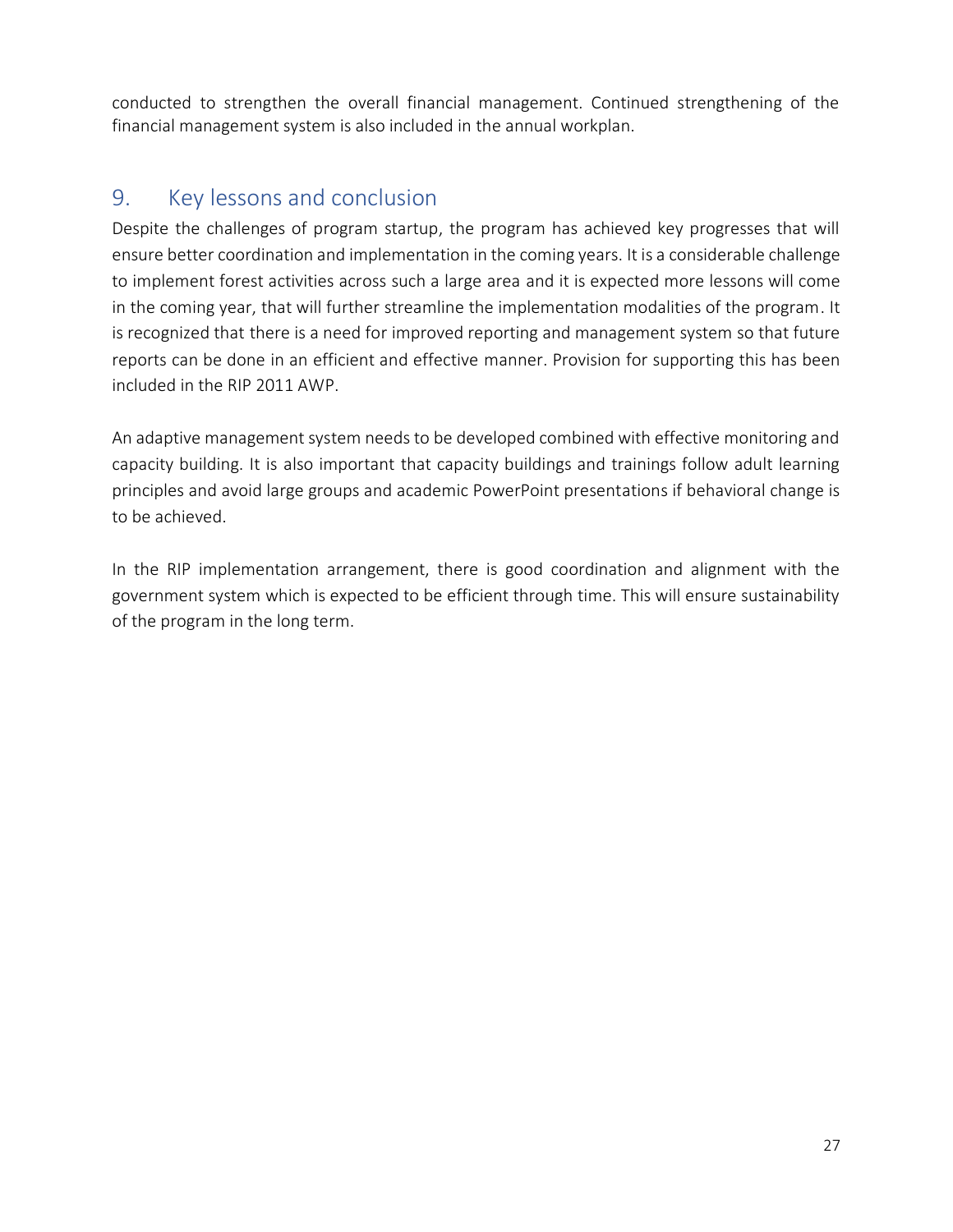# <span id="page-27-0"></span>10. Annexes

## <span id="page-27-1"></span>Annex 1A List of AR woredas

## *Implementing Zones and Woredas in Amhara Region*

| <b>No</b>      | Zones        | Woredas         | Suitable AR area   | Year 1                   | Year <sub>2</sub> | <b>Total</b> |
|----------------|--------------|-----------------|--------------------|--------------------------|-------------------|--------------|
|                |              |                 | in the region (ha) |                          |                   |              |
| $\mathbf{1}$   | East Gojjam  | EnebiseSarMidir | 87,823.72          | $\mathbf{1}$             |                   |              |
| $\overline{2}$ | East Gojjam  | ShebelBerenta   | 85,813.00          | $\mathbf{1}$             |                   |              |
| 3              | East Gojjam  | GonchasisoEnese | 78,227.20          | $\overline{a}$           | $\mathbf{1}$      |              |
| $\overline{4}$ | North Gondar | Gondar Zuriya   | 95,057.10          | $\mathbf{1}$             |                   |              |
| 5              | North Shewa  | Kewet           | 71,091.92          | $\mathbf{1}$             |                   |              |
| 6              | North Shewa  | YifratanaGidim  | 42,716.76          | $\mathbf{1}$             |                   |              |
| $\overline{7}$ | North Shewa  | TarmaBer        | 40,369.01          | $\mathbf{1}$             |                   |              |
| 8              | North Shewa  | Ankober         | 35,596.82          | $\overline{a}$           | $\mathbf{1}$      |              |
| $\mathsf 9$    | North Shewa  | Gishe           | 28,673.09          | $\overline{\phantom{0}}$ | $\mathbf{1}$      |              |
| 10             | North Wollo  | Kobo            | 111,305.56         | $\mathbf{1}$             |                   |              |
| 11             | North Wollo  | Habru           | 96,838.75          | $\mathbf{1}$             |                   |              |
| 12             | North Wollo  | Lasta           | 62,045.61          | $\mathbf{1}$             |                   |              |
| 13             | North Wollo  | GubaLafto       | 48,226.68          | $\overline{a}$           | $\mathbf 1$       |              |
| 14             | South Gonder | Simada          | 190,273.53         | $\mathbf{1}$             |                   |              |
| 15             | South Gonder | Dera            | 144,456.90         | $\mathbf{1}$             |                   |              |
| 16             | South Gonder | Libokemkem      | 82,247.63          |                          | $\mathbf{1}$      |              |
| 17             | South Wolo   | Kelala          | 138,607.30         | $\mathbf{1}$             |                   |              |
| 18             | South Wolo   | <b>WOGIDI</b>   | 106,524.35         | $\overline{a}$           | $\mathbf{1}$      |              |
| 19             | South Wolo   | Kalu            | 75,754.42          | $\mathbf{1}$             |                   |              |
| 20             | Wag Himra    | Dehena          | 67,529.23          | $\mathbf{1}$             |                   |              |
| 21             | South Wolo   | Werebabo        | 43,281.41          | $\mathbf{1}$             |                   |              |
| 22             | South Wolo   | Kutaber         | 42,663.32          | $\mathbf{1}$             |                   |              |
| 23             | South Wolo   | Tehuledere      | 31,753.33          | $\overline{a}$           | $\mathbf{1}$      |              |
| 24             | Wag Himra    | Gazgibila       | 16,736.30          |                          | $\mathbf{1}$      |              |
|                | <b>Total</b> |                 | 1,823,612.94       | 16                       | 8                 | 24           |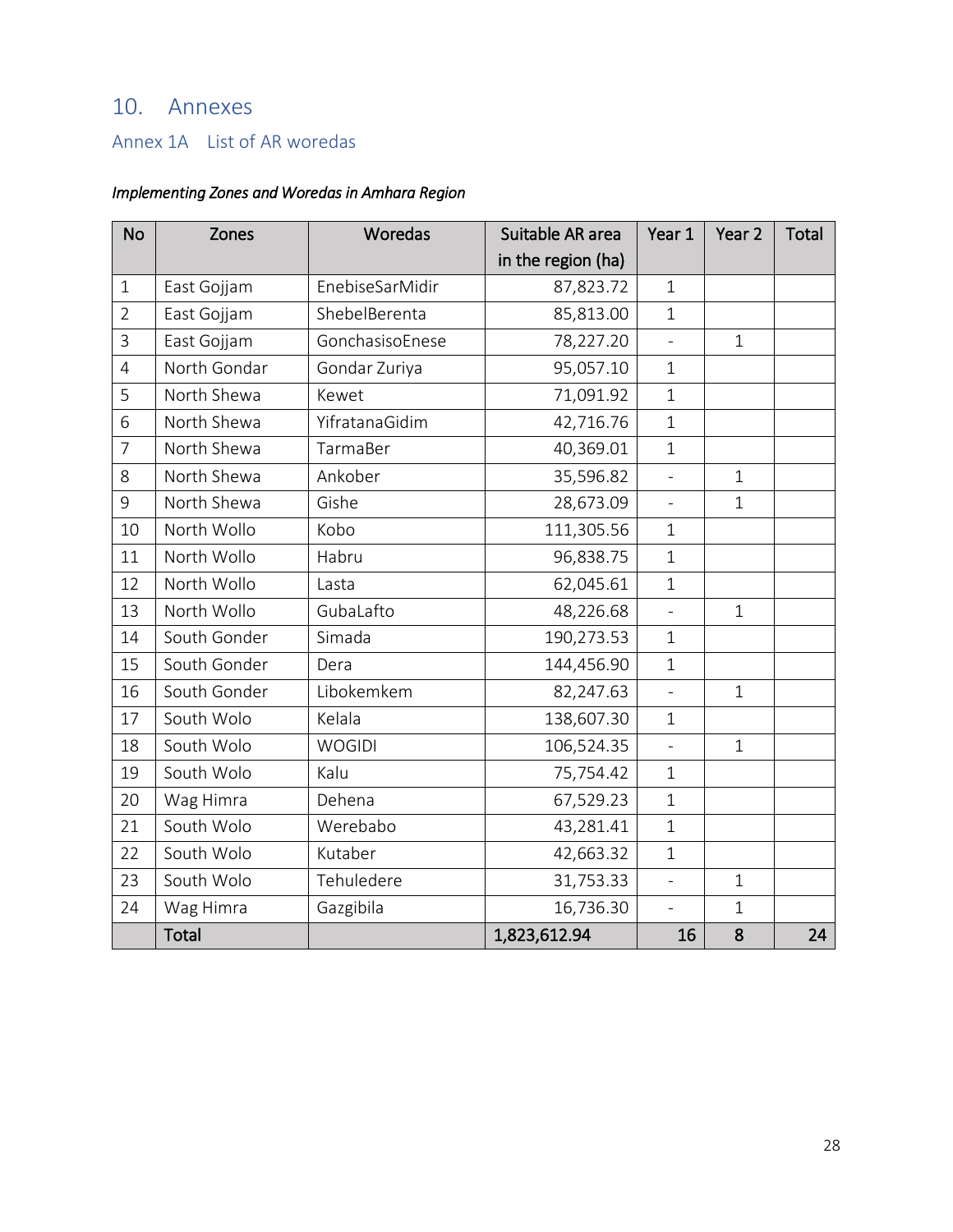| <b>No</b>      | Zones        | Woredas          | Suitable AR area   | Year 1                   | Year <sub>2</sub> | Total |
|----------------|--------------|------------------|--------------------|--------------------------|-------------------|-------|
|                |              |                  | in the region (ha) |                          |                   |       |
| $\mathbf{1}$   | Arsi         | Robe             | 114,190.16         | $\mathbf{1}$             |                   |       |
| $\overline{2}$ | Arsi         | Shirka           | 83,552.47          | $\mathbf{1}$             |                   |       |
| $\overline{3}$ | Arsi         | Limuna Bilbilo   | 47,180.91          | $\overline{a}$           | $\mathbf{1}$      |       |
| $\overline{4}$ | West Arsi    | Kofele           | 58,253.54          | $\mathbf{1}$             |                   |       |
| 5              | West Arsi    | Arsi-Negele      | 55,424.05          |                          | $\mathbf{1}$      |       |
| 6              | East Hararge | Meta             | 63,636.69          | $\mathbf{1}$             |                   |       |
| $\overline{7}$ | East Hararge | Deder            | 49,994.39          | $\mathbf{1}$             |                   |       |
| 8              | East Hararge | Qersa            | 43,025.44          |                          |                   |       |
| 9              | West Hararge | Gemechis         | 75,233.41          | $\mathbf{1}$             |                   |       |
| 10             | West Hararge | Chiro Zuriya     | 60,724.35          | $\mathbf{1}$             |                   |       |
| 11             | West Hararge | Tulo             | 35,944.40          | $\overline{\phantom{0}}$ | $\mathbf{1}$      |       |
| 12             | West Shewa   | Ginde Beret      | 110,440.25         | $\mathbf{1}$             |                   |       |
| 13             | West Shewa   | Abuna Gindeberet | 103,704.84         | $\mathbf{1}$             |                   |       |
| 14             | West Shewa   | Jeldu            | 91,019.36          | $\mathbf{1}$             |                   |       |
| 15             | West Shewa   | TokoKutaye       | 61,814.35          |                          | $\mathbf{1}$      |       |
| 16             | North Shewa  | Were Jarso       | 110,916.97         | $\mathbf{1}$             |                   |       |
| 17             | North Shewa  | Kuyu             | 90,897.97          | $\overline{a}$           | $\mathbf{1}$      |       |
|                | Total        |                  | 1,255,953.55       | 11                       | 6                 | 17    |

#### *Implementing Zones and Woredas in Oromia Region*

## *Implementing Zones and Woredas in SNNPR State*

| <b>No</b> | Zone           | Woredas            | Suitable AR area   | Year 1 | Year <sub>2</sub> | <b>Total</b> |
|-----------|----------------|--------------------|--------------------|--------|-------------------|--------------|
|           |                |                    | in the region (ha) |        |                   |              |
|           | KembataTimbaro | Tibaro             | 29,680.53          |        |                   |              |
| 2         | Gurage         | <b>Enemor Ener</b> | 49,881.5383        | 1      |                   |              |
| 3         | Hadiya         | Gibe               | 42,365.7534        | 1      |                   |              |
| 4         | Sidama         | Aroresa            | 59,967.3513        | 1      |                   |              |
| 5         | Siliti         | Sancura            | 39,608.40          |        |                   |              |
|           | Total          |                    | 221,503.573        | 3      | $\mathcal{P}$     |              |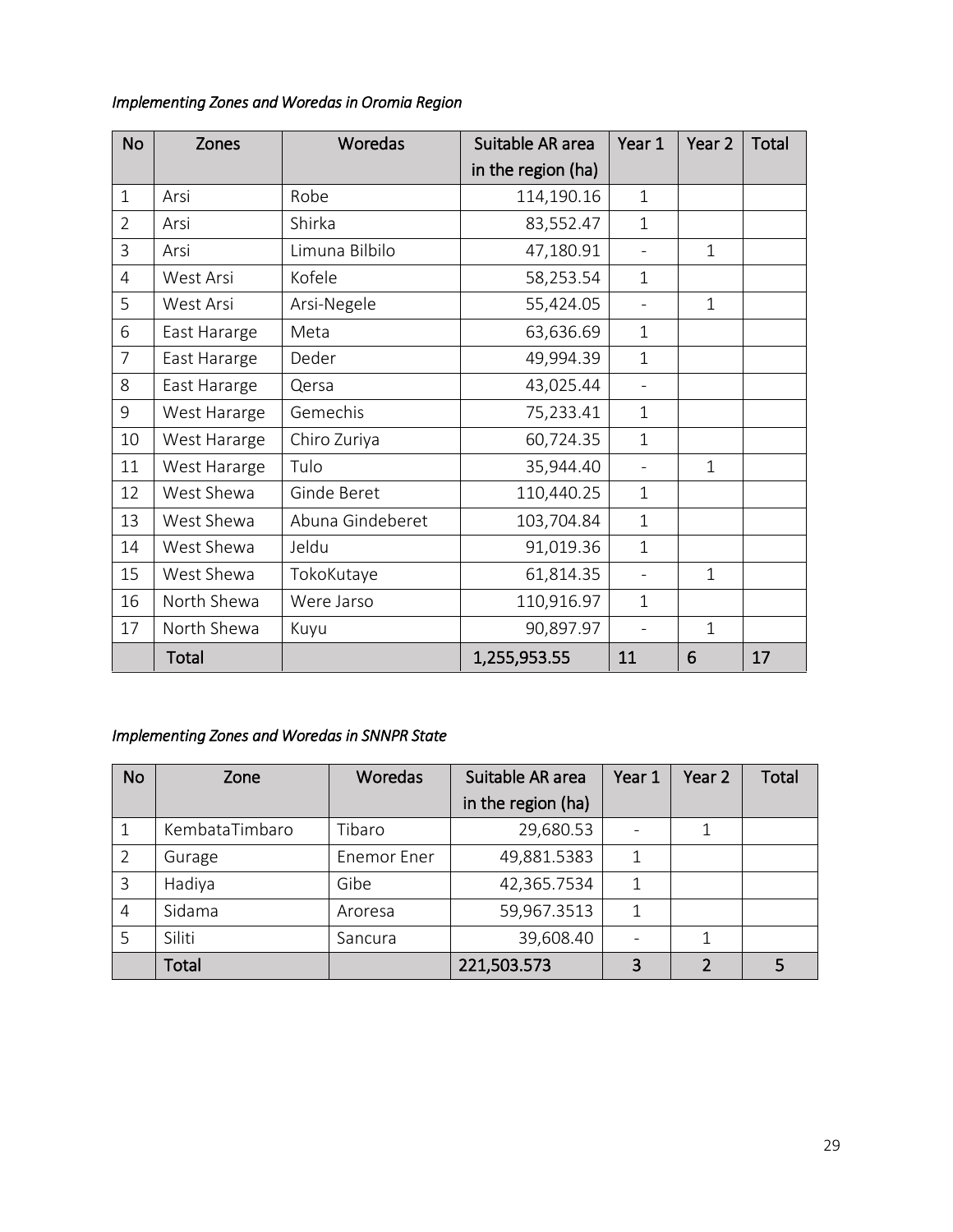#### *Implementing Zones and Woredas in Tigray Region*

| <b>No</b>      | <b>Zones</b>   | Woredas          | Suitable AR area in | Year 1 | Year 2         | <b>Total</b> |
|----------------|----------------|------------------|---------------------|--------|----------------|--------------|
|                |                |                  | the region (ha)     |        |                |              |
| 1              | Central Tigray | Adawa            | 19,590.00           | 1      |                |              |
| $\overline{2}$ | Central Tigray | Ahferom          | 39,501.00           | 1      |                |              |
| 3              | North western  | Medebayzana      | 38,130.00           |        | 1              |              |
| 4              | Eastern Tigray | Gantaafeshum     | 20,861.00           | 1      |                |              |
| 5              | South Tigray   | Enderta          | 33,625.00           | 1      |                |              |
| 6              | Central Tigray | Degoatenben      | 51,156.00           |        | 1              |              |
| 7              | South Tigray   | RayaAlamata      | 26,817.00           | 1      |                |              |
| 8              | Eastern Tigray | Saesietsaedaemba | 66,486.00           | 1      |                |              |
|                | Total          |                  | 296,166.00          | 6      | $\overline{2}$ | 8            |

## <span id="page-29-0"></span>Annex 1B List of DD woredas

*Implementing Zones and Woredas in Gambella Region (readiness activities in Year 1)* 

| No.                      | Zone         | Woreda        |  |
|--------------------------|--------------|---------------|--|
| 1                        | Agnuak       | Gog           |  |
| Agnuak<br>$\overline{2}$ |              | Abobo         |  |
| Agnuak<br>3              |              | Gambela zuria |  |
| 4                        | Agnuak       | Dima          |  |
| 5                        | Majanger     | Mengesh       |  |
| 6                        | Majanger     | Godere        |  |
|                          | <b>Total</b> | 6             |  |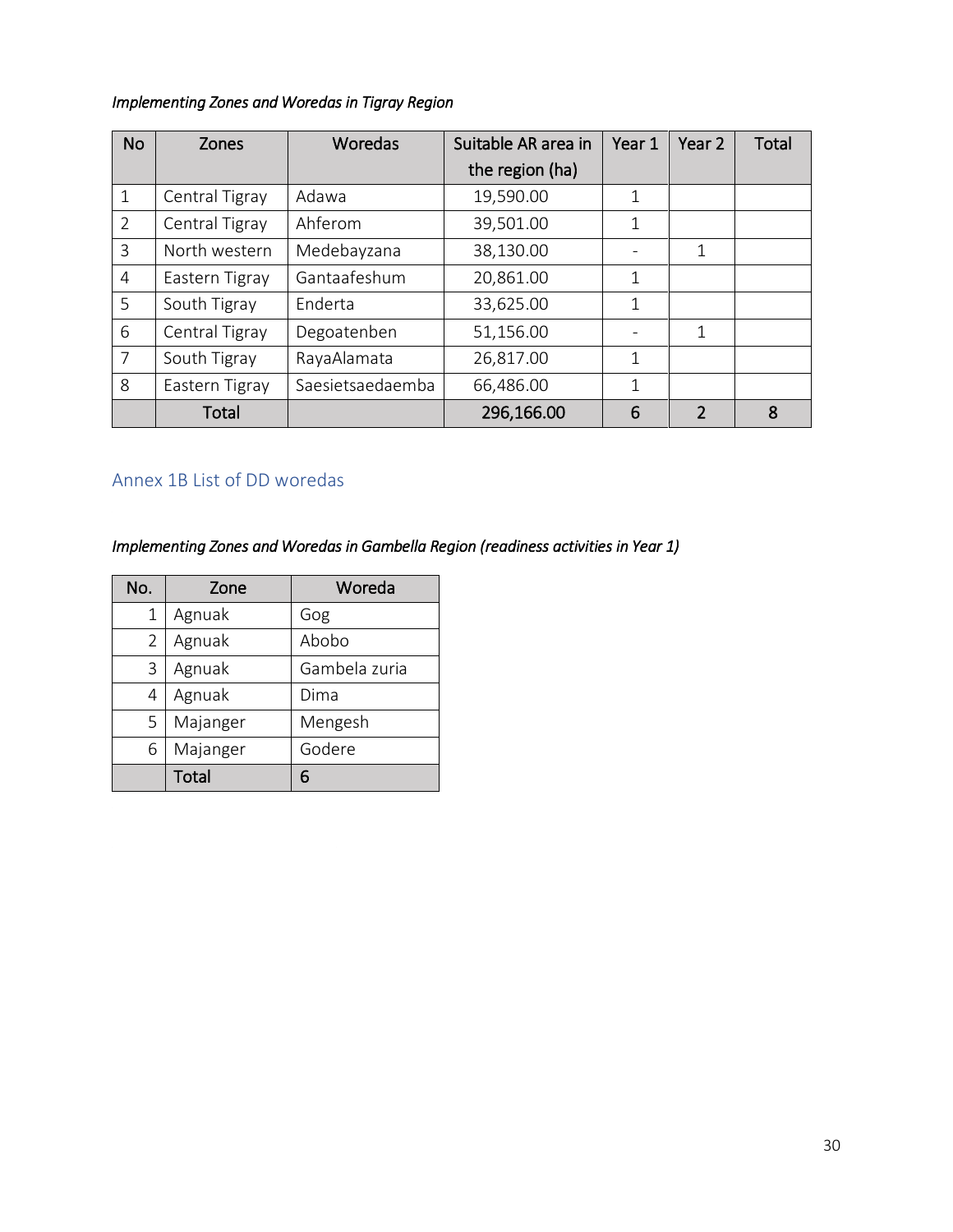| No.            | Zone                | Wereda            | Year 1         | Year <sub>2</sub> | Total |
|----------------|---------------------|-------------------|----------------|-------------------|-------|
| 1              | Illubabor           | Sale Nono         | $\mathbf 1$    |                   |       |
| $\overline{2}$ | Illubabor           | Dorani            | $\mathbf{1}$   |                   |       |
| 3              | Illubabor           | Hurumu            | $\mathbf{1}$   |                   |       |
| 4              | Illubabor           | Yayu              | $\mathbf{1}$   |                   |       |
| 5              | Illubabor           | <b>Bilo Nopha</b> | $\mathbf{1}$   |                   |       |
| 6              | Jimma               | Setema            | $\mathbf{1}$   |                   |       |
| 7              | Jimma               | Sigmo             | $\mathbf{1}$   |                   |       |
| 8              | Jimma               | Gera              | $\mathbf{1}$   |                   |       |
| 9              | Jimma               | Shebe Sambo       | $\overline{1}$ |                   |       |
| 10             | Jimma               | Limu Kosa         | $\overline{1}$ |                   |       |
| 11             | Jimma               | Limu Seka         | $\overline{1}$ |                   |       |
| 12             | Jimma               | Chora-Boter       | $\overline{1}$ |                   |       |
| 13             | Jimma               | Dedo              | $\overline{1}$ |                   |       |
| 14             | Jimma               | Seka Chekorsa     | $\overline{1}$ |                   |       |
| 15             | Jimma               | Tiro Afeta        | $\mathbf{1}$   |                   |       |
| 16             | <b>Bunno Bedele</b> | Meko              |                | $\overline{1}$    |       |
|                | Horo Guduru         |                   |                |                   |       |
| 17             | Wellega             | Abay Chomen       |                | 1                 |       |

#### *Implementing Zones and Woredas in Oromia Region*

Horo Guduru

| 18 | Wellega      | Abe Dongoro   |    | 1 |  |
|----|--------------|---------------|----|---|--|
|    | Horo Guduru  |               |    |   |  |
| 19 | Wellega      | Amuru         |    | 1 |  |
|    | Horo Guduru  |               |    |   |  |
| 20 | Wellega      | Jarte Jardega |    | 1 |  |
| 21 | West Shewa   | Dano          |    | 1 |  |
| 22 | West Shewa   | Jibat         |    | 1 |  |
| 23 | West Shewa   | Tikur Inchini |    | 1 |  |
| 24 | East Wellega | Boneya Boshe  |    | 1 |  |
|    | <b>Total</b> |               | 15 | 9 |  |
|    |              |               |    |   |  |

 $\overline{24}$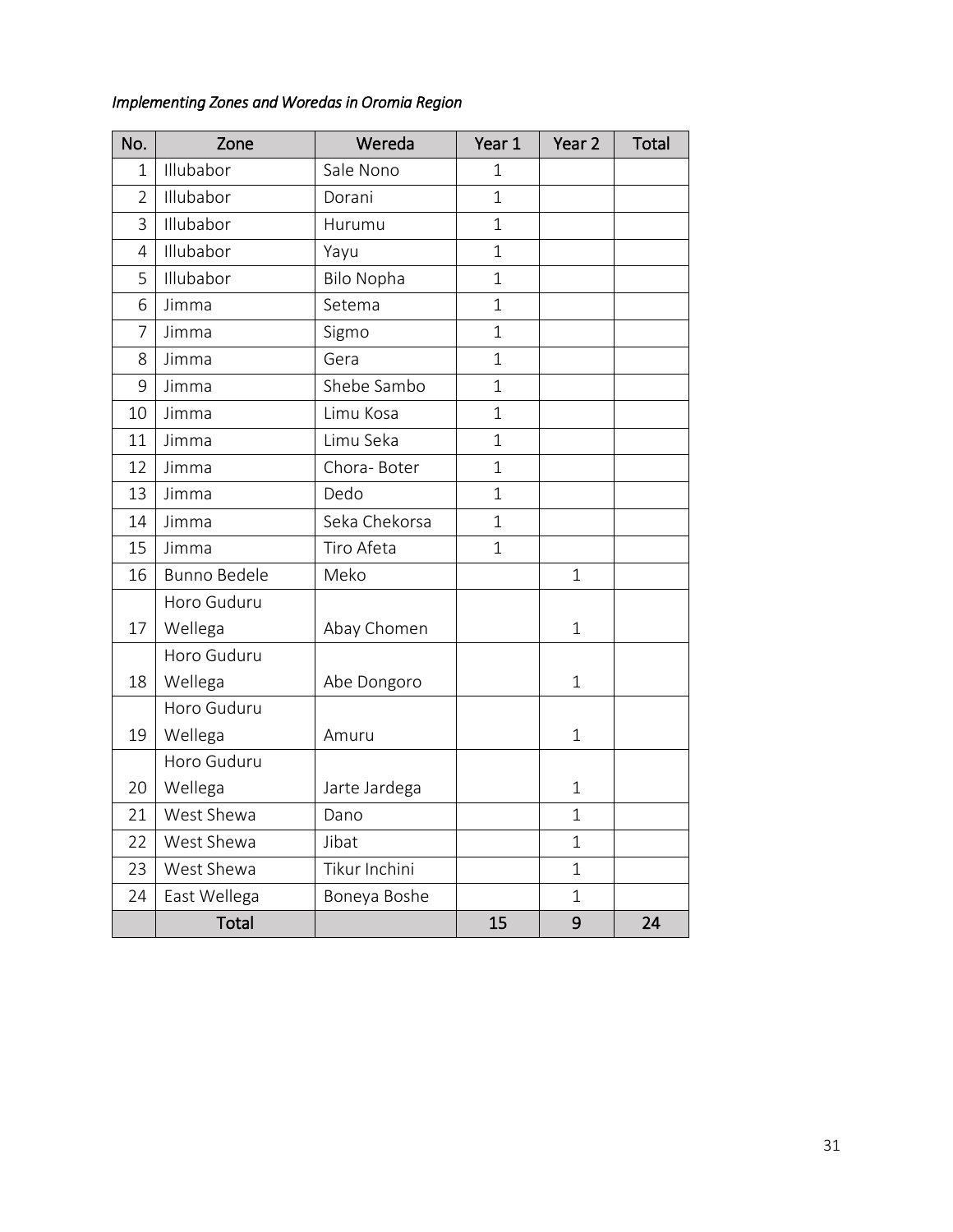#### *Implementing Zones and Woredas in SNNPR State*

|                |            |                | Year $1 - PFM$   | Year $1 -$ capacity |              |
|----------------|------------|----------------|------------------|---------------------|--------------|
|                |            |                | activities - Old | building - New      |              |
| <b>No</b>      | Zone       | Weredas        | PFM woredas      | PFM woredas         | <b>Total</b> |
| 1              | Kafa       | Sayilem        | $\mathbf 1$      |                     |              |
| $\overline{2}$ | Kafa       | Gesha          | $\mathbf{1}$     |                     |              |
| 3              | Kafa       | Gewata         | $1\,$            |                     |              |
| 4              | Kafa       | Gimbo          | $1\,$            |                     |              |
| 5              | Kafa       | Menjiwo        | $1\,$            |                     |              |
| 6              | Kafa       | Telo           | $1\,$            |                     |              |
| $\overline{7}$ | Kafa       | Cheta          |                  | $1\,$               |              |
| 8              | Kafa       | Decha          |                  | $\mathbf{1}$        |              |
| $\mathsf 9$    | Kafa       | Chena          | $\mathbf 1$      |                     |              |
| 10             | Kafa       | <b>Bita</b>    | $1\,$            |                     |              |
| 11             | Sheka      | Masha          | $\mathbf{1}$     |                     |              |
| 12             | Sheka      | Anderacha      | $\mathbf 1$      |                     |              |
| 13             | Sheka      | Yeki           | $\mathbf{1}$     |                     |              |
| 14             | Bench-Maji | Sheko          | $1\,$            |                     |              |
| 15             | Bench-Maji | Guraferda      | $\mathbf{1}$     |                     |              |
| 16             | Bench-Maji | Debub Bench    |                  | $\,1\,$             |              |
| 17             | Bench-Maji | Shay Bench     | $\mathbf{1}$     |                     |              |
| 18             | Bench-Maji | Meinit Goldeya |                  | $\mathbf 1$         |              |
| 19             | Bench-Maji | Semen Bench    | $\mathbf{1}$     |                     |              |
| 20             | Bench-Maji | Maji           |                  | $\mathbf{1}$        |              |
| 21             | Bench-Maji | Menit Shasha   |                  | $1\,$               |              |
| 22             | Bench-Maji | Surma          |                  | $\mathbf 1$         |              |
| 23             | Dawro      | Gena Bonsa     |                  | $1\,$               |              |
| 24             | Dawro      | Loma Bonsa     |                  | $\mathbf 1$         |              |
| 25             | Dawro      | Mareka         |                  | $\mathbf{1}$        |              |
| 26             | Dawro      | Tocha          |                  | $\mathbf 1$         |              |
| 27             | Dawro      | Esara          |                  | $\mathbf{1}$        |              |
| 28             | Konta      | Konta          |                  | $\mathbf{1}$        |              |
| 29             | South Omo  | Selamgo        |                  | $\mathbf{1}$        |              |
|                | Total      |                | 15               | 14                  | 29           |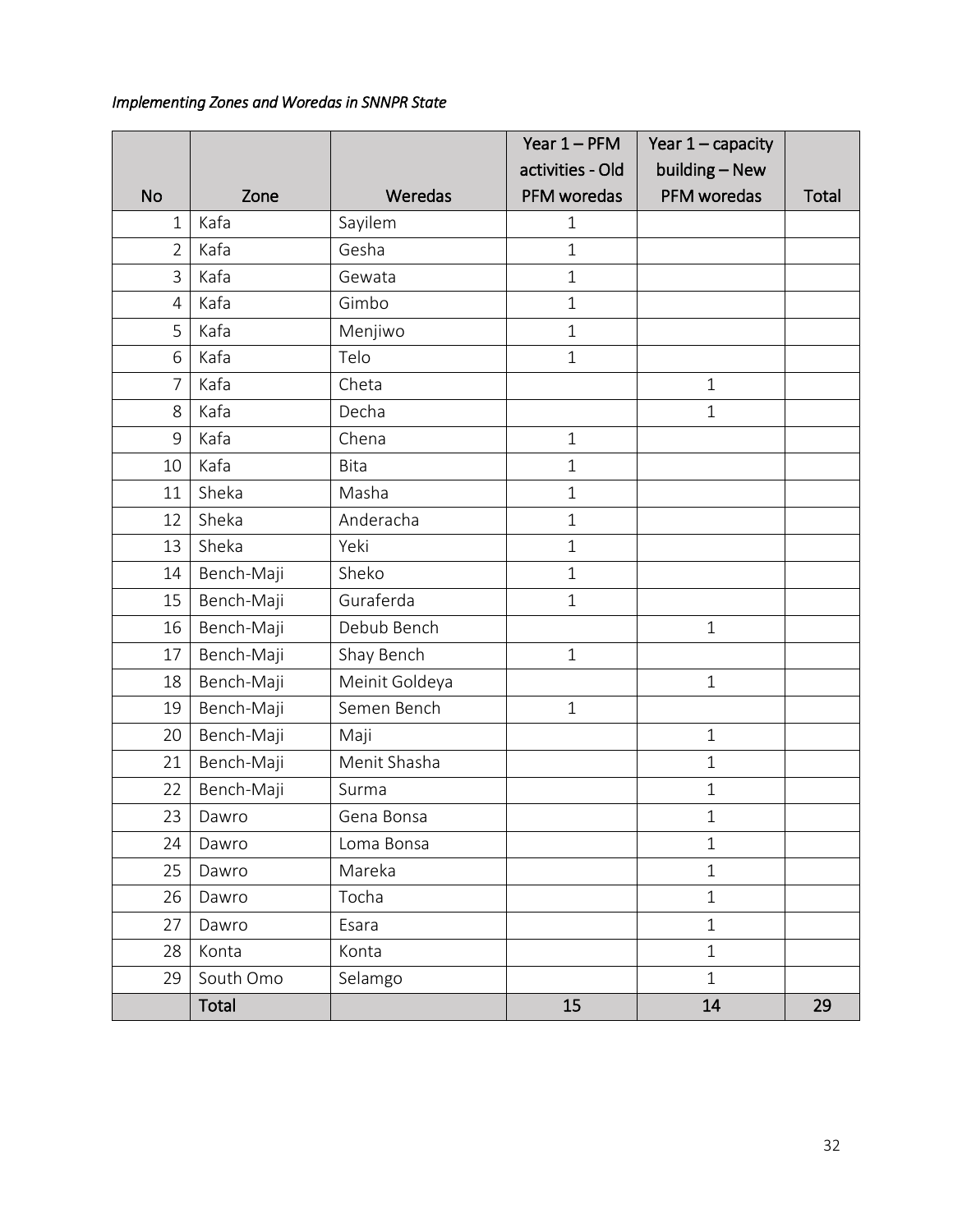## Annex 2 July 2017-July 2018 activity based financial report

<span id="page-32-0"></span>

|                                                                                     |                                                                                      | Income for<br>the reporting | <b>Total Budget</b><br><b>July 2017-</b> |                |                | <b>Quarterly Budget (USD)</b> |                    | Quarterly<br><b>Utilization</b> | <b>Balance</b> | Remark <sup>7</sup> | <b>Responsible</b> |
|-------------------------------------------------------------------------------------|--------------------------------------------------------------------------------------|-----------------------------|------------------------------------------|----------------|----------------|-------------------------------|--------------------|---------------------------------|----------------|---------------------|--------------------|
| No.                                                                                 | <b>Activity</b>                                                                      | period<br>$(USD)^6$         | <b>July 2018</b><br>(USD)                | 1st<br>Quarter | 2nd<br>Quarter | <b>3rd Quarter</b>            | <b>4th Quarter</b> | <b>4th Quarter</b>              |                |                     |                    |
|                                                                                     |                                                                                      | 6,685,921.0                 |                                          |                |                |                               |                    |                                 |                |                     |                    |
| Forest Sector Transformation Unit and Public-Private and Civil Society Partnerships |                                                                                      |                             |                                          |                |                |                               |                    |                                 |                |                     |                    |
| $\mathbf{1}$                                                                        | <b>Engage the Prime</b><br><b>Minister's office</b>                                  |                             | 0.0                                      | 0.0            | 0.0            | 0.0                           | 0.0                | 0.0                             | 0.0            |                     |                    |
| $\overline{2}$                                                                      | Actively assist in the<br>establishment of the<br>unit                               |                             | 0.0                                      | 0.0            | 0.0            | 0.0                           | 0.0                | 0.0                             | 0.0            |                     |                    |
| $\mathbf{3}$                                                                        | <b>Hire a Director</b>                                                               |                             | 19,080.0                                 | 0.0            | 0.0            | 0.0                           | 19,080.0           | 0.0                             | 19,080.0       |                     | <b>UNDP</b>        |
| $\overline{\mathbf{4}}$                                                             | <b>Hire a Deputy</b><br><b>Director</b>                                              |                             | 38,160.0                                 | 0.0            | 0.0            | 0.0                           | 38,160.0           | 0.0                             | 38,160.0       |                     | <b>UNDP</b>        |
| $5\phantom{1}$                                                                      | <b>Define deliverables</b><br>due for each stage in<br>the IA development<br>journey |                             | 5,000.0                                  | 0.0            | 0.0            | 0.0                           | 5,000.0            | 0.0                             | 5,000.0        |                     |                    |
| 6                                                                                   | <b>Build alignment</b><br>across donors to<br>gather support                         |                             | 11,949.0                                 | 0.0            | 0.0            | 0.0                           | 11,949.0           | 0.0                             | 11,949.0       |                     |                    |
| $\overline{7}$                                                                      | Hire positions or<br>ongoing staff costs                                             |                             | 158,550.0                                | 0.0            | 0.0            | 0.0                           | 158,550.0          | 0.0                             | 158,550.0      |                     | <b>UNDP</b>        |
| 8                                                                                   | <b>Run cost-benefit</b><br>analysis to select 2-3<br>innovative pilots               |                             | 0.0                                      | 0.0            | 0.0            | 0.0                           | 0.0                | 0.0                             | 0.0            |                     |                    |
| $\mathbf{9}$                                                                        | Plan / prepare for 3<br>innovative pilots                                            |                             | 129,976.0                                | 0.0            | 0.0            | 0.0                           | 129,976.0          | 0.0                             | 129,976.0      |                     |                    |
| 10                                                                                  | <b>Develop meeting</b><br>cadence / rhythm                                           |                             | 0.0                                      | 0.0            | 0.0            | 0.0                           | 0.0                | 0.0                             | 0.0            |                     |                    |

 6 Funding for this program is received from the Norwegian Ministry of Foreign Affairs

<sup>7</sup> Key reasons for underspending beyond 10% are listed in the note below the activity based financial report table.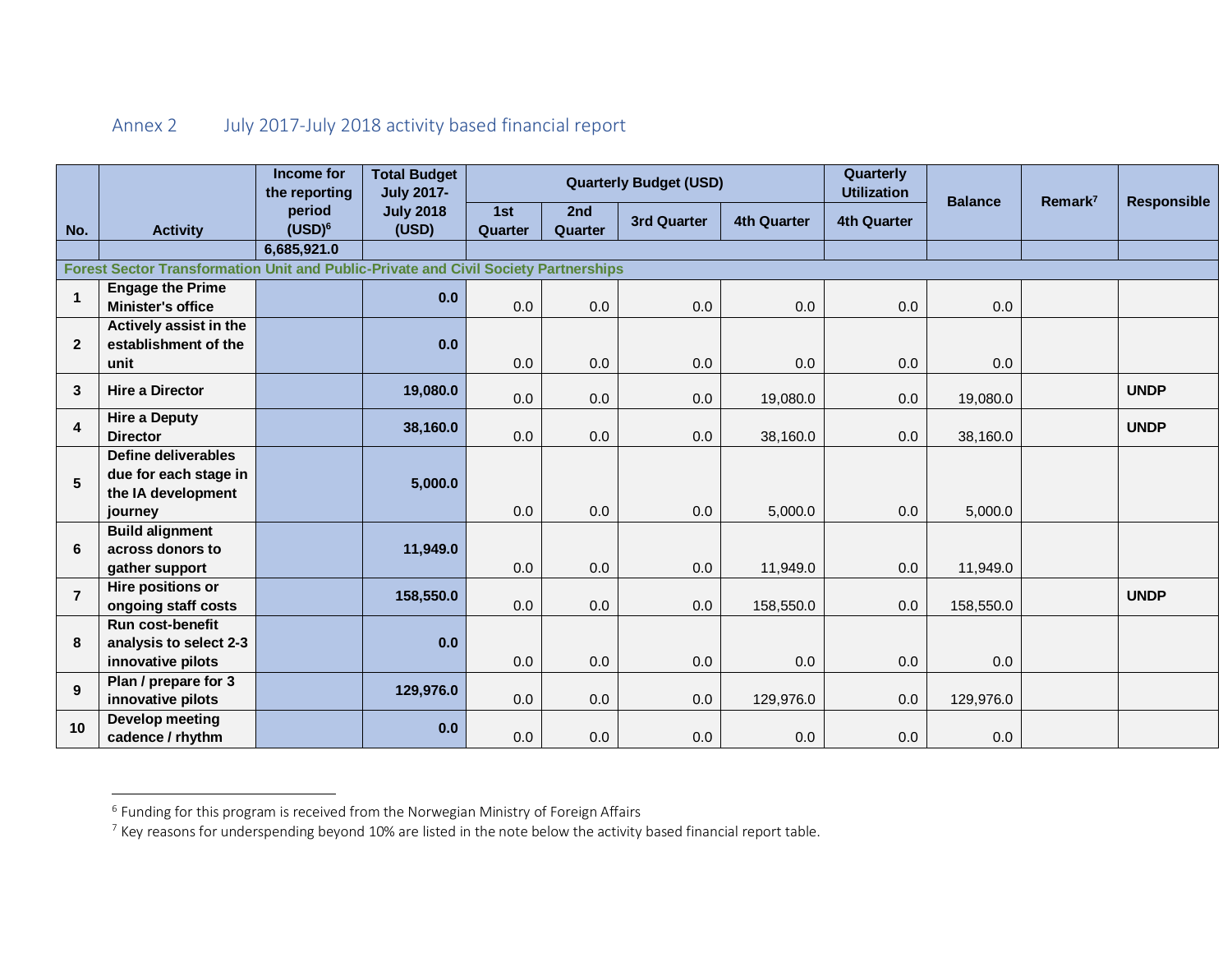| 11                      | Launch 3 innovative<br>pilots                                                         | 679,700.0   | 0.0     | 0.0 | 0.0     | 679,700.0   | 0.0     | 679,700.0   |             |
|-------------------------|---------------------------------------------------------------------------------------|-------------|---------|-----|---------|-------------|---------|-------------|-------------|
| 12                      | <b>Build roadmap for</b><br>Ethiopia to reach<br>overall forestry<br>sector goals     | 10,000.0    | 0.0     | 0.0 | 0.0     | 10,000.0    | 0.0     | 10,000.0    |             |
| 13                      | <b>Support</b><br>implementation<br>capacity building in<br>priority regions          | 0.0         | 0.0     | 0.0 | $0.0\,$ | 0.0         | $0.0\,$ | 0.0         |             |
| 14                      | <b>Hire additional</b><br>selected staff as<br>needed                                 | 0.0         | 0.0     | 0.0 | 0.0     | 0.0         | 0.0     | 0.0         |             |
| 15                      | <b>Procure Technical</b><br><b>Assistance</b>                                         | 0.0         | 0.0     | 0.0 | 0.0     | 0.0         | 0.0     | 0.0         |             |
| 16                      | <b>Strengthen the</b><br>Institutional<br>Capacity of the<br><b>CRGE Facility and</b> | 43,232.0    |         |     |         |             |         |             | <b>UNDP</b> |
|                         | enhance its sub-<br>national engagement                                               |             | 0.0     | 0.0 | 0.0     | 43,232.0    | 0.0     | 43,232.0    |             |
|                         | <b>Total Budget</b>                                                                   | 1,095,647.0 |         |     |         | 1,095,647.0 | 0.0     | 1,095,647.0 |             |
|                         | <b>Afforestation / Reforestation (AR)</b>                                             |             |         |     |         |             |         |             |             |
| $\mathbf{1}$            | Plan and funding<br>approval                                                          | 0.0         | 0.0     | 0.0 | 0.0     | 0.0         | 0.0     | 0.0         |             |
| $\overline{2}$          | <b>Identify Woredas</b>                                                               | 16,000.0    | 0.0     | 0.0 | 0.0     | 16,000.0    | 7,694.8 | 8,305.2     |             |
| $\mathbf{3}$            | <b>Feasibility and</b><br>baseline study                                              | 0.0         | $0.0\,$ | 0.0 | $0.0\,$ | 0.0         | $0.0\,$ | 0.0         |             |
| $\overline{\mathbf{4}}$ | <b>Prepare technical</b><br>field manuals                                             | 0.0         | 0.0     | 0.0 | 0.0     | 0.0         | 0.0     | 0.0         |             |
| $5\phantom{1}$          | Program launch                                                                        | 12,000.0    | 0.0     | 0.0 | 0.0     | 12,000.0    | 0.0     | 12,000.0    |             |
| 6                       | <b>Hiring Staff</b><br><b>Ongoing Staff</b>                                           | 200,511.1   | 0.0     | 0.0 | 0.0     | 200,511.1   | 5,808.5 | 194,702.6   |             |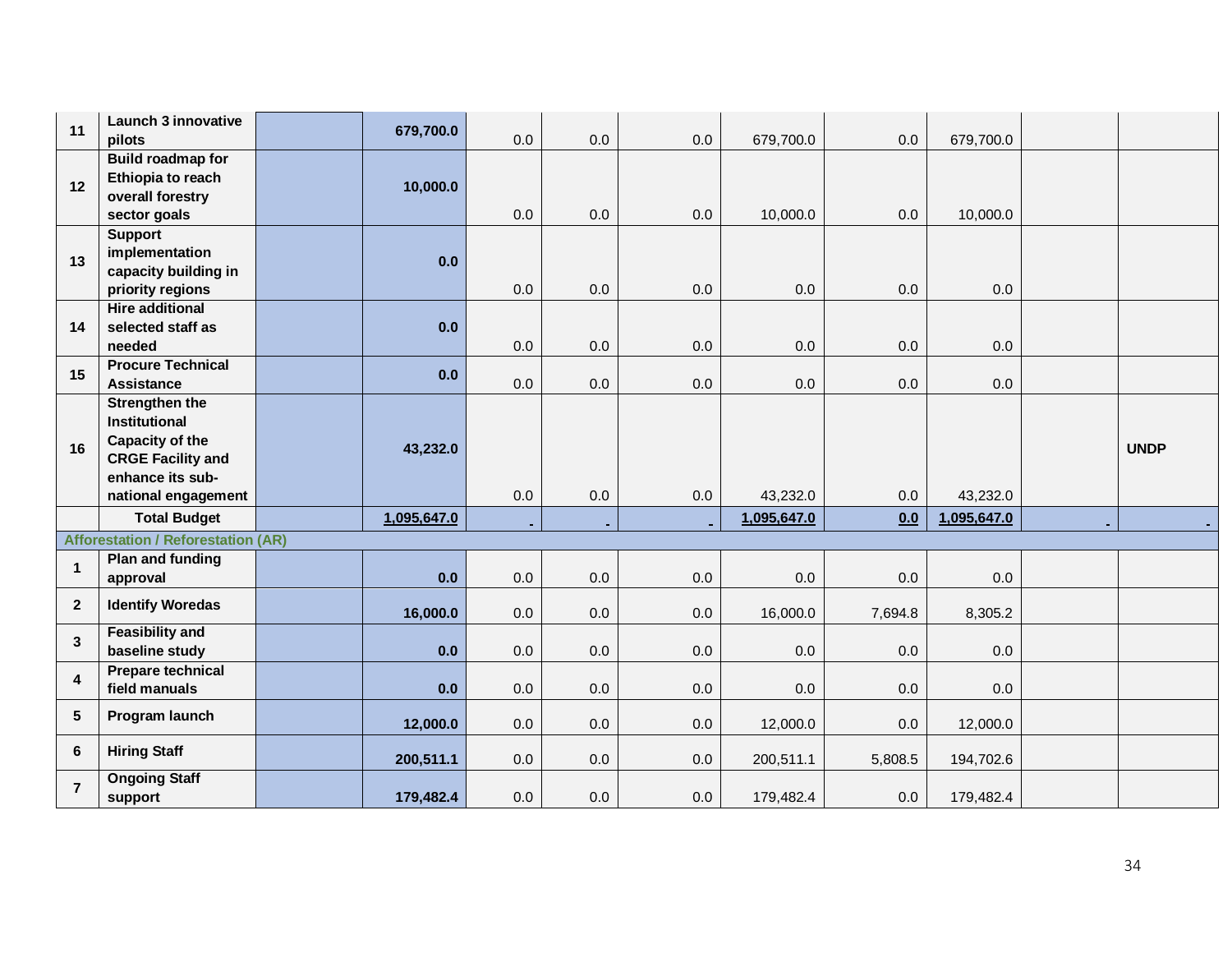| $\pmb{8}$    | Form steering                                                      |             |     |     |           |             |             |             |                                                                                        |             |
|--------------|--------------------------------------------------------------------|-------------|-----|-----|-----------|-------------|-------------|-------------|----------------------------------------------------------------------------------------|-------------|
|              | committee                                                          | 0.0         | 0.0 | 0.0 | 0.0       | $0.0\,$     | 0.0         | 0.0         |                                                                                        |             |
| $\mathbf{9}$ | <b>Capacity</b><br>development                                     | 0.0         | 0.0 | 0.0 | 0.0       | 0.0         | 0.0         | 0.0         |                                                                                        |             |
| 10           | <b>Reinforce existing or</b><br>establish new<br>nurseries         | 341,702.5   | 0.0 | 0.0 | 0.0       | 341,702.5   | 242,269.5   | 99,432.9    | Nursery cost<br>for #10 and<br>#11<br>recorded<br>combined<br>for Amhara<br>and Oromia |             |
| 11           | <b>Ongoing nursery</b><br>support - Continue<br>support for 1 year | 408,378.8   | 0.0 | 0.0 | 0.0       | 408,378.8   | 43,632.9    | 364,745.9   |                                                                                        |             |
| 12           | <b>Engage and mobilize</b><br>community                            | 203,556.9   | 0.0 | 0.0 | 0.0       | 203,556.9   | 116,178.1   | 87,378.8    |                                                                                        |             |
| 13           | <b>Ground activities</b><br>(Regeneration)                         | 654,106.7   | 0.0 | 0.0 | 0.0       | 654,106.7   | 250,002.5   | 404,104.2   |                                                                                        |             |
| 14           | <b>Ground activities</b><br>(Tree planting)                        | 481,839.8   | 0.0 | 0.0 | 0.0       | 481,839.8   | 240,611.4   | 241,228.3   |                                                                                        |             |
| 16           | Project<br>management,<br>administration and<br>M&E                | 191,857.4   | 0.0 | 0.0 | 0.0       | 191,857.4   | 129,073.3   | 62,784.2    |                                                                                        |             |
| 17           | <b>Vehicle Purchase</b>                                            | 500,000.0   | 0.0 | 0.0 | 500,000.0 | 0.0         | 550,000.0   | (50,000.0)  |                                                                                        | <b>UNDP</b> |
|              | <b>Total Budget</b>                                                | 3,189,435.6 | 0.0 | 0.0 | 500,000.0 | 2,689,435.6 | 1,585,271.1 | 1,604,164.5 |                                                                                        |             |
|              | <b>Prevention of Deforestation / Degradation (DD)</b>              |             |     |     |           |             |             |             |                                                                                        |             |
| 1            | <b>Modify and validate</b><br>regional design<br>(SNNPR)           | 40,000.0    | 0.0 | 0.0 | 40,000.0  | 0.0         | 0.0         | 40,000.0    |                                                                                        |             |
| $2^{\circ}$  | <b>Build</b><br>Implementation<br>capacity SWFB<br>(SNNPR)         | 25,302.4    | 0.0 | 0.0 | 12,651.2  | 12,651.2    | 0.0         | 25,302.4    |                                                                                        |             |
|              | Provide vehicles                                                   | 300,000.0   | 0.0 | 0.0 | 300,000.0 | 0.0         | 300,000.0   | $0.0\,$     |                                                                                        | <b>UNDP</b> |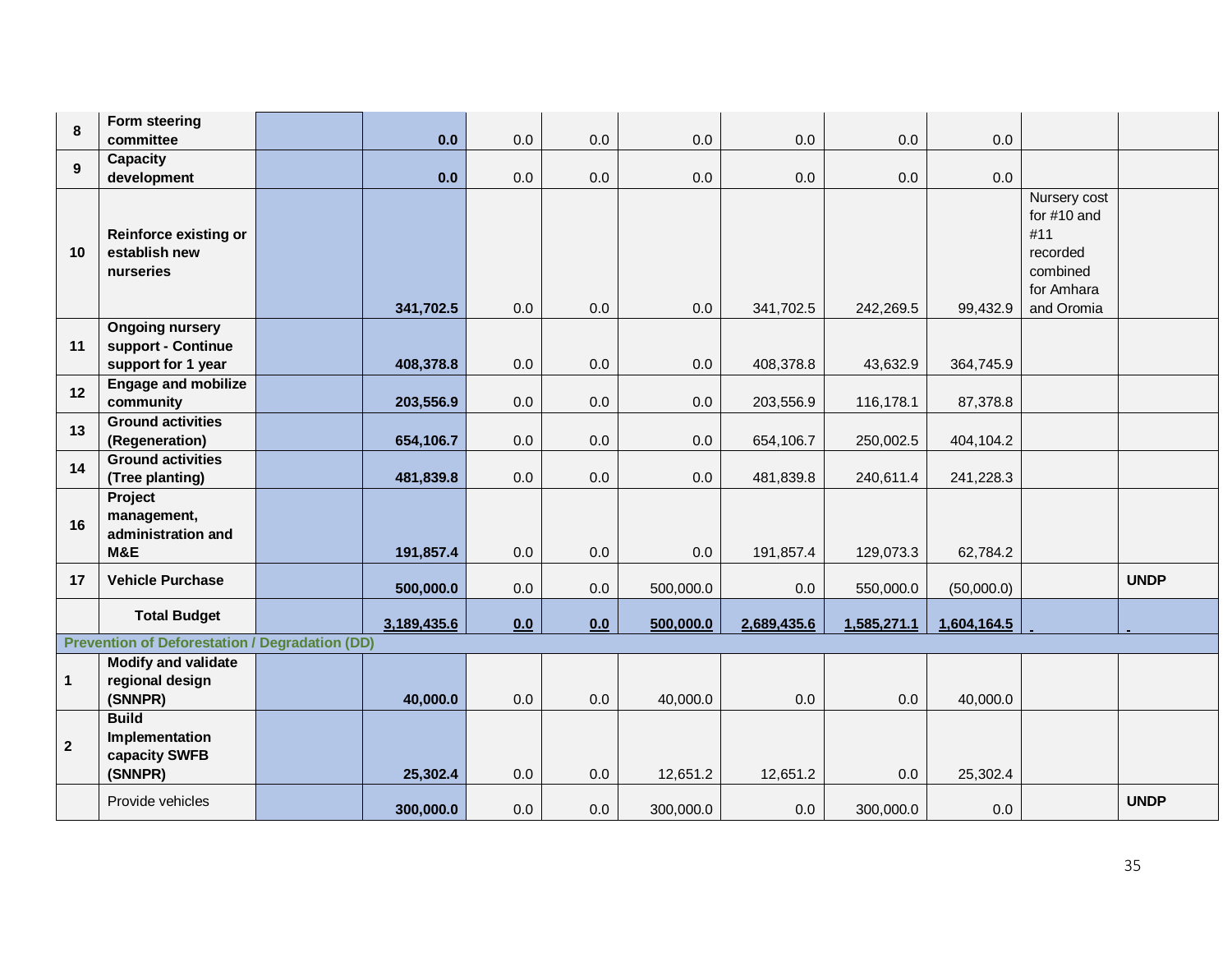|                         | Provide computers               |           |         |         |           |          |           |             |             |
|-------------------------|---------------------------------|-----------|---------|---------|-----------|----------|-----------|-------------|-------------|
|                         | and accessories                 |           |         |         |           |          |           |             | <b>UNDP</b> |
|                         | (program office)                | 16,000.0  | 0.0     | $0.0\,$ |           | 16,000.0 | 0.0       | 16,000.0    |             |
| $\mathbf{3}$            | <b>Establish Gambella</b>       |           |         |         |           |          |           |             |             |
|                         | <b>RRCU</b>                     | 57,089.6  | 0.0     | 0.0     | 29,044.8  | 28,044.8 | 0.0       | 57,089.6    |             |
|                         | Provide vehicles                | 100,000.0 | 0.0     | 0.0     | 100,000.0 | 0.0      | 110,000.0 | (10,000.0)  | <b>UNDP</b> |
|                         | Provide computers               |           |         |         |           |          |           |             |             |
|                         | and accelerates                 |           |         |         |           |          |           |             | <b>UNDP</b> |
|                         | (program office)                | 21,000.0  | $0.0\,$ | 0.0     | $0.0\,$   | 21,000.0 | $0.0\,$   | 21,000.0    |             |
| $\overline{\mathbf{4}}$ | <b>Prepare Gambella</b>         |           |         |         |           |          |           |             |             |
|                         | REDD+ program                   | 0.0       | 0.0     | 0.0     | $0.0\,$   | 0.0      | 0.0       | $0.0\,$     |             |
| 5 <sup>5</sup>          | <b>Build</b><br>Implementation  |           |         |         |           |          |           |             |             |
|                         | capacity (Gambella)             |           |         |         |           |          |           |             |             |
|                         | Provide vehicles                |           |         |         |           |          |           |             | <b>UNDP</b> |
|                         |                                 | 200,000.0 | 0.0     | 0.0     | 200,000.0 | 0.0      | 220,000.0 | (20,000.0)  |             |
|                         | Provide computers               |           |         |         |           |          |           |             |             |
|                         | and accelerates                 |           |         |         |           |          |           |             | <b>UNDP</b> |
|                         | (program office)                | 16,000.0  | 0.0     | 0.0     |           | 16,000.0 | 0.0       | 16,000.0    |             |
| $6\phantom{1}$          | Oromia region PFM               | 33,514.4  | 0.0     | 0.0     | 17,257.2  | 16,257.2 | 0.0       | 33,514.4    |             |
|                         | Provide vehicles                | 50,000.0  | $0.0\,$ | 0.0     | 50,000.0  | 0.0      | 50,000.0  | 0.0         | <b>UNDP</b> |
|                         |                                 |           |         |         |           |          |           |             |             |
|                         | Provide motorbikes              | 32,000.0  | 0.0     | 0.0     | 32,000.0  | 0.0      | 35,200.0  | (3,200.0)   | <b>UNDP</b> |
|                         | Deploy team of EFRI             |           |         |         |           |          |           |             |             |
|                         | experts to do baseline          |           |         |         |           |          |           |             | <b>UNDP</b> |
|                         | and feasibility study           |           |         |         |           |          |           |             |             |
|                         | field work                      | 23,850.0  | 0.0     | 0.0     | 0.0       | 23,850.0 | 0.0       | 23,850.0    |             |
|                         | <b>Other Regions</b>            |           |         |         |           |          |           |             |             |
| $\overline{7}$          | (vehicle and                    |           |         |         |           |          |           |             | <b>UNDP</b> |
|                         | motorbike)                      | 216,000.0 | 0.0     | 0.0     | 216,000.0 | 0.0      | 237,214.1 | (21, 214.1) |             |
| 8                       | <b>On-ground DD</b>             |           |         |         |           |          |           |             |             |
|                         | activity (PFM<br>Interventions) |           |         |         |           |          |           |             |             |
|                         | <b>RIP Management</b>           |           |         |         |           |          |           |             |             |
| 8.1                     | Arrangement                     |           |         |         |           |          |           |             |             |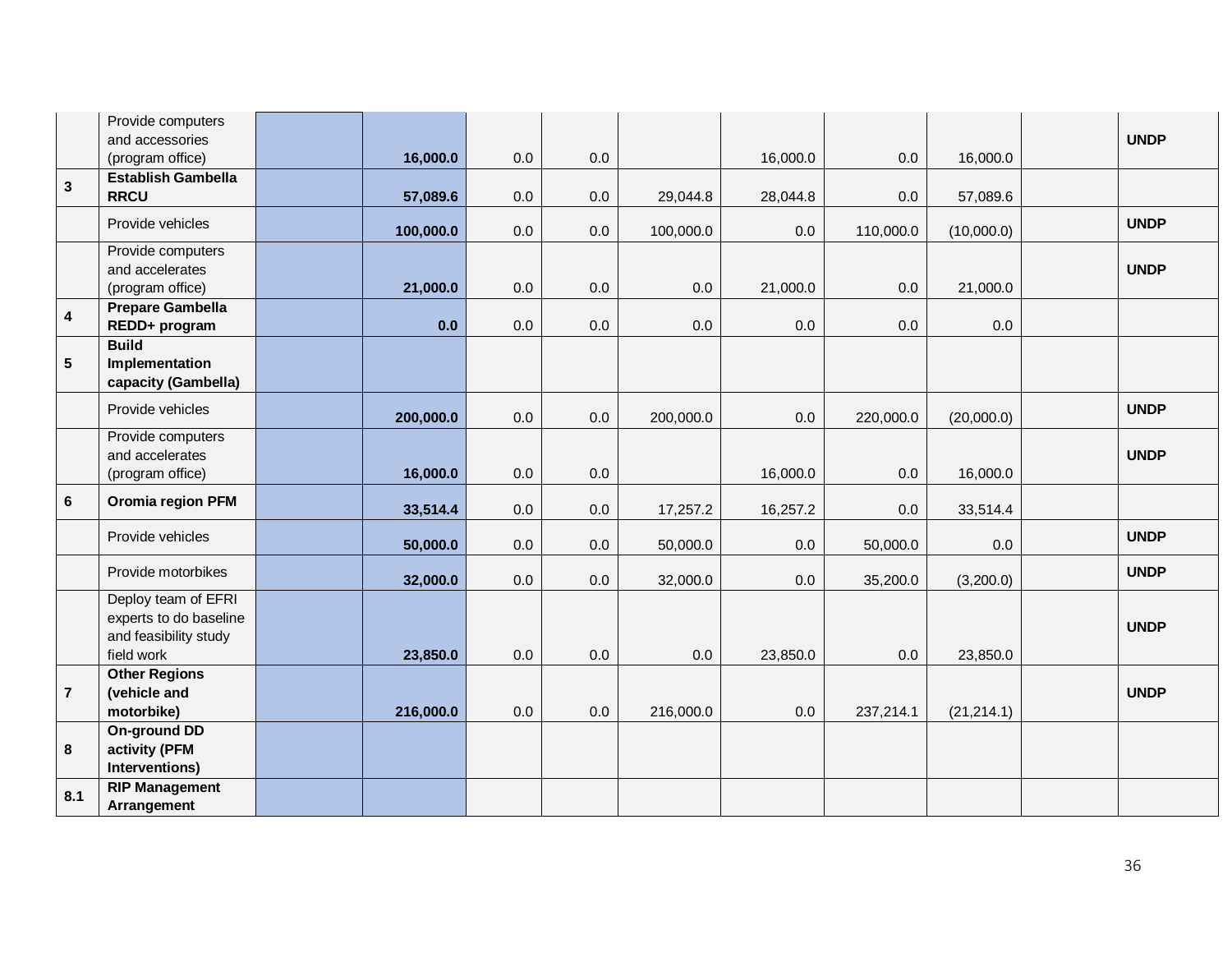|     | Establish zone and        |           |     |     |           |           |          |           |             |
|-----|---------------------------|-----------|-----|-----|-----------|-----------|----------|-----------|-------------|
|     | woreda RIP Mgt            |           |     |     |           |           |          |           |             |
|     | arrangement               | 42,853.7  | 0.0 | 0.0 | 42,853.7  | 0.0       | 2,591.7  | 40,262.0  |             |
|     | Cluster woreda            |           |     |     |           |           |          |           |             |
|     | coordinator               | 11,700.0  | 0.0 | 0.0 | 5,850.0   | 5,850.0   | 0.0      | 11,700.0  |             |
|     | zone PFM                  |           |     |     |           |           |          |           |             |
|     | coordination              | 61,506.0  | 0.0 | 0.0 | 30,753.0  | 30,753.0  | 0.0      | 61,506.0  |             |
|     | Woreda PFM                |           |     |     |           |           |          |           |             |
|     | Facilitator               | 105,600.0 | 0.0 | 0.0 | 52,800.0  | 52,800.0  | 0.0      | 105,600.0 |             |
|     | woreda operations         |           |     |     |           |           |          |           |             |
|     | budget                    | 18,666.6  | 0.0 | 0.0 | 9,333.3   | 9,333.3   | 967.4    | 17,699.2  |             |
| 8.2 | <b>Mobilization phase</b> |           |     |     |           |           |          |           |             |
|     | (PFM Phase I)             |           |     |     |           |           |          |           |             |
|     | Region, Zone level        |           |     |     |           |           |          |           |             |
|     | trainings, exchange       |           |     |     |           |           |          |           |             |
|     | visits, develop legal     |           |     |     |           |           |          |           |             |
|     | framework                 | 46,407.2  | 0.0 | 0.0 | 38,088.7  | 8,318.5   | 0.0      | 46,407.2  |             |
|     | Woreda level training,    |           |     |     |           |           |          |           |             |
|     | meetings exchange         |           |     |     |           |           |          |           |             |
|     | visits                    | 151,358.6 | 0.0 | 0.0 | 124,344.2 | 27,014.4  | 16,561.6 | 134,797.0 |             |
| 8.3 | <b>PFM planning Phase</b> |           |     |     |           |           |          |           |             |
|     | (PFM Phase II)            |           |     |     |           |           |          |           |             |
|     | Train woreda PFM          |           |     |     |           |           |          |           |             |
|     | Facilitators and          |           |     |     |           |           |          |           |             |
|     | organize/legalize         |           |     |     |           |           |          |           |             |
|     | community institutions    |           |     |     |           |           |          |           |             |
|     | (FMC)                     | 230,742.8 | 0.0 | 0.0 | 0.0       | 230,742.8 | 0.0      | 230,742.8 |             |
|     | Provide motorbikes        | 21,000.0  | 0.0 | 0.0 | 21,000.0  | 0.0       | 21,000.0 | $0.0\,$   | <b>UNDP</b> |
|     | Provide computer and      |           |     |     |           |           |          |           |             |
|     | accessories (woreda       |           |     |     |           |           |          |           | <b>UNDP</b> |
|     | facilitators)             | 38,000.0  | 0.0 | 0.0 | $0.0\,$   | 38,000.0  | 0.0      | 38,000.0  |             |
|     | Forest tools and          |           |     |     |           |           |          |           | <b>UNDP</b> |
|     | equipment                 | 95,000.0  | 0.0 | 0.0 | 0.0       | 95,000.0  | 0.0      | 95,000.0  |             |
| 9   | <b>On-ground CSA</b>      |           |     |     |           |           |          |           |             |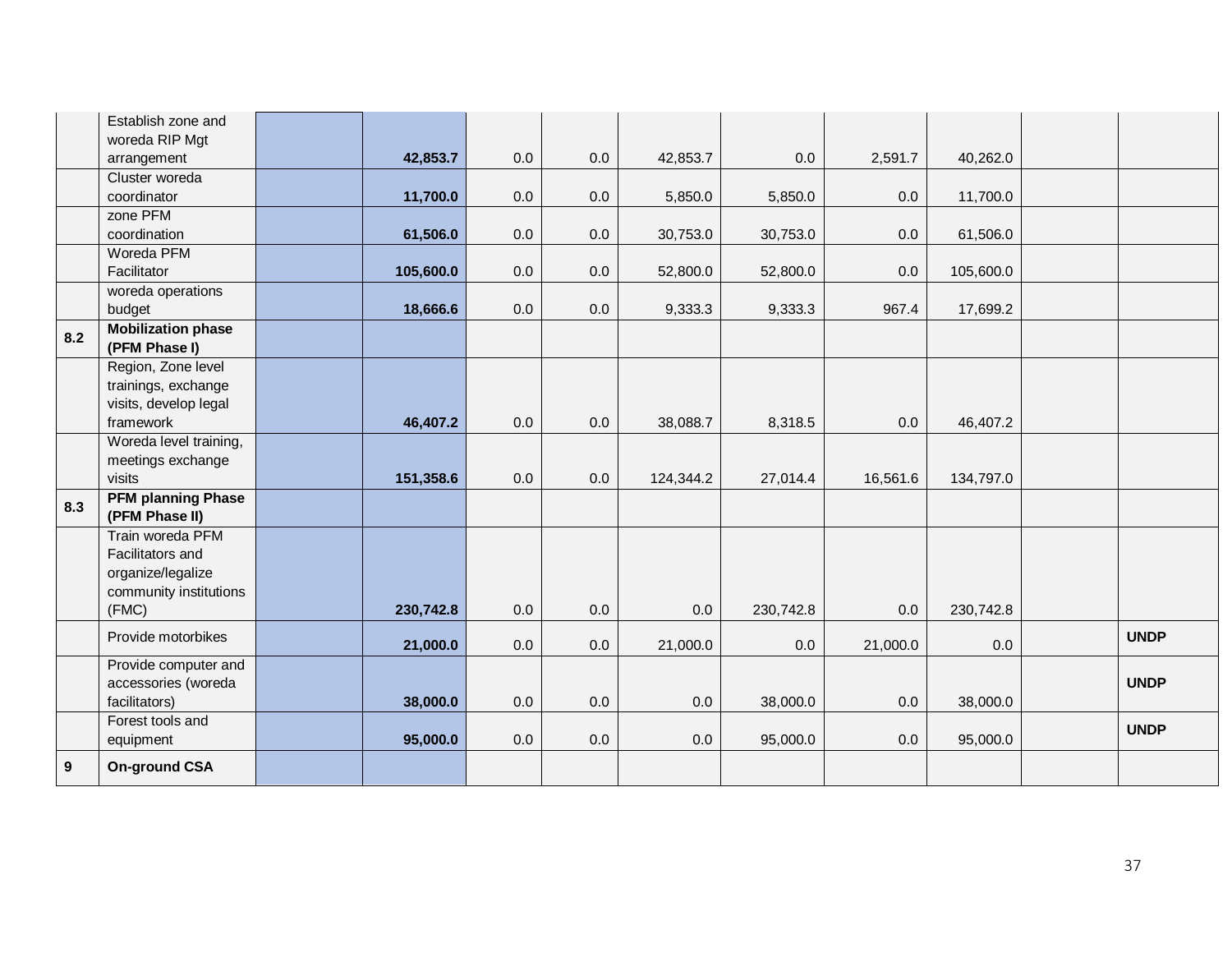|    | Select and train             |           |     |     |          |           |          |           |             |             |
|----|------------------------------|-----------|-----|-----|----------|-----------|----------|-----------|-------------|-------------|
|    | pioneer farmers for          |           |     |     |          |           |          |           |             |             |
|    | selected technologies        | 30,000.0  | 0.0 | 0.0 | 30,000.0 | 0.0       | 0.0      | 30,000.0  |             |             |
|    | Conduct baseline             |           |     |     |          |           |          |           |             |             |
|    | study on current crop        |           |     |     |          |           |          |           |             |             |
|    | types and productivity       |           |     |     |          |           |          |           |             | <b>UNDP</b> |
|    | in each area (study          |           |     |     |          |           |          |           |             |             |
|    | through a TA or              |           |     |     |          |           |          |           |             |             |
|    | consultancy)                 | 15,000.0  | 0.0 | 0.0 | 0.0      | 15,000.0  | 0.0      | 15,000.0  |             |             |
| 10 | On-ground                    |           |     |     |          |           |          |           |             |             |
|    | <b>Livestock Activity</b>    |           |     |     |          |           |          |           |             |             |
|    | Select and train             |           |     |     |          |           |          |           |             |             |
|    | pioneer farmers for          |           |     |     |          |           |          |           |             |             |
|    | selected technologies        | 30,000.0  | 0.0 | 0.0 | 30,000.0 | 0.0       | 0.0      | 30,000.0  |             |             |
|    | Conduct gap                  |           |     |     |          |           |          |           |             |             |
|    | assessment on                |           |     |     |          |           |          |           |             |             |
|    | livestock production         |           |     |     |          |           |          |           |             |             |
|    | system and                   |           |     |     |          |           |          |           |             | <b>UNDP</b> |
|    | productivity (study          |           |     |     |          |           |          |           |             |             |
|    | through a TA or              |           |     |     |          |           |          |           |             |             |
|    | consultancy)                 | 15,000.0  | 0.0 | 0.0 | 0.0      | 15,000.0  | 0.0      | 15,000.0  |             |             |
| 11 | Sustainable energy           |           |     |     |          |           |          |           |             |             |
|    | program                      | 111,374.8 | 0.0 | 0.0 | 0.0      | 111,374.8 | 0.0      | 111,374.8 |             |             |
|    | <b>National secretariat</b>  |           |     |     |          |           |          |           |             |             |
| 12 | and Regional REDD+           |           |     |     |          |           |          |           |             |             |
|    | <b>CU</b> funding            |           |     |     |          |           |          |           |             |             |
|    |                              |           |     |     |          |           |          |           | Cost of     |             |
|    | Staff and operational        |           |     |     |          |           |          |           | national    |             |
|    | costs for National           |           |     |     |          |           |          |           | level law   |             |
|    | REDD+ Secretariat            |           |     |     |          |           |          |           | enforcement |             |
|    |                              | 62,500.0  | 0.0 | 0.0 | 0.0      | 62,500.0  | 62,500.0 | 0.0       | conferences |             |
|    | <b>Staff and operational</b> |           |     |     |          |           |          |           |             |             |
| 13 | costs for NRS and 4          |           |     |     |          |           |          |           |             |             |
|    | <b>Regional REDD+</b>        |           |     |     |          |           |          |           |             |             |
|    | <b>Coordination Units</b>    |           |     |     |          |           |          | 0.0       |             |             |
|    | Staff and operational        |           |     |     |          |           |          |           |             |             |
|    | costs for NRS                | 0.0       | 0.0 | 0.0 | 0.0      |           | 0.0      | 0.0       |             |             |